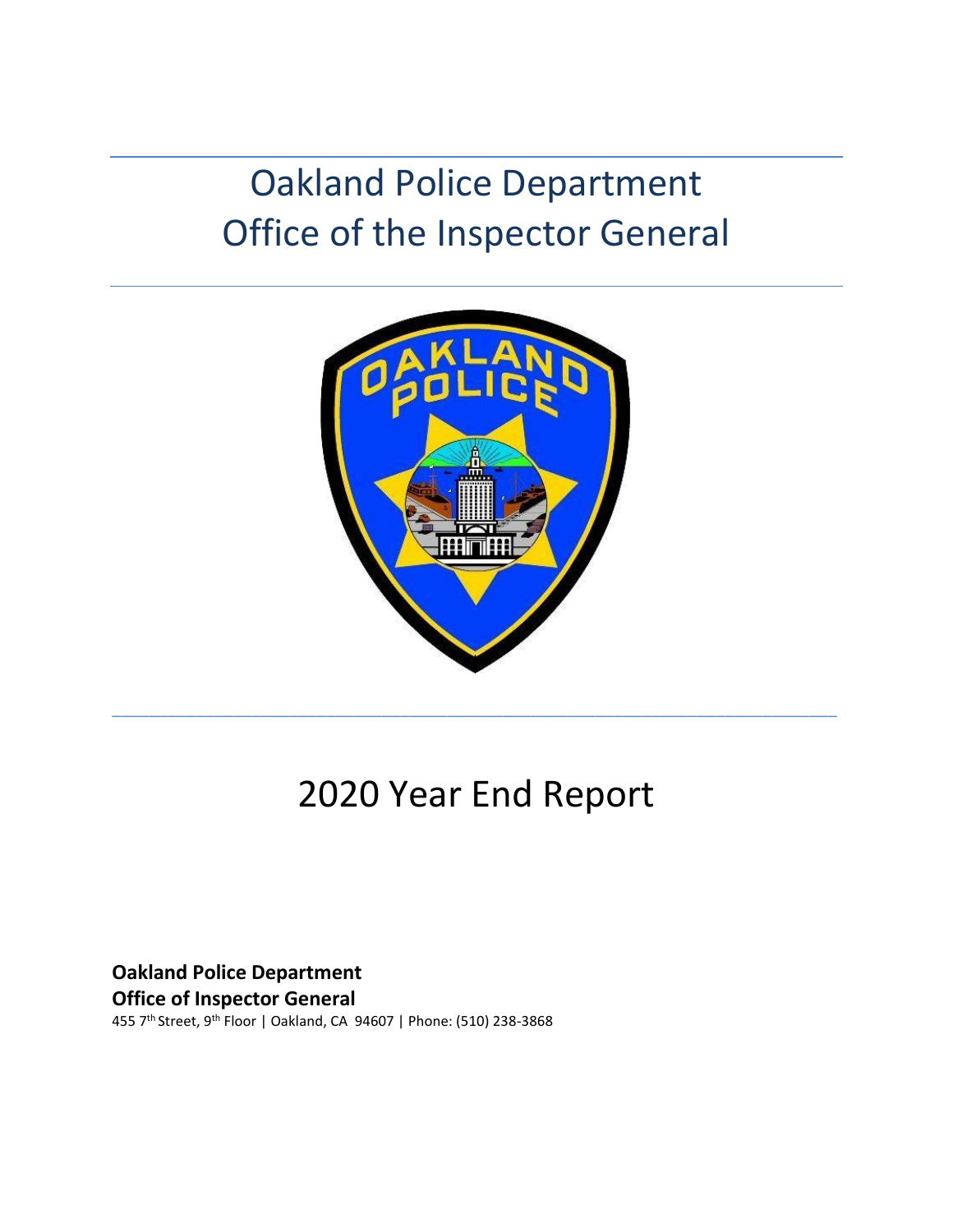## **Contents**

| Review of the Oakland Police Department's Oversight of its Canine Program 3 |  |
|-----------------------------------------------------------------------------|--|
|                                                                             |  |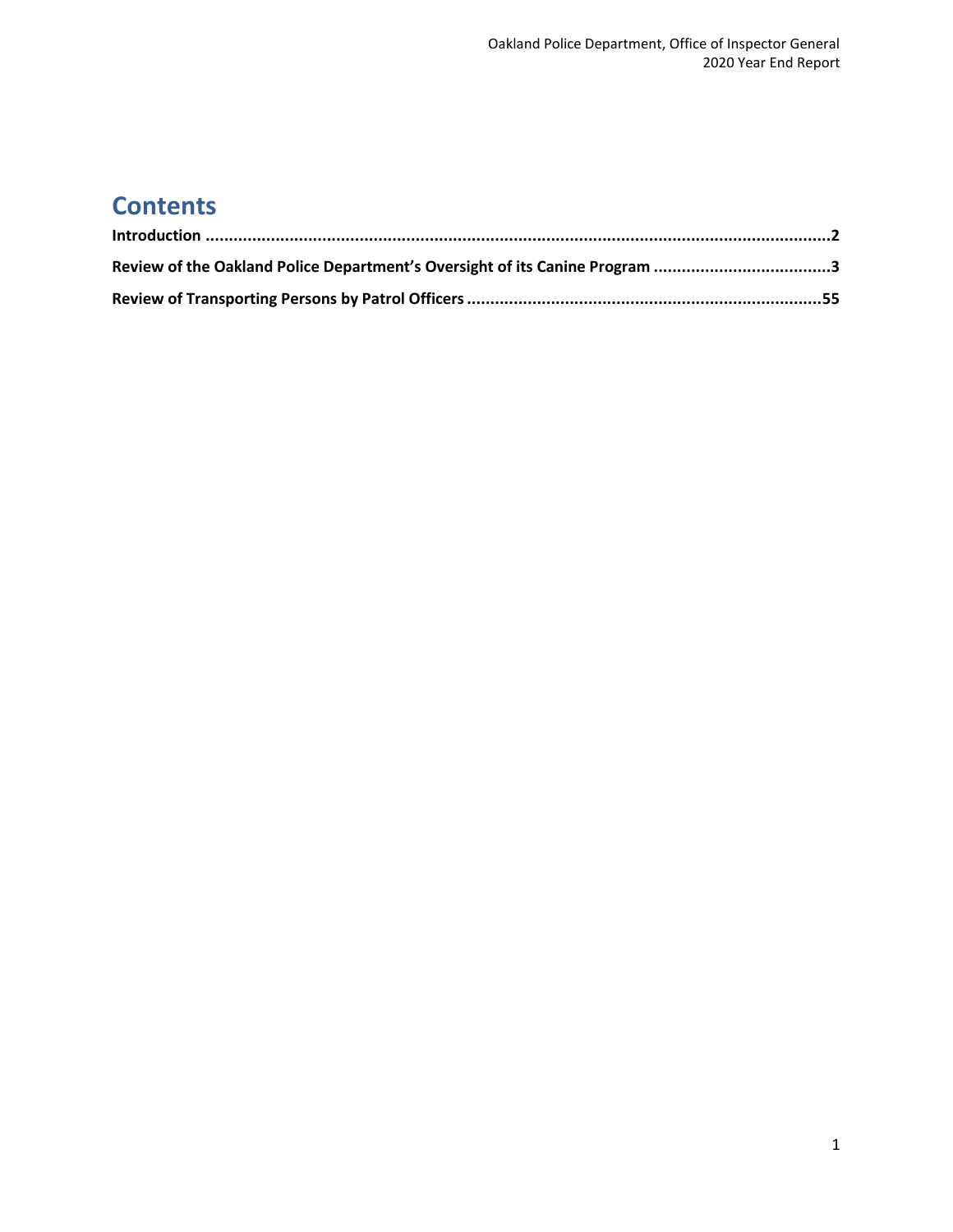### <span id="page-2-0"></span>**Introduction**

In November 2020, I was appointed as Inspector General, taking over for Manager Kristin Burgess who served with distinction as the Acting Inspector General prior to my transfer. As I assume responsibility from Manager Burgess, who will remain in the Office of Inspector General (OIG) as the Police Performance Audit Supervisor, I want to briefly introduce myself. I have been with the Oakland Police Department (OPD) for 23 years and currently hold the rank of Lieutenant of Police. I have held a variety of primary and collateral assignments throughout my career, and most recently served as the Commander for the Internal Affairs Division (IAD) Investigations Section.

2020 has been a year of disruption and change. Within the City of Oakland as with everywhere else, we all have had to adjust to a "new normal" in the face of a global pandemic, while still providing uncompromising service to the community. As this tumultuous year ends and we look ahead with optimism to 2021, this year-end report includes the final two audits conducted by the Office of Inspector General (OIG) in 2020, which included an examination of the Canine Program and an inspection of custodial transports by field personnel.

The Canine Program Audit examined the overall structure, oversight, and accountability of the Canine Program relative to Department policy (*Departmental General Order K-09, Department Canine Program*). The inspection of custodial transports by field personnel gauged compliance with policy related to the transportation of persons other than Department personnel (Departmental General Order O-02 *Transportation of Prisoners and Persons in Custody*, and Special Order 8262).

Respectfully,

Christopher Sansone Inspector General Oakland Police Department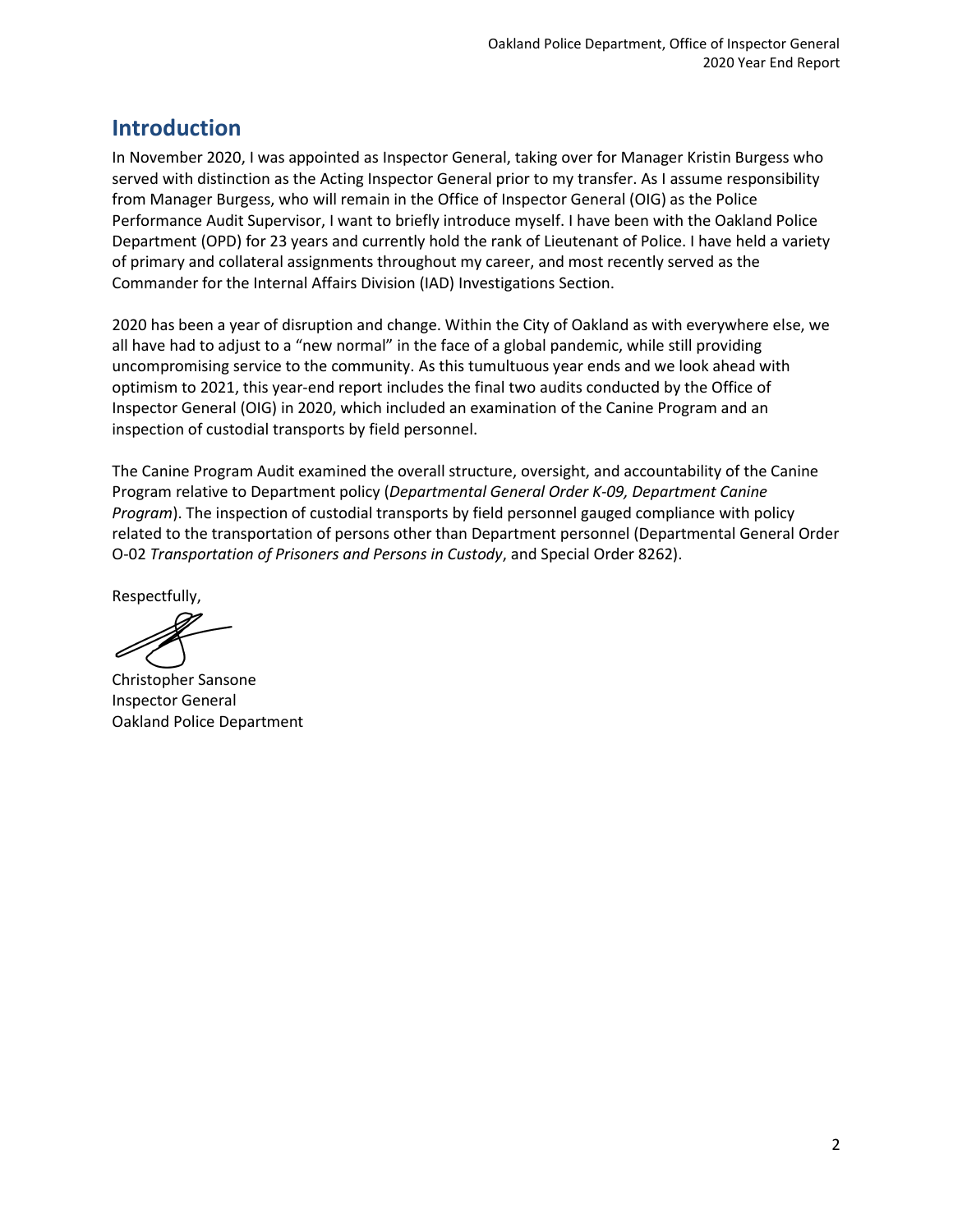### <span id="page-3-0"></span>**Review of the Oakland Police Department's Oversight of its Canine Program**

*By Auditors Mehiya Thomas, Rebecca Johnson and Kristin Burgess-Medeiros*

#### *Objective*

From January 1, 2018 to March 31, 2020, determine whether the Oakland Police Department's oversight of its Canine Program was effective.

### *Key Findings*

Because of the command and supervisory structure of the Canine Unit, effective oversight of OPD's Canine Program resides in its Canine Program Supervisor position. However, OPD eliminated the dedicated Supervisor position for three years, January 2017 to January 2020, deferring the responsibilities to other supervisors within the Special Operations Division. Consequently, many of the supervisory responsibilities appear to not have been fulfilled by other sergeants as planned, as evidenced by an absence of documented canine oversight activities during the audit period of January 1, 2018 to March 31, 2020, unless otherwise specified:

- OPD was unable to produce evidence to account for 21 required monthly canine statistical reports from April 2018 to December 2019.
- OPD was unable to provide documentation to substantiate quarterly meetings and/or training related to the canine program/deployments were conducted, as necessary, with its Patrol/Field Supervisors.
- OPD was unable to provide documentation to substantiate its Canine Teams attended 40 hours of canine-specific Continued Professional Training in 2019, as required by policy.
- OPD was unable to provide evidence that field observations of its Canine Handlers' patrol deployments were conducted by its Canine Program Supervisor periodically to ensure each Handler's performance was in accordance with canine policy and procedures.
- In 2018, OPD reported one canine bite use of force and in 2019 seven canine bite uses of force. OPD was unable to produce evidence that in 2018 and 2019 its Canine Handlers' bite ratios were analyzed, ensuring required

reviews were conducted for Canine Handlers whose bite ratios exceeded 20 percent during any six-month period and taking corrective measures, if appropriate.

#### *Key Recommendations*

The review resulted in 12 recommendations, with the most significant one being that OPD should ensure its Canine Program Supervisor position is continuously staffed with a dedicated Sergeant to ensure there is daily, effective oversight over its Canine Program. (See pages 40-43 of 54 for a list of the review's findings and recommendations.)

#### *References*

- Department General Order K-9, *Department Canine Program*, effective October 16, 2014.
- Departmental General Order K-4, *Reporting and Investigating the Use of Force*, effective October 16, 2014.
- Department General Order (DGO) K-4.1, *Force Review and Executive Force Review Boards*, effective December 16, 2015.
- Departmental General Order K-3, *Use of Force*, effective October 16, 2014.
- *Patrol Canines: Concepts and Issues Paper*, Revised May 2015, International Association of Chiefs of Police Law Enforcement Policy Center, 2015.
- *Patrol Canines: Model Policy*, International Association of Chiefs of Police Law Enforcement Policy Center, May 2015.
- City of Oakland Police Department, *Departmental Manual of Rules*, September 30, 2010.
- State of California Commission on Peace Officer Standards and Training, Law Enforcement K-9 Guidelines, January 2014.
- City of Oakland Police Department, *Annual Management Report*, 2013.
- *Guidance on Policies and Practices for Patrol Canines*, Police Executive Forum Research, May 2020.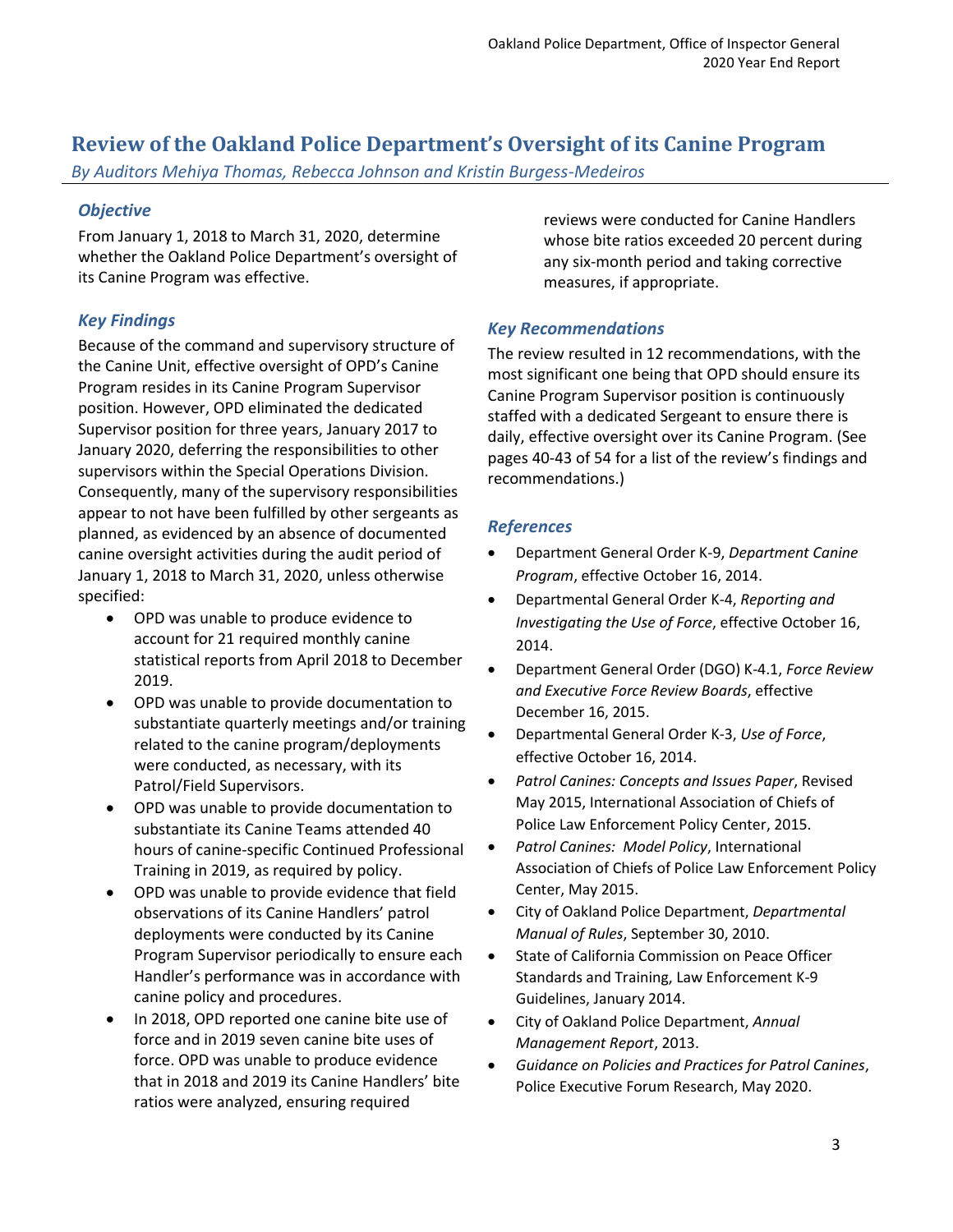### **Executive Summary**

The purpose of the Department's Canine Program is to search for, locate, and assist in the apprehension of criminal suspects. Canine programs can enhance police officer safety by using a canine to search for suspects in places that are dangerous for officers. However, using a canine as a potential use of force comes with risk of injury to criminal suspects, fellow officers, and innocent bystanders. Therefore, it is critical to have controls in place to ensure canines and handlers are properly trained and supervised and executive management is being provided with necessary data to assess the health and effectiveness of the Program.

On April 1, 2020, the Office of Inspector General initiated an audit to determine whether the Oakland Police Department's oversight of its Canine Program was effective during the audit period of January 1, 2018 to March 31, 2020 for two primary reasons. First, the audit was initiated at the request of OPD's Internal Affairs Division because, while IAD was investigating a Level 1 canine bite use of force, concerns arose about oversight over OPD's Canine Program. Secondly, the need for an audit was reaffirmed once OIG requested and received from OPD's Business Analyst the number of reported canine deployments and number of reported canine bite uses of force from 2015 to 2019. A review of the data indicated that deployments have been, for the most part, trending downward with three or fewer canine bites per year from 2015 to 2018. In 2019, however, there were seven bites. The chart below illustrates the progressive decline in the number of reported canine deployments from 2015 to 2019 and the number of reported canine bites during the same time period.



Based on IAD's concerns about the Canine Program, declining canine deployment numbers, and a rise in canine-bite uses of force, the audit was used as a tool to identify deficiencies in the program, and make recommendations to diminish risk to the Oakland Police Department and the City of Oakland where appropriate. The review focused on OPD's policy controls related to documentation of canine deployments, reporting canine deployment activities, and training for its Canine Teams and Patrol Supervisors during the audit period of January 1, 2018 to March 31, 2020.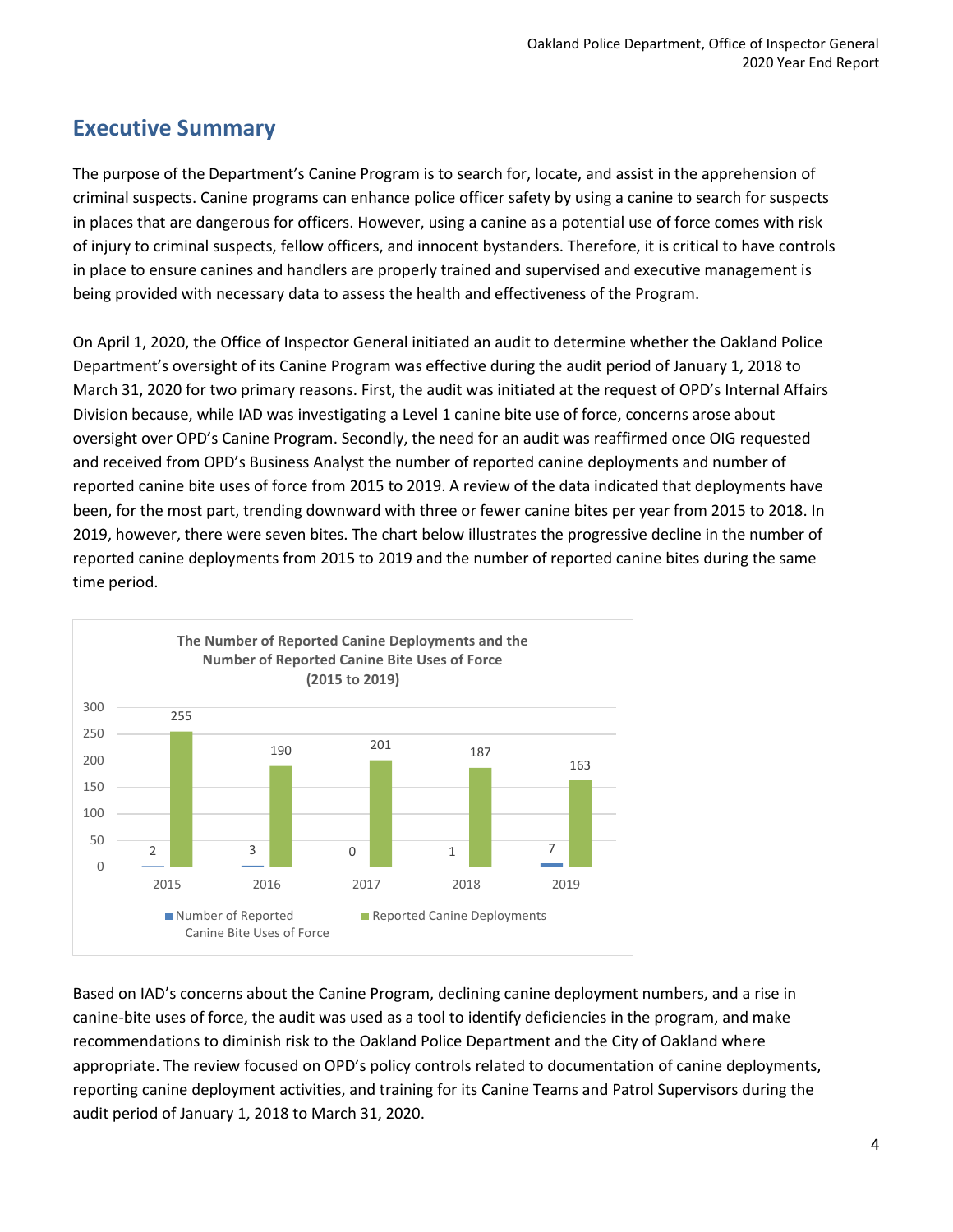During the audit, OIG determined one significant deficiency: the lack of a dedicated Canine Program Supervisor for three years, from January 14, 2017 to January 10, 2020. This resulted in OIG's identification of various issues in need of improvement. The Canine Program Supervisor position is responsible for completing the majority of the administrative work for the program (e.g., creating monthly statistical reports, scheduling training for Canine Teams and Patrol/Field Supervisors, observing Canine Teams in the field, conducting reviews for Handlers whose bite ratios exceed 20 percent within a six-month period, etc.). Consequently, the responsibilities of the position were not fulfilled, causing the oversight of the program to be negligible as evidenced by an absence of documented canine oversight activities during the audit period. For details, see Finding #1 to Finding #5 and Finding #7 and Finding #8. It was noted that as of January 11, 2020, the Department filled the dedicated Canine Program Supervisor position with a Sergeant of Police, and the Supervisor began making improvements upon his arrival.

In closing, the review resulted in 15 findings and 12 recommendations, with the most significant recommendation being that OPD should ensure its Canine Program Supervisor position is continuously staffed with a dedicated Sergeant to provide daily, effective oversight over its Canine Program. See pages 40-43 of 54 for a list of the Review's findings and recommendations.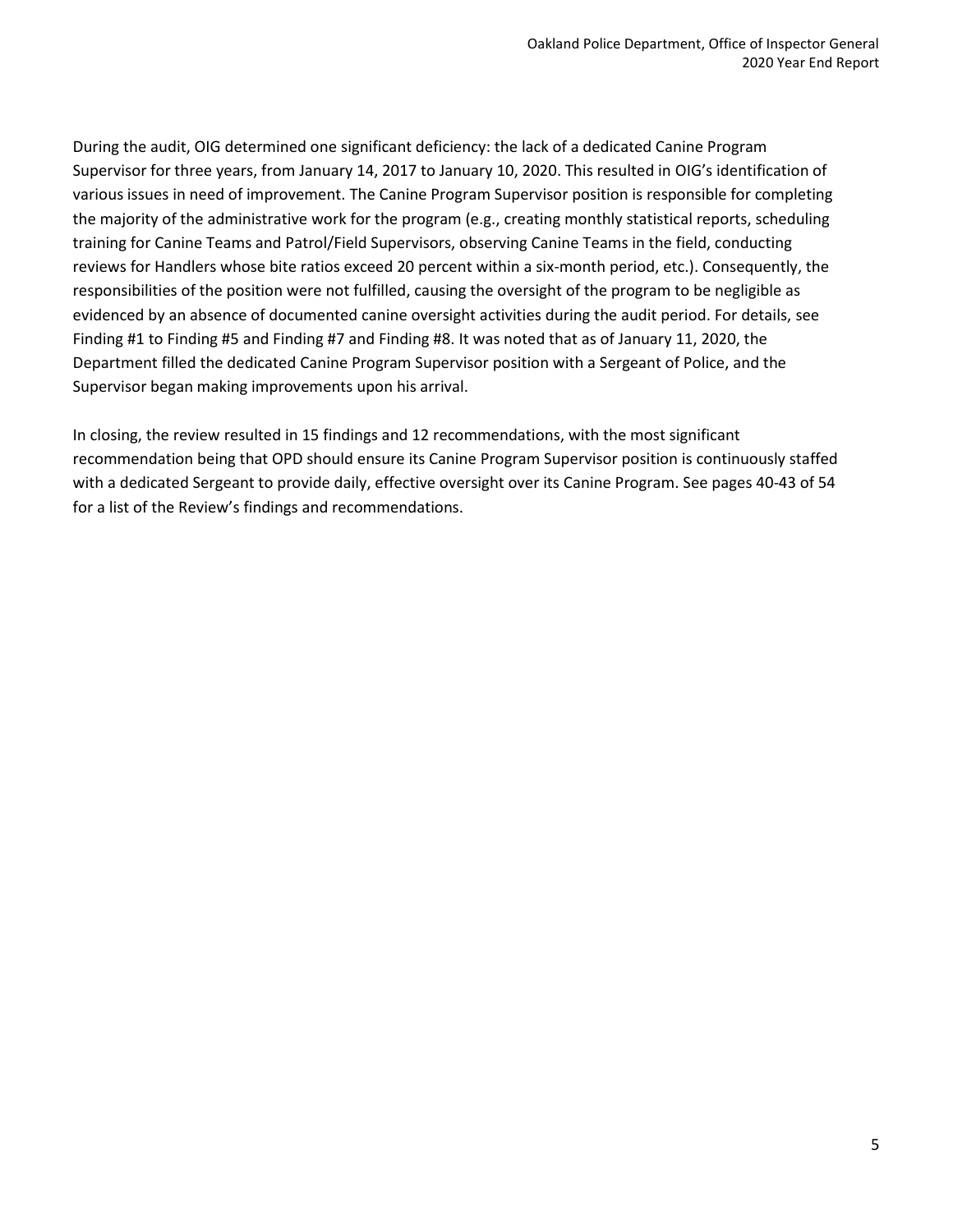### **Background**

The Oakland Police Department's (OPD's) Canine Program is a part of the Support Operations Division (SOD) that provides specialized capabilities, resources, and enforcement throughout the City. The Canine Program falls under the Special Operations Section (SOS) of the SOD and is responsible for staffing, training, and equipping the Department's police Canine Teams<sup>1</sup> (Canine Handler and his/her assigned canine).

OPD currently has a total of five Canine Teams that are assigned to the Bureaus of Field Operations on Patrol Watches.<sup>2</sup> The Canine Handlers report to a Patrol Supervisor during day-to-day operations and supplement Patrol functions when not actively utilizing their police canine during an incident. In incidents where the use of a police canine is requested, the Canine Handler's primary function is to use the police canine to search for, locate, and assist in the apprehension of criminal suspects. The Canine Handler may deploy his/her canine to search for or bite a criminal suspect.<sup>3</sup> However, because OPD considers a canine bite to be an intermediate use of force<sup>4</sup> that may inflict serious injury, OPD only allows Patrol canine deployments for violent, forcible crimes, $5$  burglary, and weapons related offenses. $6$ 

OPD has documented its internal controls for achieving effective oversight of its canine program in policy, *Departmental General Order K-9, Department Canine Program,* dated October 16, 2014. For this review, OIG focused on OPD's policy controls related to documentation of canine deployments; reporting canine deployment activities; and training for its Canine Teams and Patrol Supervisors during the audit period of January 1, 2018 to March 31, 2020.

#### **Deployment of a Canine**

Before a canine may be deployed, the suspect must have allegedly committed one or more violent forcible crimes, burglary, and/or a weapon-related offense and the use of an intermediate level of force must be analyzed under the Fourth Amendment's objective reasonableness test. The application of the test requires an analysis of the totality of circumstances, including the three factors below to determine if the use of force to affect the seizure is reasonable:

- The severity of the crime at issue.
- Whether the suspect poses an immediate threat to the safety of law enforcement officers or others.
- Whether the suspect is actively resisting arrest or attempting to evade arrest by flight, including the act of evading arrest by hiding.

In addition, a supervisor or commander must authorize the deployment.<sup>7</sup>

 $1A$  Canine Team is comprised of a Canine Handler and his/her assigned canine, and the Handler is a Police Officer in rank. <sup>2</sup> City of Oakland Police Department, *Annual Management Report*, 2013, pg. 43.

<sup>3</sup> Departmental General Order K-3, *Use of Force,* effective October 16, 2014, pg. 5.

<sup>4</sup> Ibid., pg. 3. OPD defines a use of force as any physical or mechanical intervention used by a member or employee to defend, control, overpower, restrain, or overcome the resistance of an individual.

<sup>5</sup> See **Appendix C** for a list of violent forcible crimes.

<sup>6</sup> Departmental General Order K-9, *Department Canine Program*, October 16, 2014, pg. 1.

 $7$  DGO K-9, Department Canine Program, pgs.1-2, 5-6 and Report.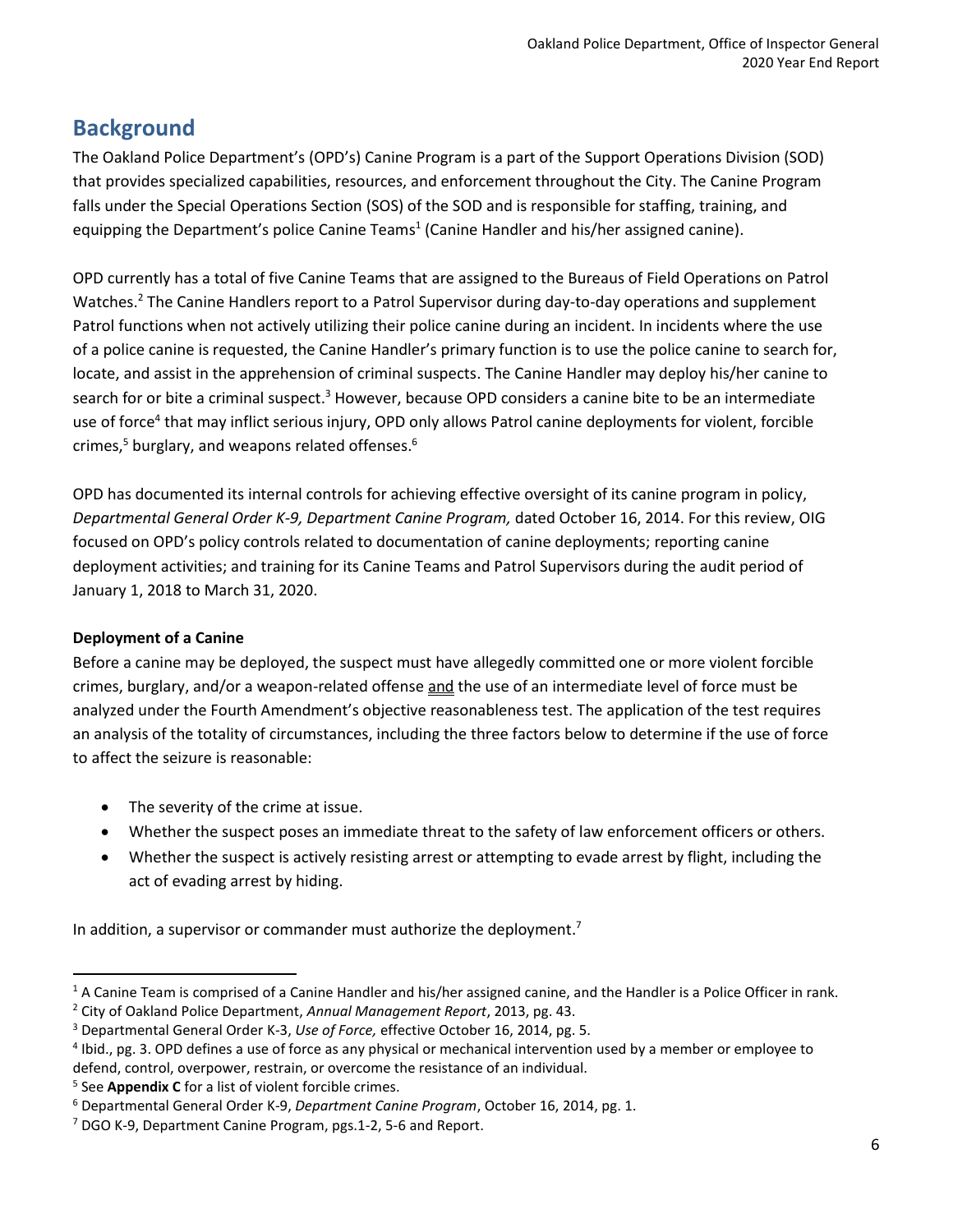#### **On Scene Supervision of a Deployed Canine**

OPD requires a field supervisor, normally a Patrol supervisor, to be on scene for all canine deployments. The supervisor is responsible for assembling a search and arrest team to support the canine handler during the deployment. He/she works with the handler to devise a plan to search for, locate, and arrest the suspect and briefs the search and arrest team on the plan. The supervisor is the team leader and is responsible for ensuring tactically sound search techniques are employed and only reasonable force is used to take the suspect into custody, if located.<sup>8</sup>

#### **Reporting Canine Activities**

OPD's policy controls ensure oversight of its canine activities via reporting:

- When a canine is deployed, two reports must be completed by the Canine Handler before the end of his/her shift. First, he/she must complete a Canine Event Record<sup>9</sup> and submit the report to the Canine Program Coordinator. Secondly, he/she must place an appropriate entry of the deployment in his/her logbook.<sup>10</sup>
- The Canine Program Supervisor is responsible for conducting periodic in-field observations of Canine Handlers' patrol deployments to ensure they are adhering to canine policy and procedures. The Supervisor must enter his/her observations of each handler's performance in OPD's [Vision<sup>11</sup>] System's Supervisory Notes File (SNF) section.<sup>12</sup>
- The Canine Program Supervisor is also responsible for preparing a monthly report on the Canine Program statistics and deployments. The report must include analyses and recommendations related to the canine program's policy, training, and risk assessment. The Supervisor must submit the report to the Special Operations Section Commander, who is responsible for submitting the report to the Chief of Police via the chain of command.<sup>13</sup>

#### **Training for the Canine and Handler and Patrol Supervisors**

OPD's policy controls ensure oversight of its canine deployments via training:

• A Canine Team is comprised of a canine and its Handler (the police officer who controls the canine). The Canine Teams that are deployed to search for and locate criminal suspects and evidence in the

<sup>8</sup> Ibid, pgs. 8-9.

<sup>9</sup> Report Writing Manual K-09, *Canine Events/Canine Records: Vision Form Completion Instructions*, November 23, 2019, pgs. 2-7.

<sup>10</sup> Ibid., pg. 10.

<sup>&</sup>lt;sup>11</sup> Formerly called "Personnel Assessment System." Vision is OPD's electronic database used to track employee performance dimensions, such as assignments, training, uses of force, etc.

 $12$  Ibid., pg. 14.

<sup>13</sup> Ibid., pgs. 13-14.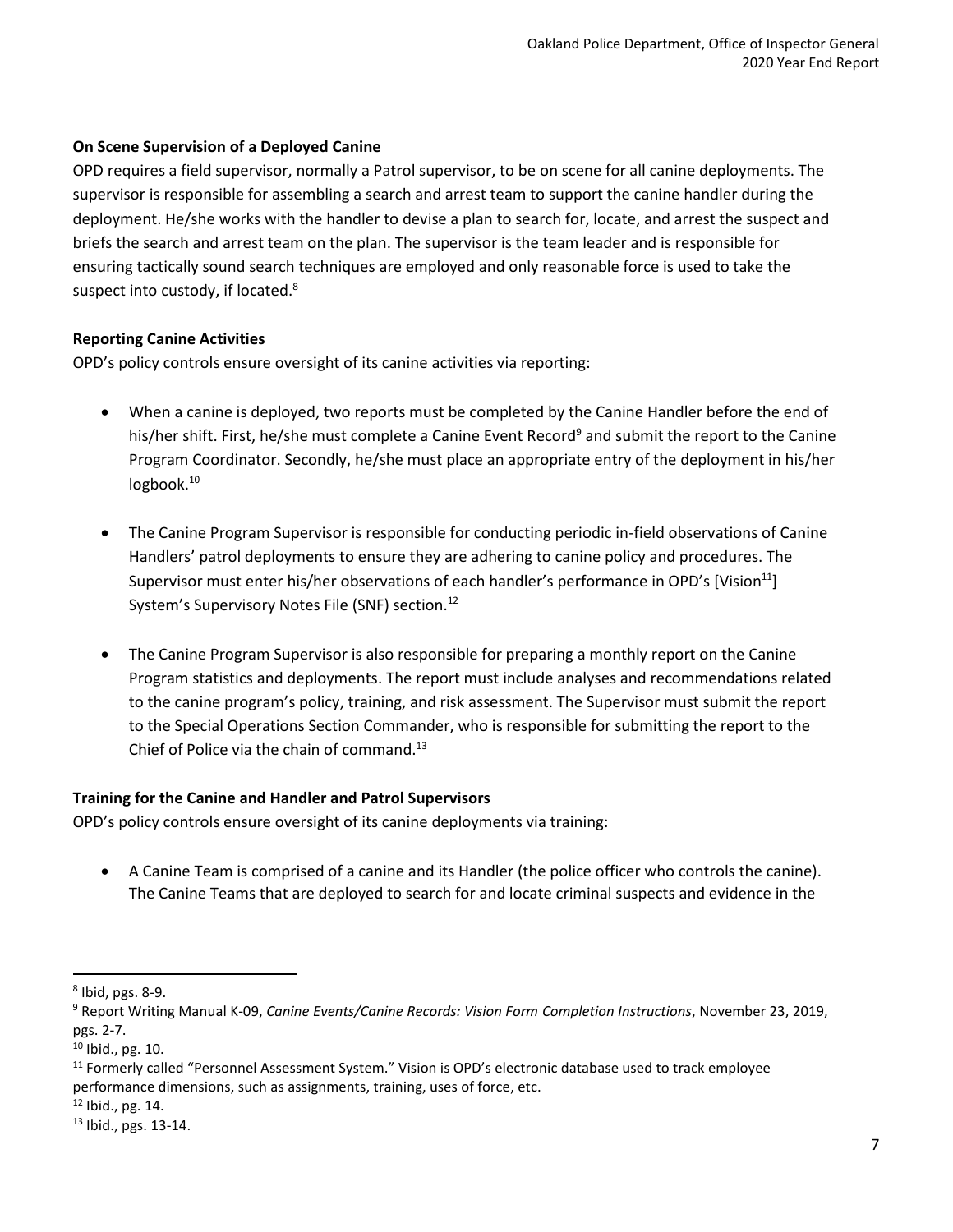field must be certified and are required to successfully pass semi-annual State of California's Commission on Police Officer Standards and Training (POST) certifications.<sup>14</sup>

- The Canine Program Coordinator serves as the primary trainer for all in-house Department canine training and is responsible for developing weekly training plans that maintain the proficiency of all Canine Teams.<sup>15</sup>
- The Canine Program Supervisor is responsible for attending all Canine Program training sessions, as practical. In addition, he/she is responsible for conducting quarterly meetings/training with all Patrol supervisors, as necessary.<sup>16</sup>
- Canine Teams are responsible for participating in annual 40-hour, canine-specific Continuing Professional Training, as well as weekly, five-hour canine program training.<sup>17</sup>

### **Scope, Population and Methodology**

OPD has documented its internal controls for achieving effective oversight of its Canine Program in policy, *Departmental General Order K-9, Department Canine Program,* dated October 16, 2014. For this review, OIG focused on OPD's policy controls related to deployment of a canine; on scene supervision of a deployed canine; reporting canine activities; and training for the canine and the handler (the police officer who controls the canine) and Patrol Supervisors.

The audit period was January 1, 2018 to March 31, 2020. See **Appendix A** for the population and methodology.

### **Findings**

#### **FINDING #1**

**Because of the command and supervisory structure of the Canine Unit, effective oversight of OPD's Canine Program resides in its Canine Program Supervisor position. However, OPD eliminated the dedicated supervisor position, from January 14, 2017 to January 10, 2020, deferring the responsibilities to other supervisors within the Special Operations Division who had existing operational units under their supervision. Consequently, many of the supervisory responsibilities appear to not have been fulfilled by those other supervisors as planned, as evidenced by an absence of documented canine oversight activities during that time period.**

OPD utilizes two positions to provide oversight of the Canine Program, a Special Operations Section Commander position (staffed with a Lieutenant of Police in rank) and a subordinate Canine Program Supervisor position (staffed with a Sergeant of Police in rank).<sup>18</sup> The SOS Commander position has limited oversight of the Canine Program because, in addition to supervising the Canine Unit, the following units are also under the position's jurisdiction and require oversight: Special Operations Unit (which includes an Air

<sup>16</sup> Ibid., 14.

<sup>14</sup> Ibid., pgs. 2, 16.

<sup>15</sup> Ibid., pg.15.

<sup>17</sup> Ibid., pg. 21.

<sup>18</sup> DGO K-9, *Department Canine Program*, pgs. 14-15.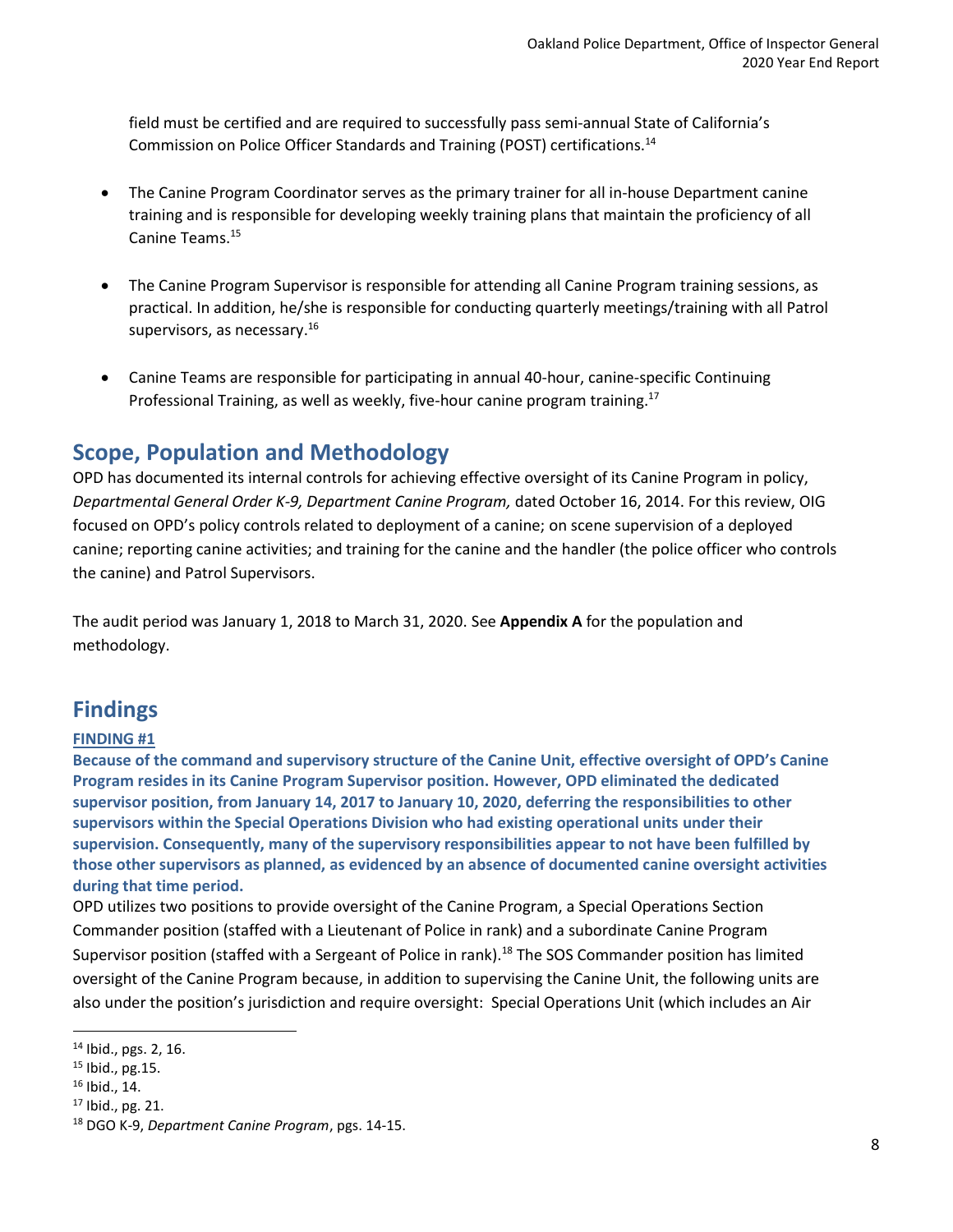Support Unit, Marine Unit, and Police Reserve Unit), Alcoholic Beverages and Tobacco/Special Events Unit (which includes a Cannabis Unit), Homeless Outreach Unit, and a Mental Health Unit. OPD's policy expresses the limited oversight of the SOS Commander position as follows:

- Provide command supervision for the Canine Program.
- Establish and approve all Canine Program policies and procedures.
- Submit all monthly reports on Canine Program statistics and deployments through the chain of command to the Chief of Police.
- Collect and submit performance data from the Canine Program to the Support Operations Division Commander (a Captain of Police in rank) for the inclusion into OPD's Annual Report.
- Approve all public service presentation requests.

In contrast, the Canine Program Supervisor position is responsible for only one unit, the Canine Unit, and the Canine Program is based in the Canine Unit. The position is responsible for supervising the daily activities of the unit/program, and the position's responsibilities are reinforced in OPD's *Manual of Rules, <sup>19</sup>* Section 285.00, *Supervisors' Authority and Responsibilities*, which states, in part:

In addition to the general and individual responsibilities of all members and employees, each supervisor is specifically responsible for the following:

- SUPERVISION A supervisor may be assigned to field or staff duties. During his/her tour of duty, he/she shall closely supervise the activities of subordinates, making corrections where necessary and commending where appropriate.
- LEADERSHIP Effective supervision demands leadership. Provision of leadership shall include on-the-job training as needed for efficient operation and coordination of effort when more than one member or employee is involved.
- DIRECTION Supervisors shall exercise direct oversight in a manner that ensures the good order, conduct, discipline, and efficiency of subordinates. Exercise of authority may extend to subordinates outside his/her usual sphere of supervision if the police objective or reputation of the Department so requires… (pg. 17).

On November 13, 2019, when the Department was considering initiating an audit of the Canine Program, OIG met with the Canine Unit Staff (the Special Operations Division Captain, Special Operations Section Lieutenant, incoming Canine Unit Sergeant, and Canine Unit Coordinator) and was informed by the Captain that the Canine Unit had been without a dedicated Sergeant (the Canine Program Supervisor) since the [prior Sergeant] left. Additionally, the Canine Program Coordinator stated that he tried to take on the duties of the Sergeant but could not do everything since he is the trainer and a Handler. OIG, using OPD's Vision system,

<sup>&</sup>lt;sup>19</sup> City of Oakland Police Department Manual of Rules, September 30, 2010, a manual that specifies the standards of conduct embodied in the law enforcement officers' Code of Ethics and OPD's Statement of Values.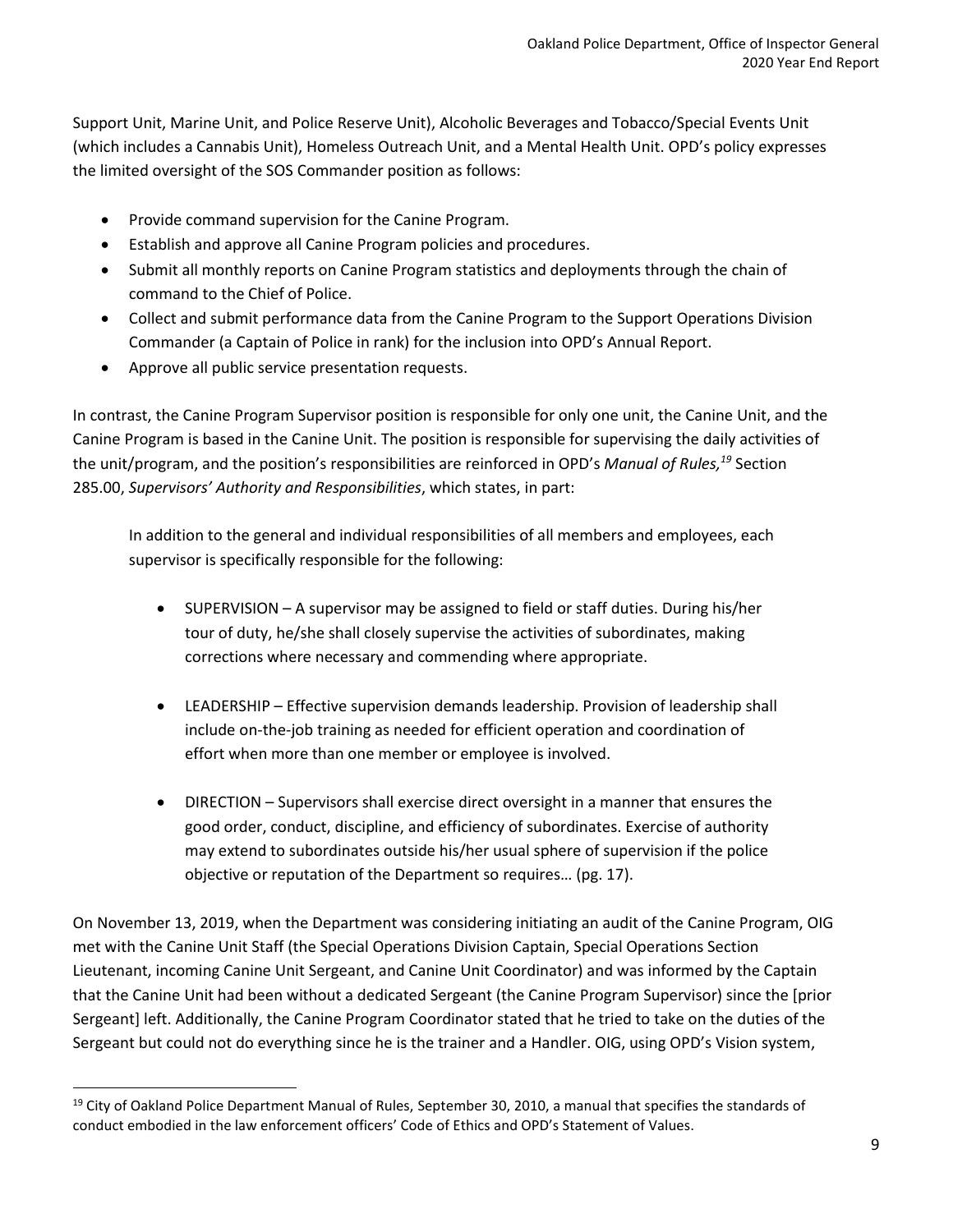researched the date the former Canine Program Supervisor left the Canine Unit and determined that he was reassigned to another unit in January 2017, resulting in OPD's Canine Program Supervisor position being eliminated for three years, January 14, 2017 to January 10, 2020.

Not knowing the ramifications resulting from OPD's Canine Program Supervisor position being eliminated for three years, OIG audited five tasks assigned to the position and all findings related to the five tasks yielded negative results because of the lack of documentation: Finding #2 to Finding #5 and Finding #7 and Finding #8. Operating the Canine Program without an incumbent in the Canine Program Supervisor position and not ensuring the Supervisor's duties are handled by another Supervisor/Commander equates to ineffective oversight of the program and a risk to OPD and the City of Oakland. Monitoring the performance of Canine Teams (Handler and assigned canine) in the field; planning weekly and annual training for Canine Teams and attending the training; decertifying Canine Teams, if necessary; and conducting quarterly meetings/training with field Supervisors are some of the most important duties of the position. The position is not only required to execute these functions but is also required to document the execution of the functions.

Below are five of the Canine Program Supervisor position's duties that further demonstrate that OPD relies upon this position to provide effective oversight of the Canine Program, especially when compared to the duties of the SOS Commander. In addition, the five tasks are part of this audit and the findings for each of them yielded negative results:

- Oversee the Canine Program's training management system, to include planning, scheduling, resourcing, and records maintenance, and attend all Canine Program training sessions, as practical. (See Finding #4 and Finding #7)
- Complete monthly reports on Canine Program statistics and deployments, to include analysis and recommendations related to policy, training, and risk management, and submit these reports to the SOS Commander by the 7th day of each month covering the data for the previous month. (See Finding #2)
- Conduct a review of patrol Canine Handlers whose bite ratios exceed 20% during any six (6) month period and take corrective measures, when appropriate. (See Finding #8)
- Conduct periodic, in-field observations of Canine Handlers' patrol deployments to ensure they are in accordance with canine policy and procedures. Observations shall be entered in the Vision System's Supervisory Notes File (SNF), as appropriate. (See Finding #5)
- Conduct quarterly meetings/training with all Patrol supervisors, as necessary. (See Finding #3)

For a complete list of the Canine Program Supervisor positions' duties, see **Appendix B**.

Even though the Canine Program Supervisor position was eliminated, the Canine Program remained. OIG sought to determine how the responsibilities of the eliminated position were to be handled. OPD's Chief of Police is responsible for planning, directing, coordinating, controlling, and staffing all activities of the Department,<sup>20</sup> but OIG was unable to interview the Interim Chief of Police who was in office during the audit

<sup>&</sup>lt;sup>20</sup> City of Oakland Police Department Manual of Rules, September 30, 2010, pg. 13.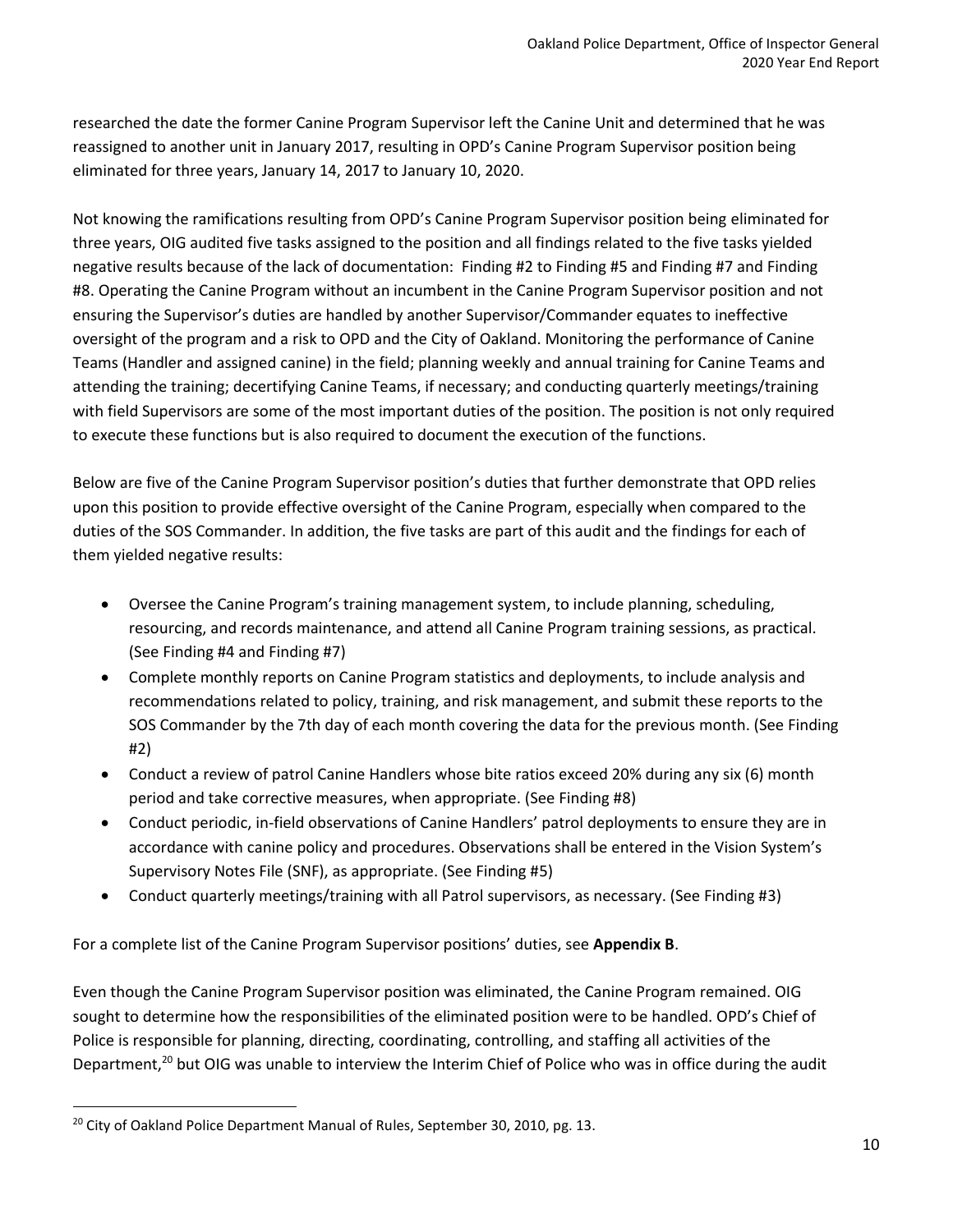period since that person retired. Therefore, OIG opted to interview OPD's incumbent Special Operations Division Commander for answers.

The Special Operations Division Commander (a Captain of Police in rank) has been supervising SOD since May 2017, and he has 28 years of experience with the Department. On December 16, 2020, OIG (Inspector General, Audit Unit Supervisor, and Auditor) met with the SOD Commander and he gave his perspective about the decisions that have to be made and the risks taken when the Department is dealing with a shortage of Sergeants:

For the Department, Patrol [the division where the police officers who respond to calls for service from the community work] is a priority. If there is a shortage of Sergeants in Patrol, the Department has to figure out where to pull Sergeant positions to help with Patrol.

At the time, Patrol needed Administrative Sergeants to help with the administrative side of Patrol and division-level investigations were a big deal. There was a big push to get administrative support (Administrative Sergeants) in Patrol, and we do not have a lot of Sergeants. All the Sergeants who work outside of Patrol (i.e., Canine Unit, Information Technology Unit, Criminal Investigations Division, etc.) are in administrative assignments and can be pulled, if necessary, to assist with Patrol.

I am not sure who made the decision to eliminate the dedicated Canine Program Supervisor position. It was either the Retired Deputy Chief or the Retired Interim Chief of Police who made the decision to eliminate the position. The result was a high liability unit not being staffed with an Acting Sergeant. The plan was to add the collateral tasks [of the Canine Program Supervisor] to the Sergeant who was already responsible for two programs, Alcoholic Beverages and Tobacco (ABAT) and Special Events. In my opinion, the Retired Interim Chief of Police had to make a decision, and he was willing to assume some risks by tasking the collateral duties to the ABAT and Special Events Sergeant.

I tried to get the Canine Program Supervisor position filled because the workload was very heavy. The Special Events and ABAT Sergeant was handling staffing requests for the Warriors, Raiders, and A's games at a time when the Warriors were doing really well, and the Special Events and ABAT Sergeant was also supervising three programs. Things were being done in the Canine Program but were not being memorialized. I was successful in getting a Sergeant for the Mental Health Unit and another Sergeant for the Homelessness Outreach Unit but not for the Canine Unit.

Based on the SOD Commander's testimony, it appears that OPD's need for Sergeants in Patrol prevented OPD from having a dedicated Sergeant assigned to the Canine Unit, and the Canine Program documents that were not produced during the audit period resulted from the risks OPD assumed when transferring the responsibilities of the Canine Program Supervisor to the ABAT and Special Events Supervisor, who had a heavy workload.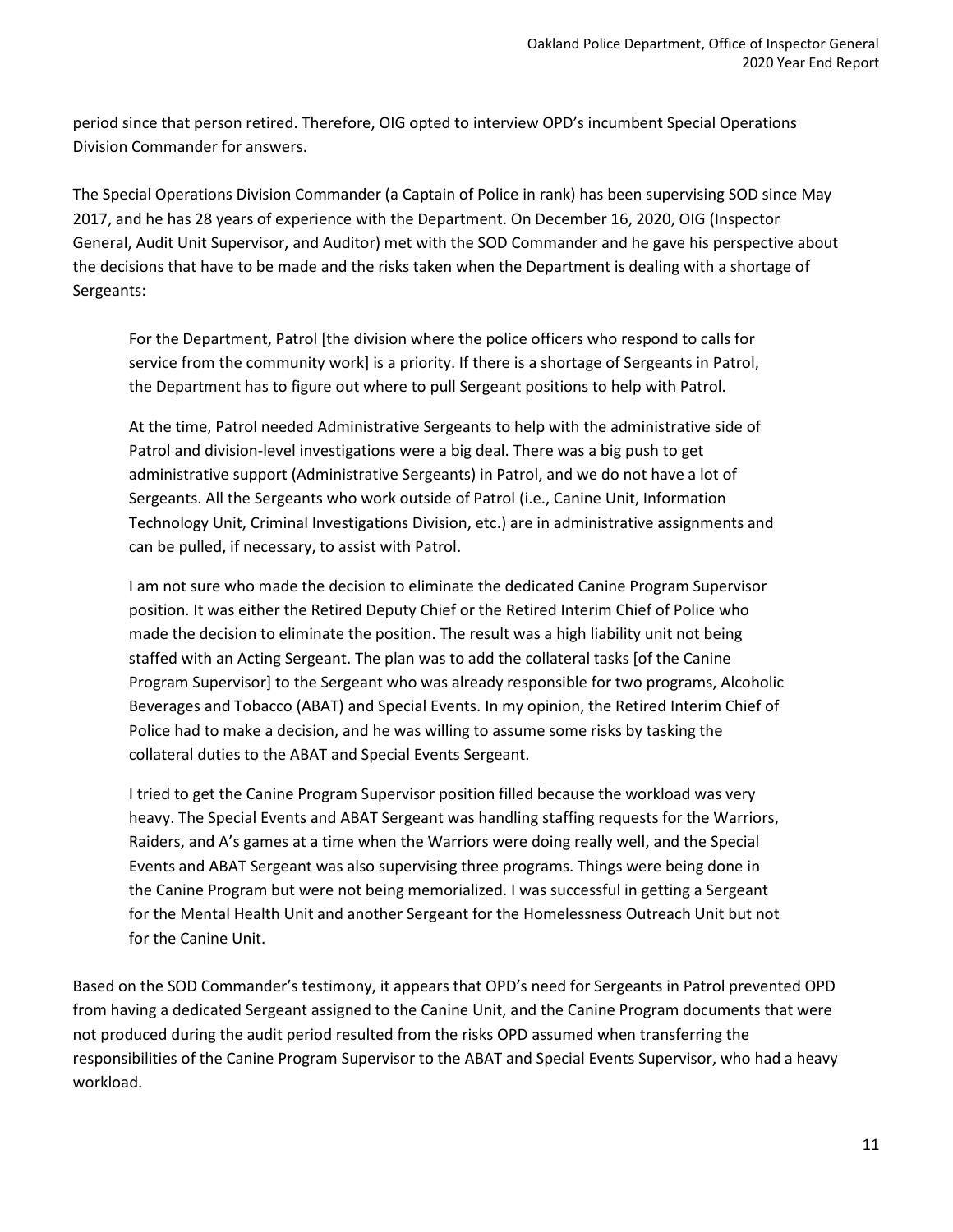#### **FINDING #2**

**OPD's policy requires the Canine Program to produce monthly statistical reports for submission to the Chief of Police via the chain of command. From January 1, 2018 to March 31, 2020, OPD submitted to OIG six monthly reports accounting for January, February, and March of 2018 and January, February, and March of 2020, but the three 2020 reports included only two of the 21 measures required in policy. Nevertheless, OPD did not submit to OIG 21 monthly reports to account for April 2018 to December 2019.** OPD's policy requires its Canine Program Supervisor to prepare a monthly report on Canine Program statistics and deployments, to include analysis and recommendations related to policy, training, and risk assessment. The Canine Program statistics must include a list of 21 measures:

- (1) Number of certified Canine Teams and (2) Non-certified Canine Teams.
- (3) Total number of canine deployments; including: (4) OPD canine deployment requests fulfilled by OPD, by type; (5) Requests fulfilled by outside agencies (with name of agency); (6) Requests that were unfulfilled; (7) Outside agency requests fulfilled by OPD, by type.
- (8) Number of patrol canine searches in which the suspect is located; (9) Is not located; (10) Number of times a suspect is located during a Patrol canine search and a bite occurs; (11) A bite does not occur; including (12) Patrol canine bite ratios.
- (13) Number of narcotics detection canine searches in which the narcotics are located; and (14) Are not located; (15) Quantity of narcotics recovered.
- And six additional categories including: (16) Number of Unintentional Bites, on duty; and (17) Off duty; (18) Number of canine-related Internal Affairs Division (IAD) complaints; and (19) IAD complaints resulting in a "Sustained" finding; (20) Number of public service appearances; (21) Number of training hours conducted (both scheduled program training and individual Handler training).<sup>21</sup>

The monthly report serves two primary purposes. It captures, in writing, the activities of OPD's Canine Teams, and it allows senior and executive management to analyze the health of the program upon their review since the Canine Program Special Operations Section Commander, after receiving the report from the Canine Program Supervisor, is required to submit the report through the chain of command to the Chief of Police.<sup>22</sup>

OIG requested copies of the monthly reports produced during the audit period of January 1, 2018 to March 31, 2020. Subsequently, OPD's Canine Program Supervisor submitted six reports: three monthly reports he produced in January, February, and March of 2020, and three monthly reports completed by a former Sergeant, who simultaneously supervised three OPD units, produced for the months of January, February, and March of 2018. There should have been a total of 27 monthly reports submitted, but there were no monthly reports submitted to OIG to account for 21 months from April 2018 to December 2019, and the response suggests that the reports were not produced because the Canine Unit did not have a dedicated Canine Program Supervisor during the entire audit period.

<sup>21</sup> DGO K-9, *Department Canine Program*, pgs. 24-25.

<sup>22</sup> Ibid., pg. 13.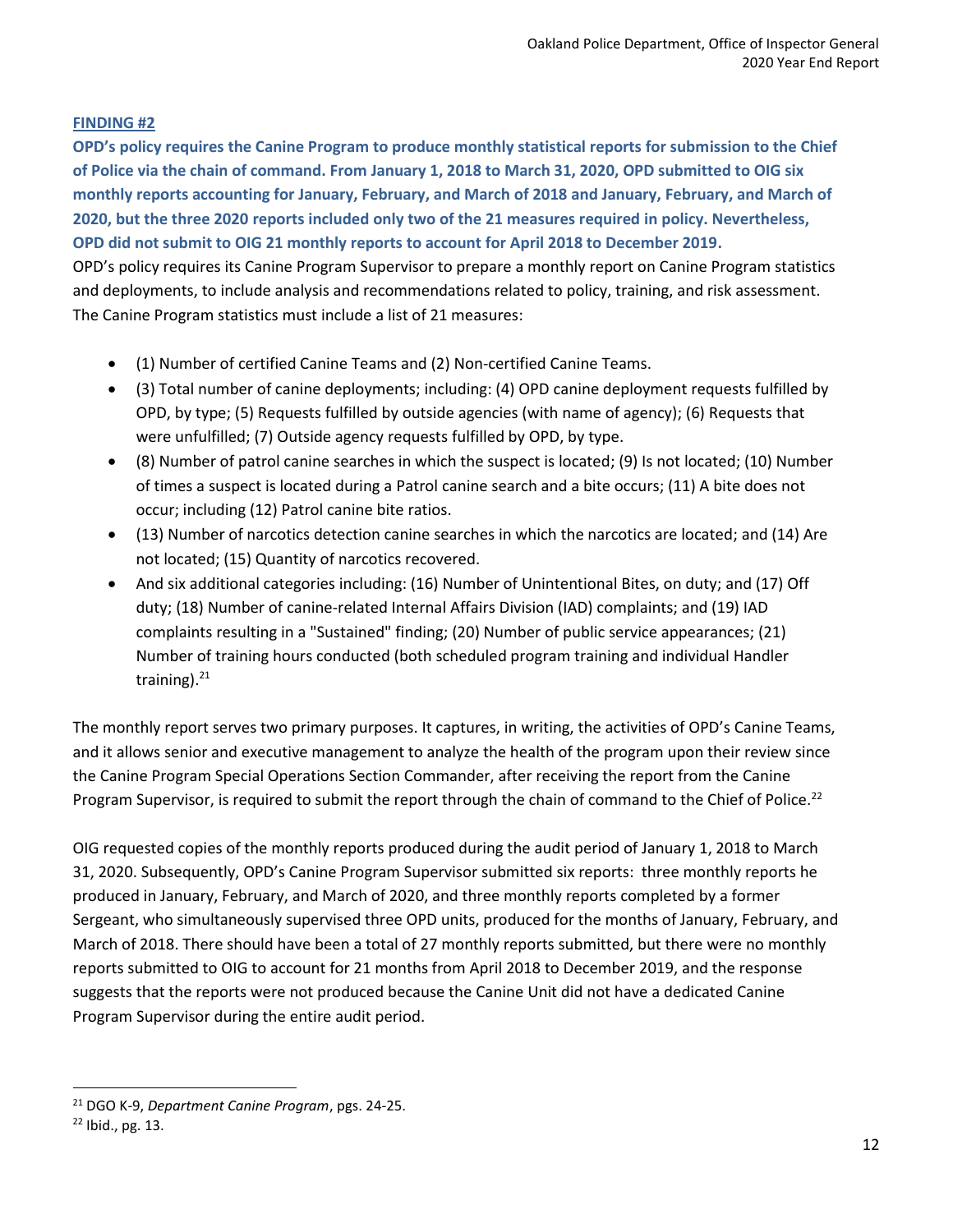The three monthly reports produced by the former Sergeant for the months of January, February, and March 2018 included the 21 measures set forth in policy, and they were comprehensive and easy to read. The Auditor also noted that the reports included calculations related to canine deployment requests and deployments by day and hour for each respective month and the day(s) of the week most of OPD's Canine Teams' requests/deployments occurred in addition to the hour(s) the requests/deployments occurred.

OIG received three monthly reports produced in 2020: January, February, and March. However, upon review, the Auditor noted that the reports were not created as required in policy because the statistics primarily included the number and type of deployments but omitted 19 of the 21 measures. During a virtual meeting between OIG and the Canine Unit on July 17, 2020, the Auditor asked OPD's Canine Program Supervisor, "Is there a reason for not creating the monthly reports, conducting analyses and making recommendations about the entire [canine] program as required in policy?" The Supervisor replied, "No. I will look into that. If I am deficient… I will work on that."

Because OIG received three 2018 monthly reports and three 2020 monthly reports, the Auditor sought to determine why there were no OIG monthly reports submitted to OIG for April 2018 to December 2019 since there appeared to be some type of supervisory oversight over the Canine Program in January, February, and March 2018. On November 19, 2020, OIG, via Microsoft Teams, met with OPD's Canine Program Supervisor and Canine Program Coordinator. During the meeting, the Canine Program Coordinator explained how the Canine Unit was supervised from January 14, 2017 to January 10, 2020. The Auditor, paraphrasing, received the information below from the Coordinator:

Sergeant A, who prepared the January, February, and March 2018 monthly reports, was the permanent supervisor when the former dedicated Canine Unit supervisor left. The difference was that Sergeant A was responsible for three units (Alcoholic Beverages and Tobacco Unit, Special Events Unit, and the Canine Unit), while the former supervisor was solely responsible for the Canine Unit. When Sergeant A left, Sergeant B replaced him and Sergeant B's time was also split amongst three units, ABAT, Special Events, and Canine. There may have been a gap in there somewhere, meaning there was no supervisor assigned to the Canine Unit. Nevertheless, there was a third supervisor, Sergeant C, and his time was split between the Homelessness Detail and the Canine Unit. Of the three supervisors, Sergeant A had a better understanding of the Canine Unit than Sergeants B and C and therefore produced the three 2018 monthly reports during the audit period.

Not producing comprehensive monthly reports that include the 21 Canine Program statistical data measures, as stated in policy, prevents OPD from capturing the activities of its Canine Teams, and it prevents senior and executive management from analyzing the health of the program as a whole, which diminishes their ability to provide additional oversight of the program, if necessary. Also, not staffing the Canine Unit with a dedicated Canine Program Supervisor diminishes the likelihood that the monthly reports will be produced. It should be noted that as of January 11, 2020, OPD staffed the Canine Unit with a dedicated Canine Program Supervisor, who holds the rank of Sergeant.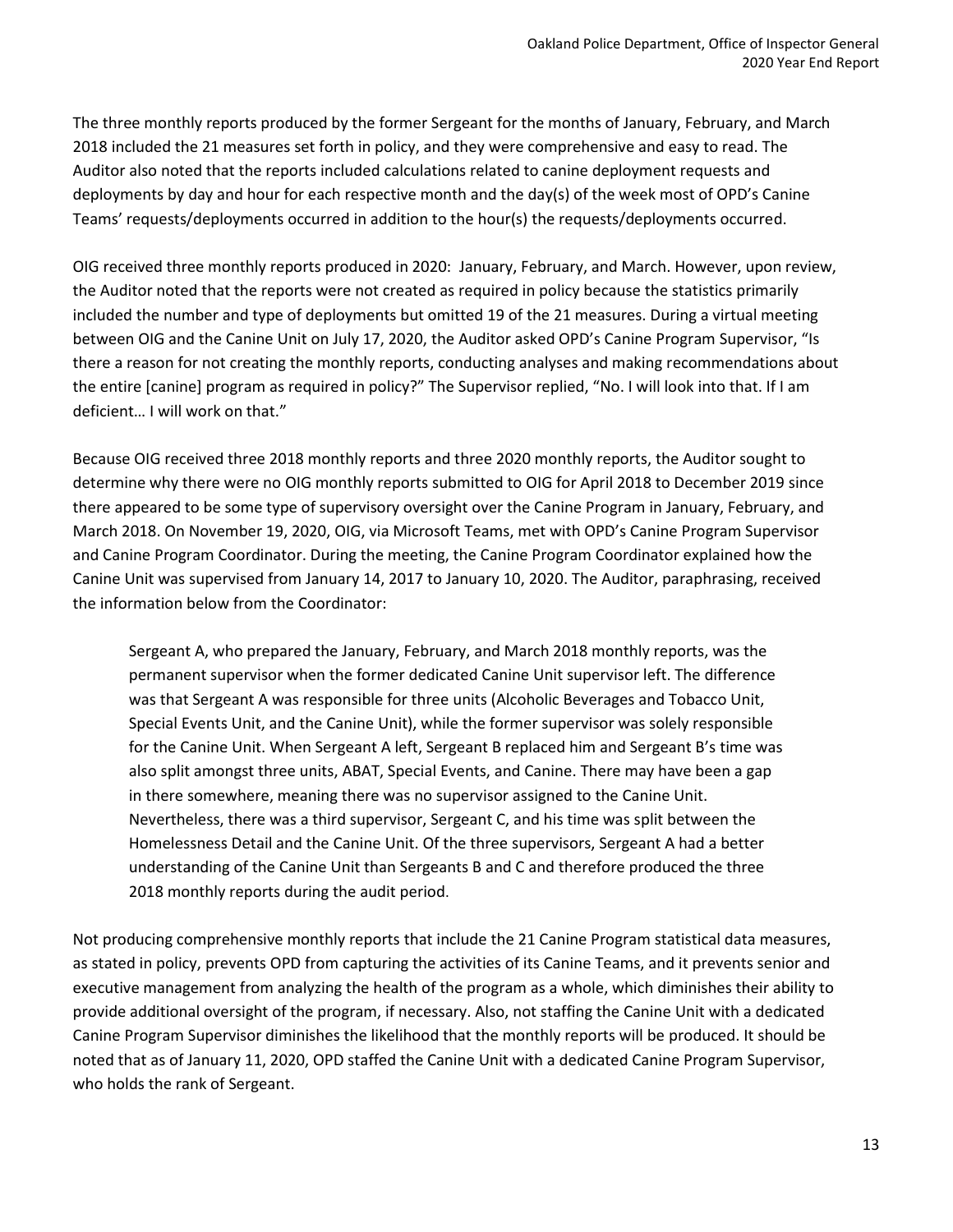#### **FINDING #3**

**From January 1, 2018 to December 31, 2019, OPD was unable to provide documentation to substantiate quarterly meetings and/or training related to the canine program/deployments were conducted, as necessary, with its Patrol/Field Supervisors. Without documentation that shows the frequency and content of the meetings/training conducted for its Patrol/Field Supervisors, OPD may be unable to substantiate its Patrol/Field Supervisors have the qualifications and training needed to fulfill their assigned functions during a canine deployment, which may affect OPD's and the City of Oakland's ability to mitigate liability in an excessive force case involving a canine bite.**

OPD requires its Canine Program Supervisor to conduct quarterly meetings/training with all Patrol/Field Supervisors, as necessary.<sup>23</sup> Seeking documentation to substantiate the meetings/training occurred during the audit period, on June 15, 2020, via email, OIG asked OPD's incumbent Canine Program Supervisor, "Can you tell us when you conduct quarterly meetings/training with all Patrol Supervisors? Where can OIG find documentation of these quarterly meetings/training?"

On June 17, 2020, via email, OPD's Canine Program Supervisor responded by stating,

I did lineup training in February in which I reviewed some of the bigger points of DGO K-9, deployment criteria, de-escalation, and gave refresher training on search team briefs. I had a short handout that I passed out to everyone that included space for folks to make notes. The document (K-9 Sergeant Training) is attached to the email in which this document was attached.

I was unable to reach every lineup, so in early March, I drafted a document via email that covered things in a much more in-depth manner, to again include deployment criteria and deescalation. I also attached a copy of that email (K-9 Training Email).

It was determined there was additional confusion in terms of authorizing a canine search, leading a search team, and investigating any subsequent canine use of force. As a result, I sent out additional training at the end of March, again via email, to hit everyone at once. The training covered specific responsibilities of a supervisor in terms of authorizing the use of a canine, leading the respective search team, and investigating any canine-related uses of force. I have attached a copy of that email (K-9 Supervisor Responsibilities Email).

The three documents (*K-9 Sergeant Training, K-9 Training Email, and K-9 Supervisor Responsibilities Email*) were attached to the June 17, 2020 email. Upon review of documents, the Auditor noted the following:

• The February *K-9 Sergeant Training Document* was a Word document and when opened, it was titled *K-9 Deployment Points,* and the format was an outline (the handout). It was not dated. It did not include any information relating to who the recipients were or which line-ups received the outline. It included the information expressed by OPD's Canine Program Supervisor.

<sup>23</sup> Ibid., pg.14.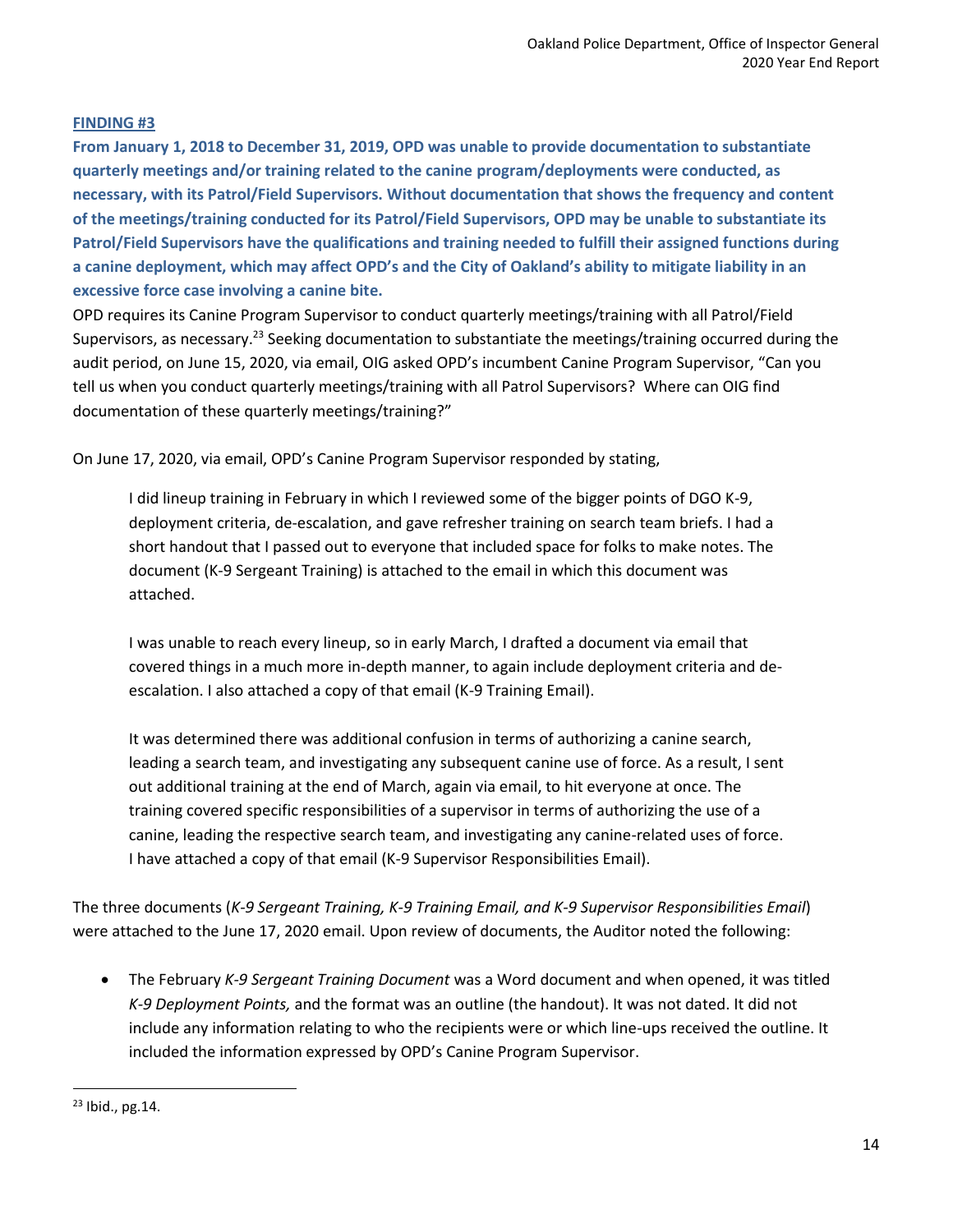- The *K-9 Training Email* included the information expressed by OPD's Canine Program Supervisor, and the Auditor noted that it was dated March 3, 2020 and sent to OPD's Officers, Sergeants, and Commanders.
- The *K-9 Supervisor Responsibilities Email* was actually titled *Canine UOF<sup>24</sup> Responsibilities*, and it included the information expressed by OPD's Canine Program Supervisor. The Auditor noted that it was dated March 26, 2020 and sent to OPD's Sergeants.

The Auditor noted that the only documentation provided was for meetings/training conducted in the first quarter of 2020. The Auditor also noted that during a meeting with the Canine Unit on November 13, 2019, OIG was advised that the incumbent OPD Canine Program Supervisor was "coming to the [Canine] unit," and therefore the meetings/training documentation that OIG received for the first quarter represented the meetings/training the incumbent conducted.

Since the audit period is January 1, 2018 to March 31, 2020, there remained eight quarters in which the Auditor was unable to determine whether OPD's Canine Program Supervisor, or other OPD designee, if applicable, conducted quarterly meetings and/or training related to the canine program/deployments with its Patrol Supervisors, as necessary, according to policy. On July 20, 2020, OIG requested from the incumbent OPD Canine Unit Supervisor documentation of the meetings/training conducted with Patrol Supervisors prior to his arrival, and on August 14, 2020, he responded that he did not know if [the documentation] existed.

OPD's Patrol/Field Supervisors are responsible for the five functions below:

- Providing close and consistent supervision of their assigned Canine Handlers.
- Responding to the scene of any canine deployment.
- Authorizing canine deployments in accordance with the provisions of OPD policy.
- Supervising canine deployments to ensure they are conducted within OPD policy.
- Taking a position on the search and arrest team as the team leader to ensure both tactically sound search techniques are employed and that only reasonable force is used in taking the criminal suspect(s) into custody.<sup>25</sup>

As mentioned before, OIG determined that the former Canine Unit Supervisor was reassigned to another unit in January 2017. Nevertheless, without documentation that shows the frequency and content of the meetings/training conducted for its Patrol/Field Supervisors, OPD may be unable to substantiate its Patrol/Field Supervisors have the qualifications and training needed to fulfill their assigned functions during a canine deployment, which may affect OPD's and the City of Oakland's ability to mitigate liability in an excessive force case involving a canine bite.

<sup>24</sup> UOF denotes Use of Force.

<sup>25</sup> DGO K-9, *Department Canine Program*, pgs. 9, 17.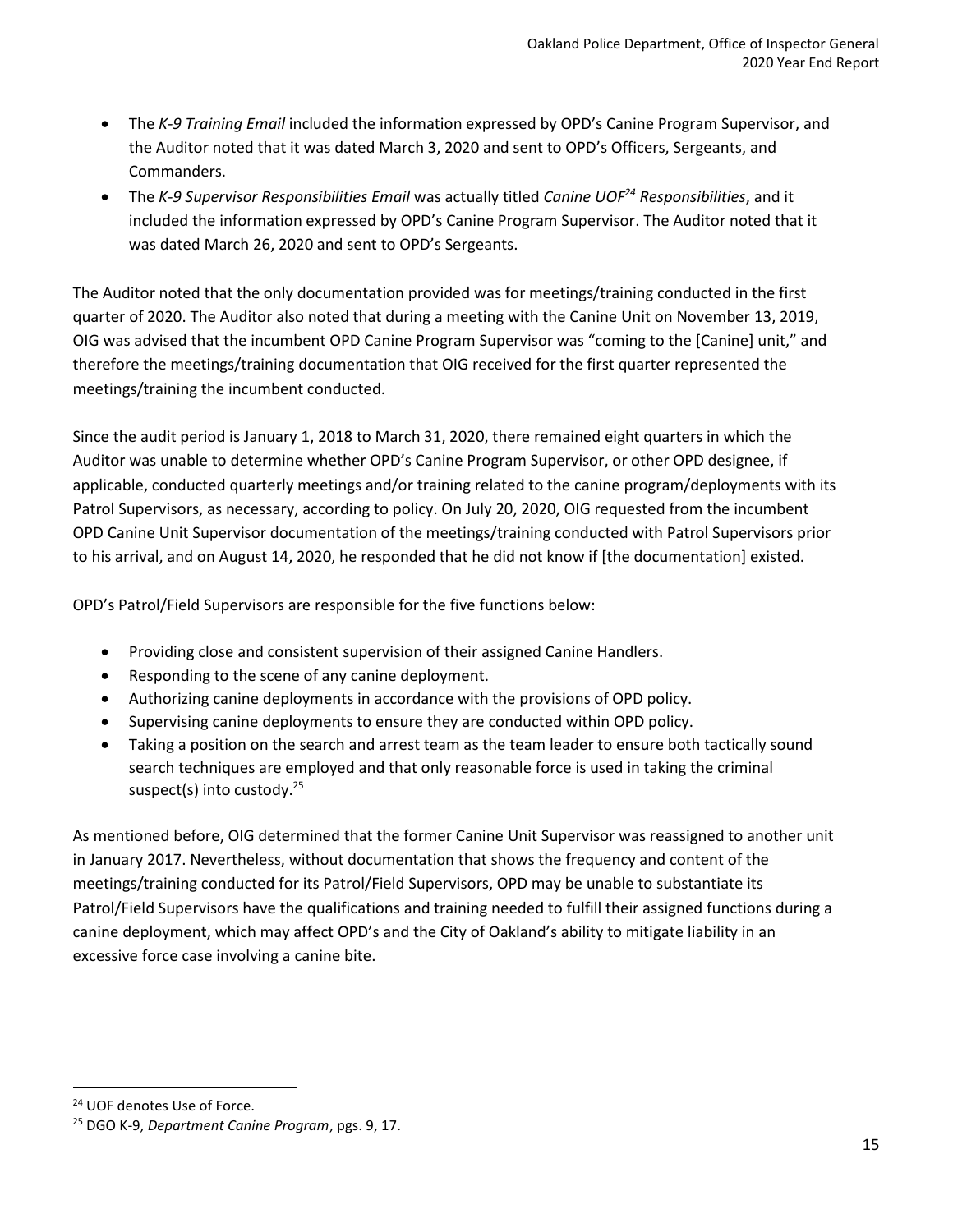Furthermore, in a report entitled *Guidance on Policies and Practices for Patrol Canines,* published by the Police Executive Research Forum<sup>26</sup> in May 2020, it is recommended that the canine team provide training to sergeants and other supervisors, so they will understand when they should and should not call the canine team to an incident and the capabilities of the canine team once it is on-scene (pg. 14).

Because of OPD's lack of documentation that shows the frequency and content of the meetings/training conducted for its Patrol/Field Supervisors, OPD needs to provide enough training that shows its Sergeants understand when they should and should not call the Canine Team to an incident and the capabilities of the Canine Team once it is on-scene. OPD's evidence of providing training to its Supervisors in one quarter during the audit period of January 1, 2018 to March 31, 2020 is not effective.

#### **FINDING #4**

**OPD was unable to provide documentation to substantiate its Canine Teams attended 40 hours of caninespecific Continued Professional Training in 2019, as required by policy. However, OIG did receive documentation from OPD to indicate that its Canine Teams attended 40 hours of canine specific CPT in 2018, but the reports, entitled** *Canine Program Training and Evaluation Reports***, were unvalidated because an OPD Supervisor did not initial or sign the reports, when the form, as printed, requires a supervisor's initials and/or signature on each page of the four-page document.**

OPD requires its Canine Program Supervisor to oversee the Canine Program's training management system, to include planning, scheduling, resourcing, and records maintenance, and attend all Canine Program training sessions, as practical. Annually, OPD requires its Canine Teams to participate in a 40-hour canine specific Continued Professional Training.<sup>27</sup> During a Microsoft Teams meeting with the Canine Unit staff on July 17, 2020, OIG requested the items below:

- A complete list of the Canine Teams that were deployed to incidents to search for and locate criminal suspects during the audit period of January 1, 2018 to March 31, 2020, including the length of time they have been a team.
- The lesson plans and the curricula for 2018 and 2019, to determine what OPD taught its Handlers and to verify that each Handler's training record in Vision documented the same courses.

On August 14, 2020, via email, OPD's incumbent Canine Program Supervisor provided a list of Canine Teams and stated, "None [of the documents requested] presently available." The Auditor noted that the list of Canine Teams included nine Canine Teams: six active Canine Teams and three inactive, former Canine Teams.

On October 30, 2020, OIG conducted an exit conference with the Canine Unit staff (Special Operations Division Captain, Special Operations Section Lieutenant, Canine Program Supervisor, and Canine Program Coordinator) via Microsoft Teams. During the conference, the Auditor asked, "How does the 40-hour canine-

<sup>&</sup>lt;sup>26</sup> The Police Executive Research Forum is an independent research organization that focuses on critical issues in policing. Since its founding in 1976, PERF has identified best practices on fundamental issues such as reducing police use of force; developing community policing and problem-oriented policing; using technologies to deliver police services to the community; and evaluating crime reduction strategies. (https://www.policeforum.org/about-us).

<sup>27</sup> DGO K-9, *Department Canine Program*, pgs. 14, 21.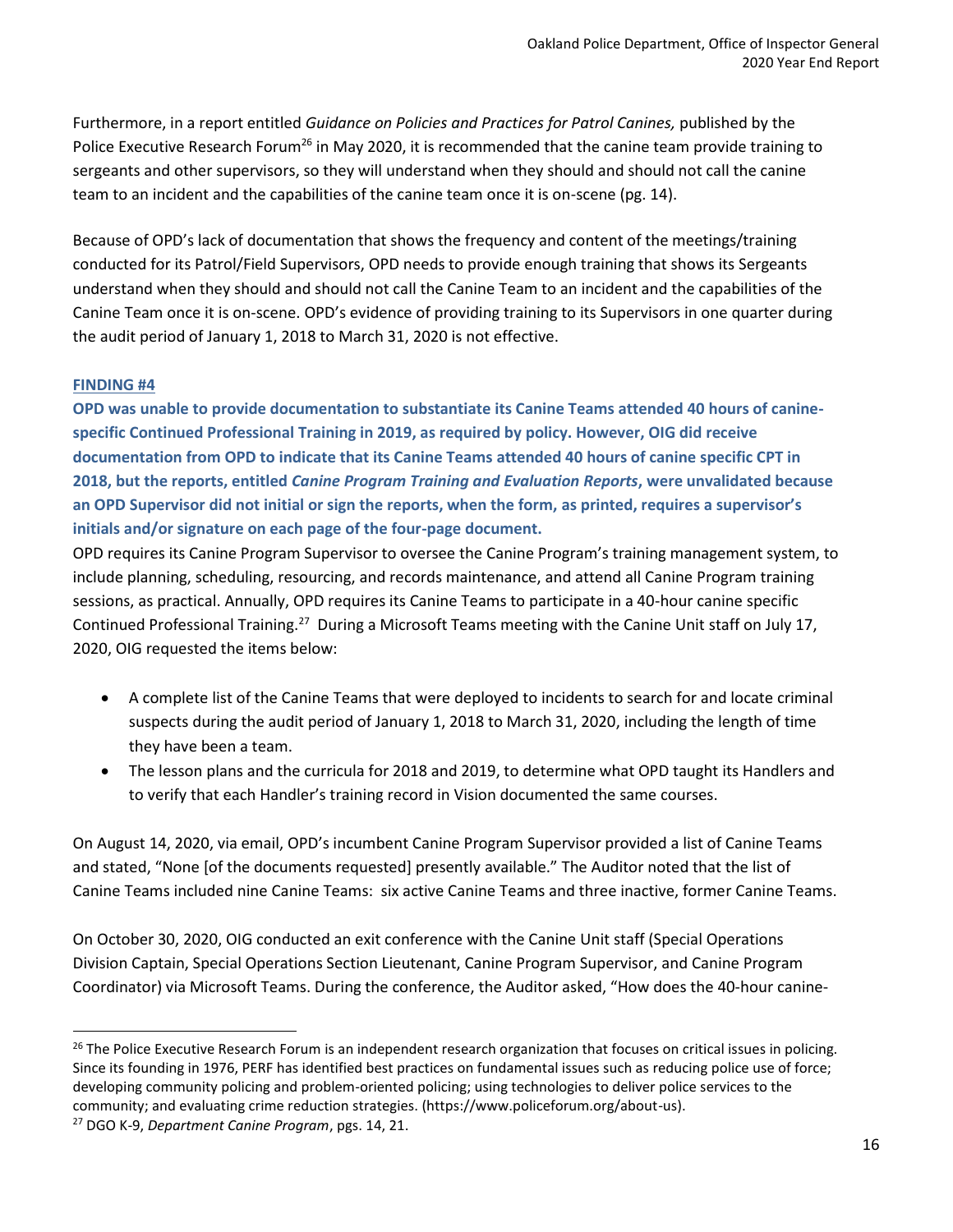related Continued Professional Training differ from OPD's regular 40-hour CPT course provided to officers annually?" The Canine Program Coordinator stated, "The focus is on the training of the dog and the Handler. The course is 40 hours, and, in 2018, we brought in a well-respected person, who taught us how to train the dogs better for safety purposes." The Canine Program Supervisor stated, "Annually, an outside trainer(s) is brought in to teach 30 hours of the CPT course and we [Canine Unit] spend 10 hours teaching [the Canine Teams] by providing information, experience, and confirming tactics. This course is a POST recommendation and not mandated." The Canine Program Coordinator stated, "The CPT is recorded in the *After- Action* reports."

The Audit Unit Supervisor asked, "Are Handlers required to attend OPD's annual CPT in addition to the 40 hour canine-related CPT?" And the Canine Program Coordinator responded, "Handlers are still required to go to CPT. The 40-hour canine-related training is a more informal training. It is a one-week course." The Auditor noted that there are no lesson plans and curriculums for the training as is required for OPD's annual CPT training courses. It needs to be said that, traditionally, OPD's annual CPT for all Police Officers (also the rank of each Canine Handler) is 40 hours of more formal, structured training, meaning at least 24 hours of the CPT are geared towards perishable skills training (firearms, arrest and control, and pursuit driving) and the remaining hours of training are geared toward reinforcing OPD's position on departmental topics such as bias-based policing; homelessness; use of force reporting; patrol procedures; critical incidents, etc.

Subsequently, during the exit conference on October 30, 2020, the Canine Unit Captain expressed they may have some of the missing documentation stated in the draft audit report, and, after the conference, on November 4, 2020, via email, OPD's Canine Program Supervisor forwarded to OIG documentation that indicated that OPD's Handlers received 41 hours of canine-related CPT in 2018, April 16, 2018 to April 19, 2018. However, the documents, entitled *Canine Program Training and Evaluation Report*, were not validated by a Supervisor and there was no evidence that each Handler attended the training:

- There was no signed attendance sheet attached to each training form, even though the box on the top of the form on page 1 is checked "Signed Attendance Sheet Attached."
- For each form, there is no supervisor signature on page 4 of 4 in the area labeled "Unit Supervisor's Signature and watermarked "Signature Required." There were no initials on each page in the bottom, right hand corner, labeled "Unit Supervisor's Initials."

The absence of the signed attendance sheet and the Supervisor's initials/signature on the reports renders them unvalidated.

The Auditor also noted that it was difficult to determine when external trainers were used because their names and titles did not appear in the attendance section of the reports and the purpose of their attendance during the training sessions was not articulated on the reports. The names of two trainers are noted on two forms in the "Follow-up/Take Away" section (4/16/18 and 4/17/18).

Upon review of the four *Canine Program Training and Evaluation Reports,* the Auditor concluded that external trainers attended on 4/16/18 and 4/17/18, for a total of 15 hours, 5 hours on 4/16 and 10 hours on 4/17.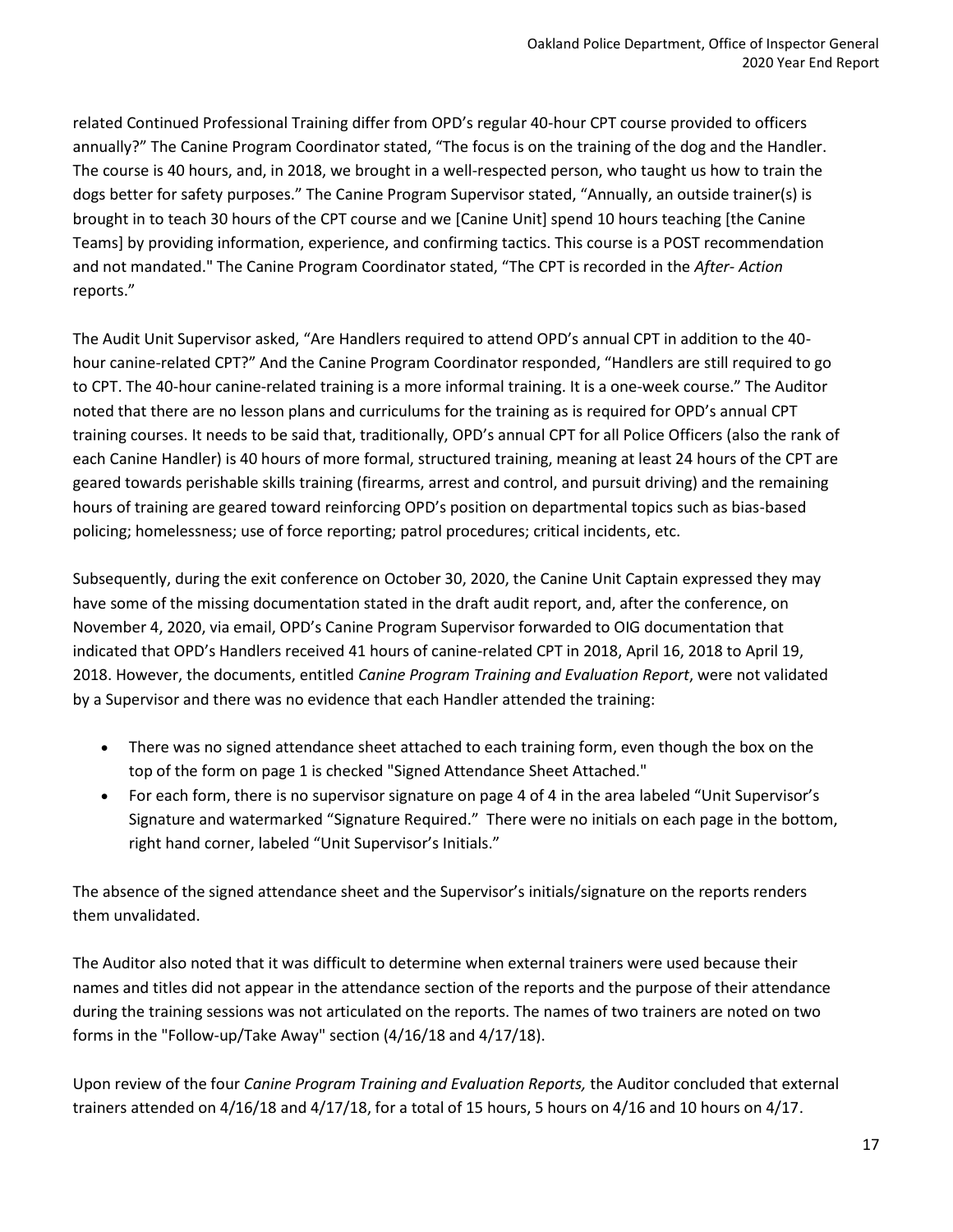Additionally, OPD conducted in-house training and used its primary trainer, who is also the Canine Program Coordinator, on 4/18/18 and 4/19/18, providing a total of 16 hours (10 hours on 4/18 and 6 hours on 4/19).

OIG did not receive any documentation to substantiate that OPD provided 40 hours of canine-related CPT to its Handlers in 2019, and in the November 4, 2020, email submitted to OIG from OPD's Canine Program Supervisor, he stated, "There was no Canine CPT conducted in 2019 due to the lack of a permanent sergeant to allocate the time and dedicate instructor(s) for the event."

The Auditor noted that although the 40-hours of canine-related CPT is more "informal" than OPD's annual CPT for all Police Officers, which includes Handlers, the canine-related CPT still provides additional training to the Handlers but from an external source.

#### **FINDING #5**

**From January 1, 2018 to March 31, 2020, OPD was unable to provide evidence that field observations of its current and former Canine Handlers' patrol deployments were conducted by its Canine Program Supervisor periodically to ensure each Handler's performance was in accordance with canine policy and procedures.**  OPD requires its Canine Program Supervisor to conduct periodic field observations of its Canine Handlers' patrol deployments to ensure they are in accordance with canine policy and procedures. OPD also requires its Canine Program Supervisor to enter his/her observations in OPD's [Vision] Supervisory Notes File (SNF) section.<sup>28</sup> OIG requested and received a list of former and incumbent Canine Handlers who were responsible for responding to deployments to search for and locate criminal suspects in order to safeguard the community and police officers during the audit period of January 1, 2018 to March 31, 2020.

There was a total of nine Canine Handlers, but upon the Auditor's review of their SNFs in Vision, there was no evidence that observations of their performance had been periodically conducted by the Canine Program Supervisor. There were only two Handlers whose SNF profiles in Vision included a documented field observation from OPD's Canine Program Supervisor. Each Handler had one observation entered in his/her SNF and both observations were created in March 2020. Table 1 shows the audit period in which the Auditor reviewed the SNFs for each Handler and the number of documented field observations by an OPD Canine Program Supervisor during the audit period.

| Table 1: Number of Documented Observations Conducted by the Canine Program Supervisor in Each |
|-----------------------------------------------------------------------------------------------|
| <b>Handler's Vision Supervisory Notes Files</b>                                               |

|                | <b>Dates Served as</b>     | # of Documented Observations    |                            |
|----------------|----------------------------|---------------------------------|----------------------------|
|                | <b>Canine Handler</b>      | <b>By an OPD Canine Program</b> |                            |
| <b>Handler</b> | <b>During Audit Period</b> | <b>Supervisor</b>               | Comment(s)                 |
|                | $1/1/18$ to $1/5/18$       |                                 | No documented observations |
| A              | 1/25/18 to 3/31/20         |                                 | from 1/1/18 to 3/31/20.    |
|                |                            |                                 | No documented observations |
| B              | 1/1/18 to 7/9/19           |                                 | from 1/18/18 to 7/9/19.    |
|                |                            |                                 | No documented observations |

<sup>28</sup> DGO K-9, *Department Canine Program*, pg. 14.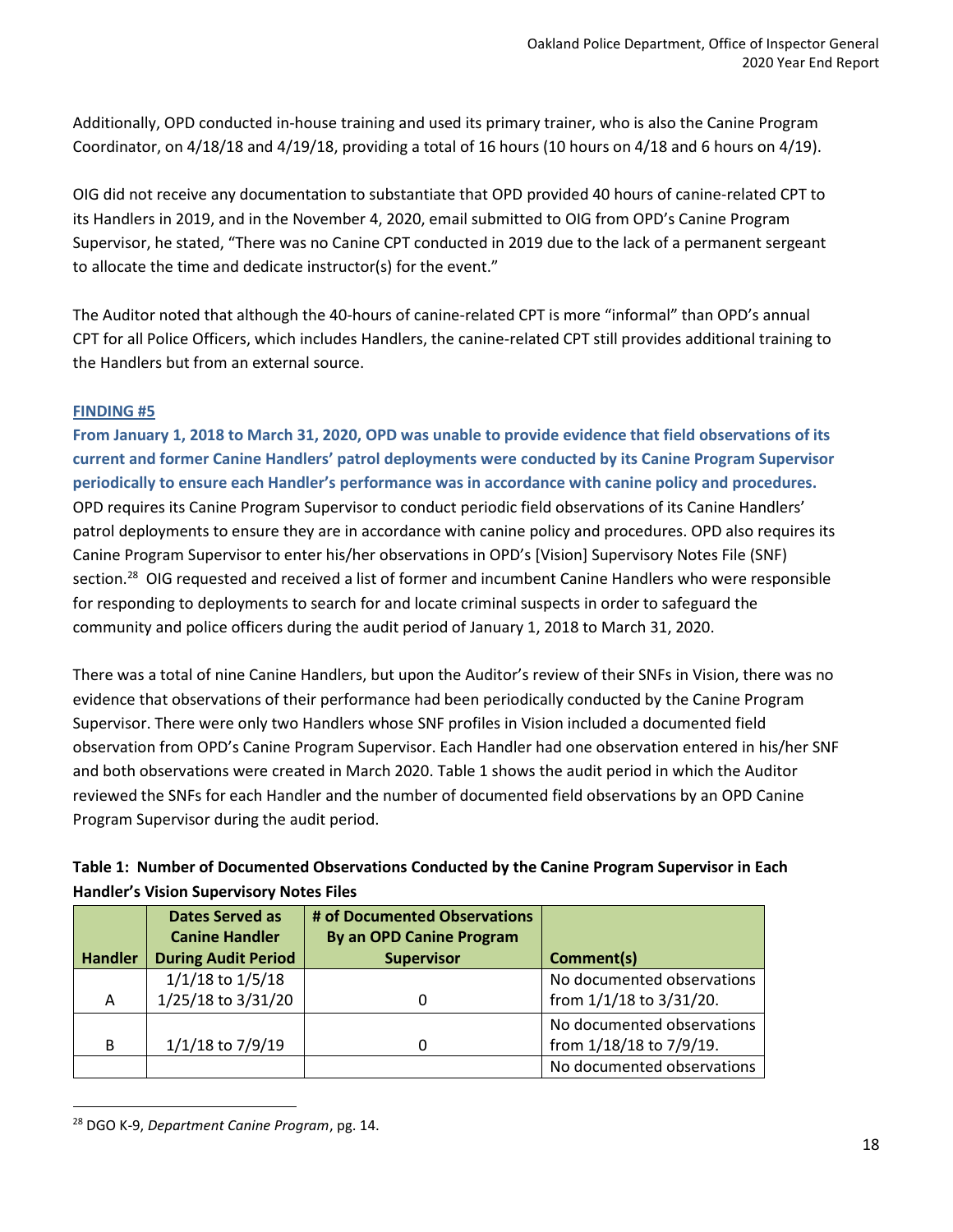|   | 1/1/18 to 8/24/18    |   | from 1/1/18 to 8/24/18.        |
|---|----------------------|---|--------------------------------|
|   |                      |   | No documented observations     |
| D | 1/1/18 to 3/31/20    | O | from 1/1/18 to 3/31/20.        |
|   |                      |   | No documented observations     |
| F | $1/1/18$ to $6/1/19$ | O | from 1/1/18 to 6/1/19.         |
|   |                      |   | Positive field observations on |
| F | 1/1/18 to 3/31/20    |   | 3/20/20 and 3/26/20.           |
|   |                      |   | No documented observations     |
| G | 1/1/18 to 1/10/20    | n | from 1/1/18 to 1/10/20.        |
|   |                      |   | No documented observations     |
| н | 1/1/18 to 3/31/20    | O | From 1/1/18 to 3/31/20         |
|   |                      |   | Positive field observation on  |
|   | 1/1/18 to 3/31/20    |   | $3/25/20$ .                    |

Because OPD's policy does not state the number of days, weeks, or months in which the observations of Canine Handlers should be conducted, via email on June 15, 2020, OIG asked OPD's incumbent Canine Program Supervisor, "How often do you conduct field observations of Canine Handlers' patrol deployments? What is considered periodic? Where can OIG find documentation of these periodic observations that are conducted?" The Supervisor responded, via email on June 17, 2020, by stating:

If I am working and am aware of a deployment, I will respond. I could not put a number on it. I have deployed at least once with every Patrol handler we have…since I have been in the unit. I generally write Supervisory Notes but thinking back, particularly over the last couple months, I may have missed a couple. Thinking about it now, it should probably be standard that in-field observations are documented via SNFs.

The Auditor noted that some observations may be missing from the Handlers' SNFs but was unable to determine how many were missing and the dates. Nevertheless, the frequency of periodic field observations of patrol deployments, conducted by OPD's Canine Program Supervisor, was not present on any of the Handlers' SNFs.

OPD's policy requires its Canine Program Supervisor position to provide a level of oversight over the Handlers' performance in the field by periodically observing them in the field to ensure they are performing in accordance with canine policy and procedures and documenting the results of the observations in the Handlers' respective SNFs. Without documentation from OPD's Canine Program Supervisor, there is no evidence stating each Handler is performing in accordance with canine policy and procedures based on the standards taught in OPD's Canine Program or evidence stating deployment tactics in which each Handler needs to improve, based on the observation of the Canine Program Supervisor. This is problematic when there are changes in the Canine Program's supervisory personnel since future Supervisors/Commanders would have no documented history of a Canine Team's performance.

#### **Additional Observations**

**Three Handlers' Supervisory Notes Files included documented canine-related corrective action/observations from Patrol/Field Supervisors, but the frequency of the documentation was minimal.**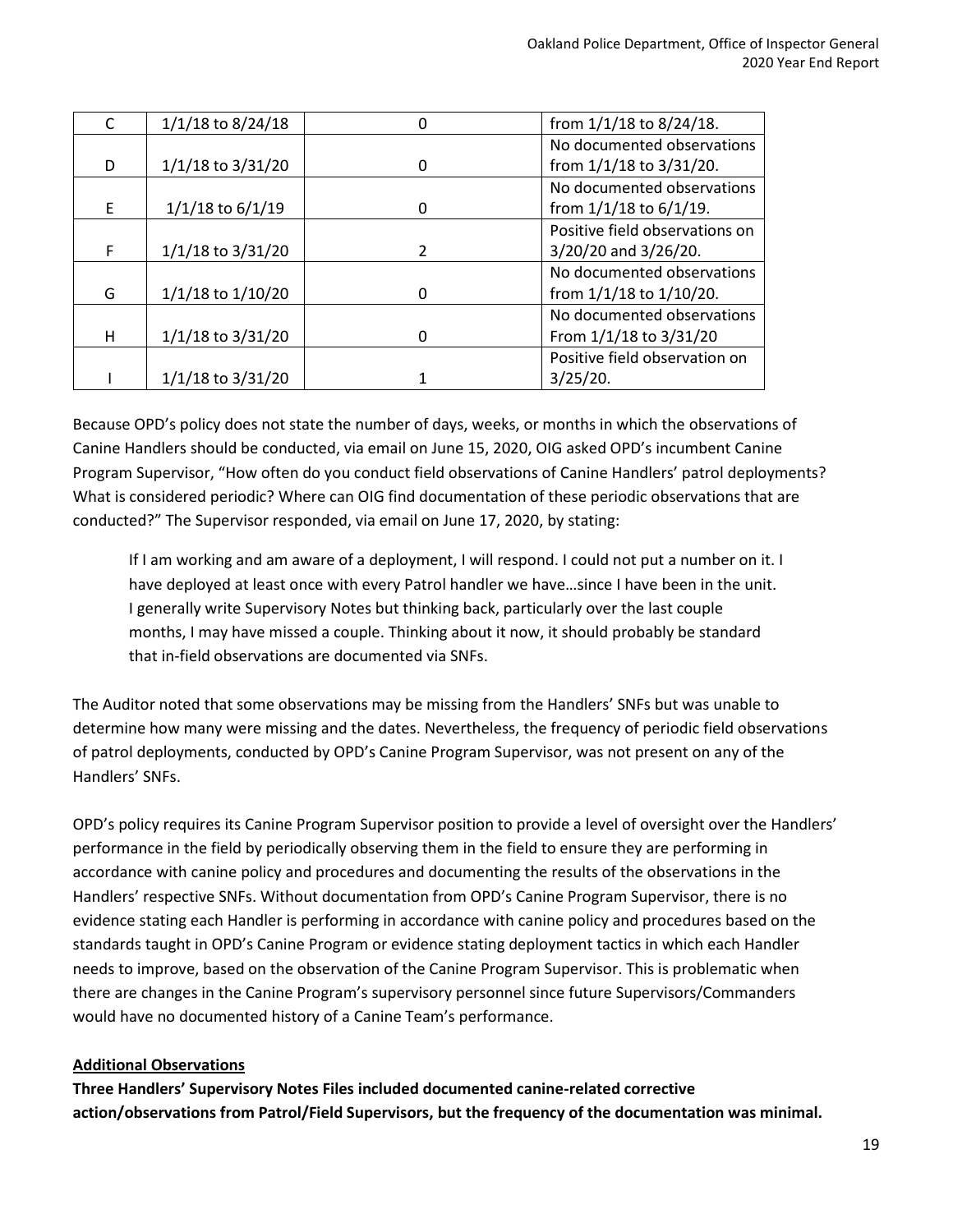During the review of the nine Canine Handlers' supervisory notes files, the Auditor noted that three Handlers' SNFs included documented canine-related entries by a Patrol/Field Supervisor, but the frequency of the documentation was minimal:

| Table 2: Number of Documented Canine-Related Entries Made by the Patrol/Field Supervisor in Each |
|--------------------------------------------------------------------------------------------------|
| <b>Handler's Vision Supervisory Notes Files</b>                                                  |

|                | Dates Served as<br><b>Canine Handler</b> | # of Documented Canine Related<br><b>Entries Made</b><br>by OPD's Patrol/Field |                                                                                       |
|----------------|------------------------------------------|--------------------------------------------------------------------------------|---------------------------------------------------------------------------------------|
| <b>Handler</b> | <b>During Audit Period</b>               | <b>Supervisor</b>                                                              | Comment(s)                                                                            |
|                |                                          |                                                                                | Documented on 6/13/19                                                                 |
|                |                                          |                                                                                | corrective training Handler                                                           |
|                |                                          |                                                                                | received for issues related to                                                        |
| B              | $1/1/18$ to $7/9/19$                     | 1                                                                              | a 3/28/19 incident.                                                                   |
|                |                                          |                                                                                | Documented on 10/10/18<br>positive field observation for<br>incident that occurred on |
| D              | 1/1/18 to 3/31/20                        | 1                                                                              | 9/26/18.                                                                              |
|                |                                          |                                                                                | Positive field observation on                                                         |
| F              | $1/1/18$ to $6/1/19$                     |                                                                                | $2/23/18$ .                                                                           |

#### **FINDING #6**

**While OPD's policy mandates that its Canine Teams conduct POST canine "certification" on a semi-annual basis, in practice, OPD uses an Evaluator who has taken a POST-certified course to evaluate its Canine Teams. OPD does not "certify" its Canine Teams.**

OPD mandates that its Canine Teams conduct State of California Commission on Peace Officer Standards and Training (POST) canine certification on a semi-annual basis. OPD's Canine Program Supervisor position is responsible for ensuring all training is planned, coordinated, resourced, and that there is records maintenance. OPD's Canine Program Coordinator position is responsible for coordinating and attending all semi-annual POST certifications. Lastly, OPD's Canine Handlers are responsible for successfully passing all semi-annual POST certifications.<sup>29</sup>

During a Microsoft Teams meeting with OPD's Canine Unit staff on July 17, 2020, the Auditor asked, "Do you have copies of each Handler's POST semi-annual certifications for the last two years? If so, may we have copies of them?" The Canine Program Coordinator stated, "There are no actual certificates." And the Special Operations Division Captain stated, "POST actually has certificates. Have the Training Division pull the POST records for the Handlers."

The Auditor requested the POST training records from OPD's Training Division for six Canine Handlers because they, along with their assigned police dogs, were active and responsible for deploying to incidents to search for and locate criminal suspects during the entire, or some part of, the audit period of January 1, 2018 to

<sup>29</sup> DGO K-9, *Department Canine Program*, pgs. 16, 21-22.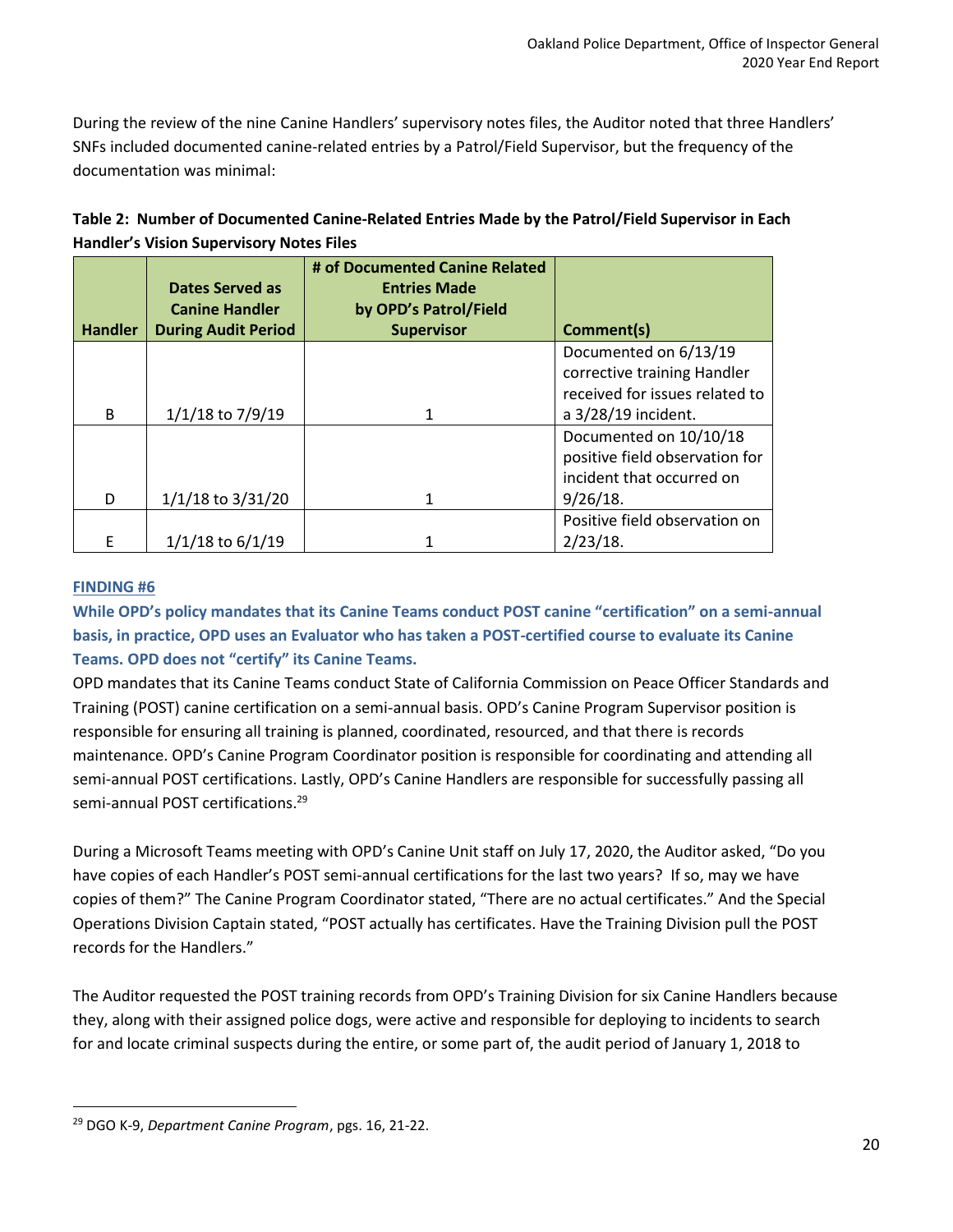March 31, 2020. Upon review of the Handlers' training records, the Auditor was unable to locate any documentation related to Canine Team certifications.

The Auditor, seeking to determine why there would not be any certifications from POST on record for OPD's Canine Teams, asked, via email on September 2, 2020, POST's Senior Law Enforcement Consultant, who is also the Regional Manager, "Does POST offer a certification course for canine teams (handler/canine)?" He stated, via email, on the same day, "POST certifies training courses for K-9 for CPT credit ONLY. However, we do not certify individual handlers or dogs."

Because POST does not certify canine teams, the Auditor sought to determine why OPD policy states their Canine Teams are POST certified. The Auditor referenced the State of California's Commission on Peace Officer Standards and Training (POST) Law Enforcement K-9 Guidelines booklet<sup>30</sup> and deduced that OPD does not actually certify its Canine Teams but uses a POST-trained evaluator to evaluate its Canine Teams. The POST guidelines read, in part:

The K-9 Team should be evaluated by a POST-trained evaluator prior to general law enforcement deployment and at least once annually. Minimum requirements for law enforcement K-9 evaluators:

- 1. Should have a minimum of five years of experience as a Law Enforcement K-9 Handler or Law Enforcement K-9 Trainer, and a minimum of 200 hours of documented training in the area they are evaluating.
- 2. Should pass a POST-certified K-9 Team Evaluator's Course. (Trainees in the course must provide verification of prerequisites to the course presenter prior to the beginning of the course.)
- 3. In order to preserve the highest standards of professionalism and to avoid any perceived conflict of interest between the Evaluator and the K-9 Team, the Evaluator:
	- 3.1.Should not have a monetary interest in breeding/selling/training of the dog being evaluated.
	- 3.2.Should not be the handler of the dog being evaluated (pg. 7).

The Auditor reviewed OPD's Canine Program Coordinator's Vision training record to determine if he is a POSTtrained evaluator since he is OPD's primary trainer. Upon review of the Coordinator's Vision records, the Auditor noted that it was documented that the Coordinator attended the POST-certified *Scenario Evaluator Training* course in September 2019 and June 2018.

<sup>30</sup> State of California, Commission on Peace Officer Standards and Training, *Law Enforcement K-9 Guidelines*, pgs. 7. Produced by POST Training Program Services Bureau [\(https://post.ca.gov/Portals/0/post\\_docs/publications/K-9.pdf.](https://post.ca.gov/Portals/0/post_docs/publications/K-9.pdf)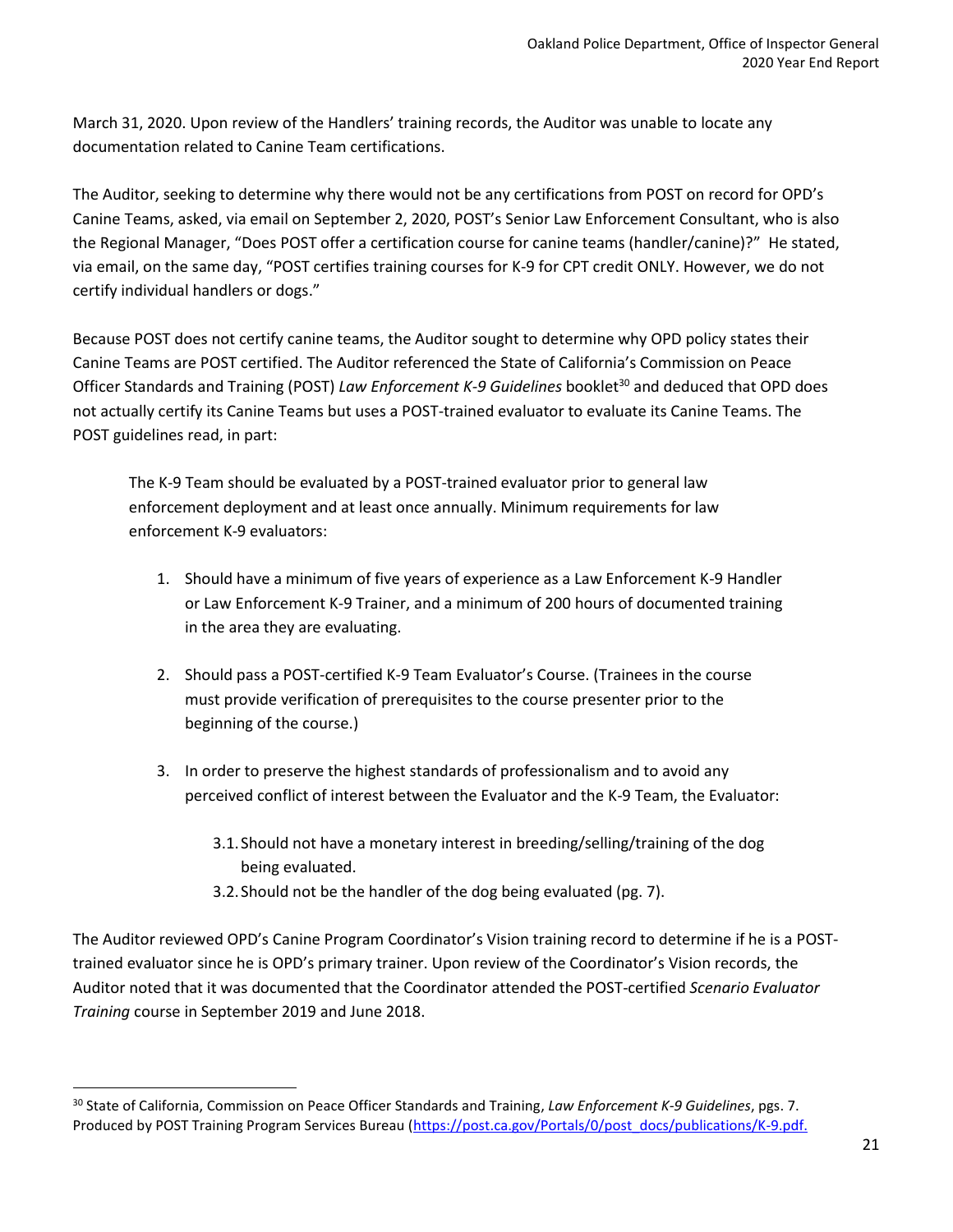To clarify that OPD does not use an outside organization to conduct certifications for its Canine Teams, on November 19, 2020, OIG, via Microsoft Teams, met with OPD's Canine Program Supervisor and Coordinator, and during the meeting, the Auditor asked the Coordinator, "You have taken the POST-certified K-9 Team Evaluator course, right? In essence, instead of you evaluating the Canine Teams, OPD has someone other than you, who holds the same credentials, to evaluate the teams?" The Coordinator replied, "Correct. I certify other departments and get other departments to certify our dogs. We use outside people based upon their availability."

Based on the statements of OPD's Canine Program Coordinator and POST's Senior Law Enforcement Consultant, the Auditor determined that, even though the Coordinator used the word "certify," OPD does not certify its Canine Teams, meaning that there is no certification conducted by a state-level agency or an independent association. Instead, as recommended in the POST *Law Enforcement K-9 Guideline* booklet, OPD has its Canine Teams evaluated by a POST-trained evaluator (see Finding #7 for additional details).

It should be noted that the Commission on Peace Officer Standards and Training (POST) is a state-level organization. It was established by the [State of California] Legislature in 1959 to set minimum selection and training standards for California law enforcement. OPD is a member of the POST Program, which is voluntary. However, as a participating member, OPD agrees to abide by the standards established by POST, which has more than 600 agencies that participate in the POST Program.<sup>31</sup>

Because OPD does not "certify" its Canine Teams, but instead, uses an Evaluator who has taken a POSTcertified course to evaluate its Canine Teams, OPD's policy does not match its practice and needs to be revised to reflect OPD's actual practice of having its Canine Teams successfully pass "evaluations" on a semiannual basis, conducted by an Evaluator who has taken a POST-certified course. The clarification of language will ensure that any future Canine Program staff clearly understand the requirements.

#### **Additional Observation**

A report entitled *Guidance on Policies and Practices for Patrol Canines,* published by the Police Executive Research Forum<sup>32</sup> in May 2020, advises law enforcement of the importance of certified canine teams, who should certify the teams, and the recommended frequency of certification. The report reads, in part:

Police command staff members, elected officials, and the public generally are not knowledgeable about canine training, so outside certification can provide assurances that canine teams are prepared and qualified to be sent into the field. Certification should be conducted annually by a reputable outside organization. This may be a state-level agency…or an independent association such as the National Police Canine Association [\(www.npca.net\)](http://www.npca.net/); American Working Dog Association [\(www.americanworkingdog.com\)](http://www.americanworkingdog.com/); the United States Police

 $31$  Commission on Peace Officer Standards and Training, About Us. Retrieved December 8, 2020 (https://post.ca.gov/About-Us).

 $32$  See Footnote 27 for details about the Police Executive Research Forum (PERF).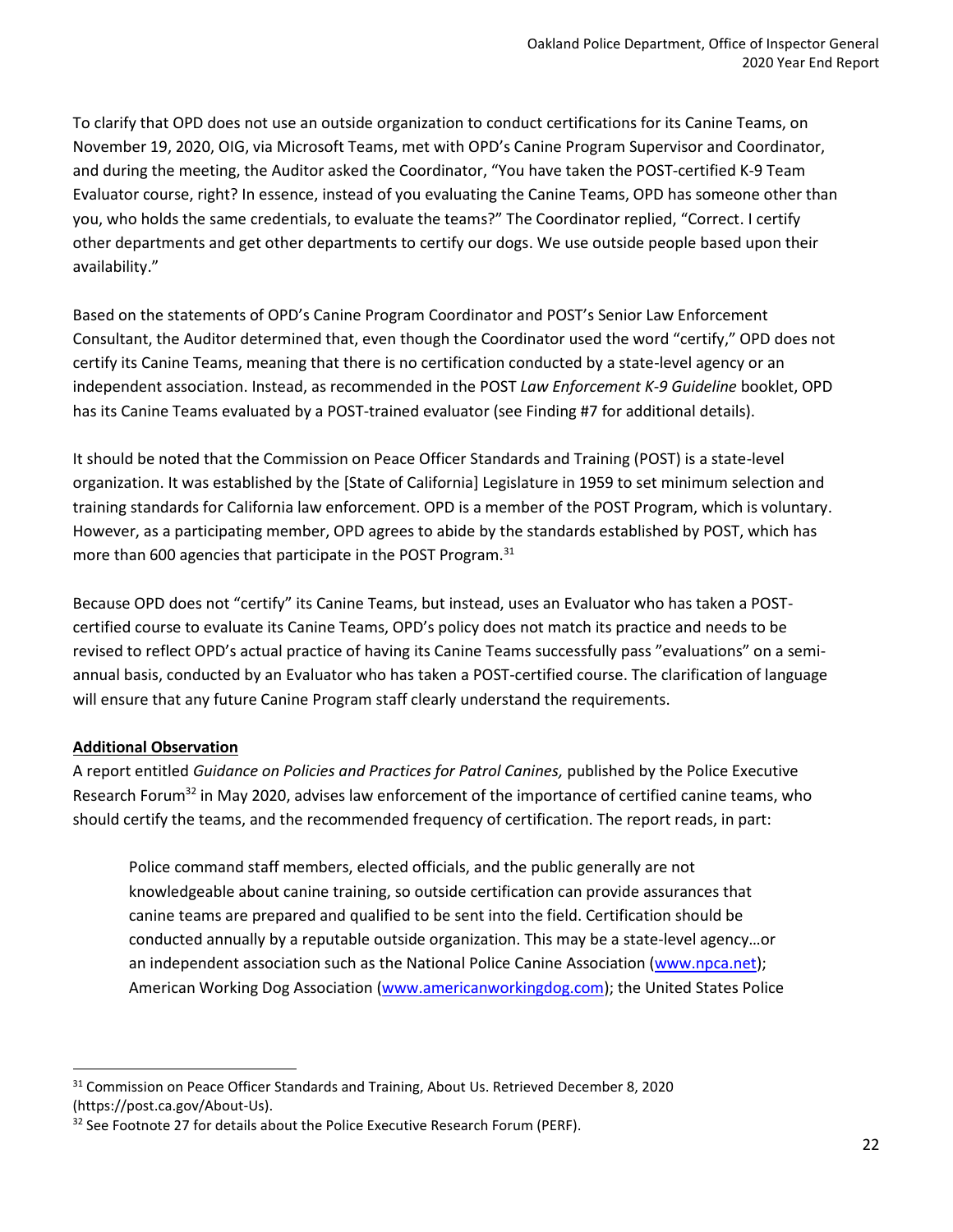Canine Association [\(www.uspcak9.com\)](http://www.uspcak9.com/); or the International Police Work Dog Association [\(www.ipwda.org\)](http://www.ipwda.org/) (pg.  $15$ ).<sup>33</sup>

Although OPD's Canine Teams are being evaluated by POST-certified evaluators which meets the requirements of POST, as indicated by the Police Executive Research Forum, there are other outside organizations that offer "certifications." The Department may benefit from periodically researching certification programs to ensure OPD Canine Teams are being evaluated/certified in line with the most current industry practices.

#### **FINDING #7**

**In 2018, five of OPD's six Canine Teams were evaluated semi-annually by an external POST-trained Evaluator. In 2019, five of OPD's six Canine Teams were evaluated only once during the year.**  OIG sought evidence from OPD's Canine Unit staff that OPD's six Canine Teams, active during all or part of the audit period and responsible for deploying to incidents to search for and locate suspects, were evaluated by an external POST-trained evaluator on a semi-annual basis during the audit period of January 1, 2018 to March 31, 2020.

OIG requested from the Canine Unit the semi-annual evaluations conducted for its Canine Teams in 2018 and 2019 and received copies for OPD's six Canine Teams. The results were as follows:

| <b>Canine Team</b>  | <b>Team A</b> | <b>Team B</b> | Team C | Team D | Team E | <b>Team F</b> |
|---------------------|---------------|---------------|--------|--------|--------|---------------|
| <b>FEB/MAR 2018</b> | N             |               |        |        |        |               |
| OCT 2018            |               |               |        |        |        |               |
| SEP 2019            |               |               |        | N/A    |        |               |

#### **Table 3: OPD's Canine Teams' Attendance for Semi-Annual Evaluations**

The table shows that Canine Teams B, C, D, E, and F were evaluated two times in 2018, and Canine Team A was evaluated once. It also shows that in 2019 there was only one semi-annual evaluation conducted for OPD's Canine Teams and all five active Canine Teams attended. Canine Team D left the Canine Program circa late April 2019 and therefore was not required to attend the September 2019 semi-annual evaluation. Although OPD did not evaluate its Canine Teams twice in 2019, OPD did meet POST's requirement of having its Canine Teams evaluated annually by an external POST-trained Evaluator. Upon review of the evaluations, the Auditor noted that all Canine Teams passed the evaluations.

When reviewing the evaluations, the Auditor noted that they included the name of an "Evaluator." On November 19, 2020, via Microsoft Teams, OIG met with OPD's Canine Program Supervisor and Canine Program Coordinator, and the Auditor asked, "Who ensures the evaluator has received the certificate of completion of a POST-certified *Canine Team Evaluator* course?" OPD's Canine Program Coordinator stated, "They give me their POST identification number and I ask what class they attended. They tell me and I contact the person to confirm." The Auditor noted that some type of vetting was taking place.

<sup>33</sup> Police Executive Research Forum, *Guidance on Policies and Practices for Patrol Canines*, May 2020, pg. 15.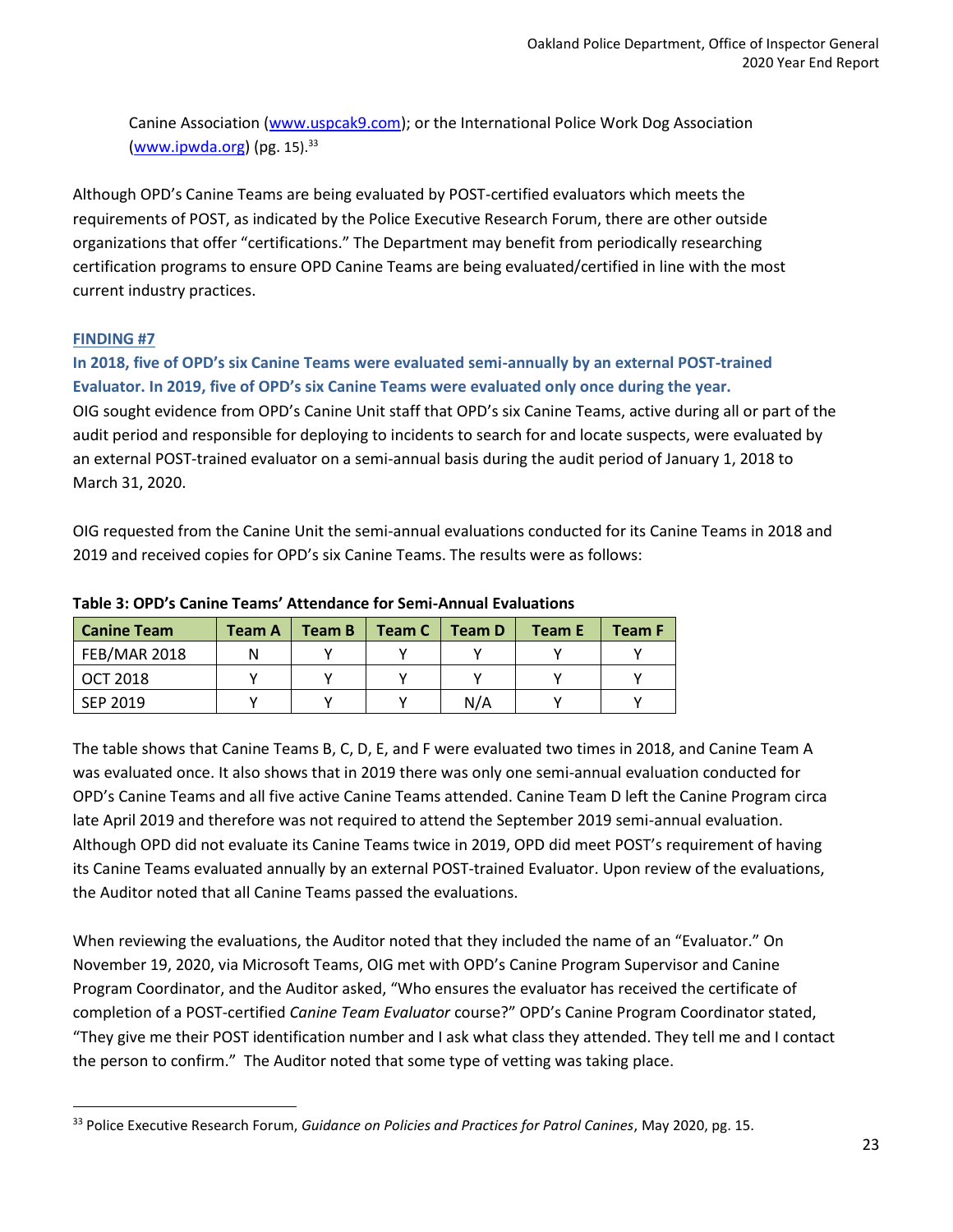Below are various tactics taken from the 2018 and 2019 evaluation:

- Obedience on leash and off leash
- Down in motion and down from a distance
- Apprehension without contact and apprehension with contact
- Handler protection
- Outdoor search and interior search
- Handler protection test
- Search Test

#### **FINDING #8**

**In 2018 OPD reported one canine bite use of force and in 2019 seven canine bite uses of force. OPD was unable to produce evidence that in 2018 and 2019 its Canine Handlers' bite ratios were analyzed, ensuring required reviews were conducted for Canine Handlers whose bite ratios exceeded 20 percent during any six-month period and taking corrective measures, if appropriate.**

OPD requires its Canine Program Supervisor to conduct a review of the Canine Handlers whose bite ratios exceed 20 percent during any six-month period and take corrective measures when appropriate.<sup>34</sup> For OPD, a bite ratio is a ratio calculated as the number of instances in which a bite occurred divided by the total number of instances where a suspect was located by the canine.<sup>35</sup>

From January 2018 to December 31, 2019, as stated in the Executive Summary, OPD reported at total of eight canine bite uses of force, one in 2018 and seven in 2019. The Auditor reviewed OPD's Force Review Board and Executive Force Review Board Reports<sup>36</sup> completed during the audit period of January 1, 2018 to March 31, 2020, to determine the number of reported incidents, the number of Handlers reportedly involved in each incident, the reported number of subjects bitten in each incident, and the number of reported canine bites in each incident from January 2018 to December 2019, and the results were as follows:

|                  | <b>Number of Incidents</b>  |           |                 |                           |
|------------------|-----------------------------|-----------|-----------------|---------------------------|
|                  | According to OPD's FRB/EFRB | Date of   | Number of       | <b>Number of Canine</b>   |
| Handler          | Reports                     | Incident  | <b>Suspects</b> | <b>Bite Uses of Force</b> |
| Handler A        | Incident #1                 | 5/9/2018  |                 |                           |
| <b>Handler B</b> | Incident #2                 | 4/17/2019 | 2               |                           |
| Handler C        | Incident #3                 | 3/28/2019 |                 |                           |
| Handler D        | Incident #4                 | 2/5/2019  |                 |                           |

#### **Table 4: Canine Bite Use of Force Incidents in 2018 and 2019**

<sup>&</sup>lt;sup>34</sup> DGO K-9, Department Canine Program, pg. 14.

<sup>35</sup> Ibid, pg. 5.

<sup>&</sup>lt;sup>36</sup> Force Review Board and Executive Review Board Reports are reports OPD uses to summarize hearings convened by the Boards OPD uses to examine its employees' performance in incidents involving canine bite uses of force. The Board members determine whether the force used, via canine, was compliant with OPD policies, procedures, and training.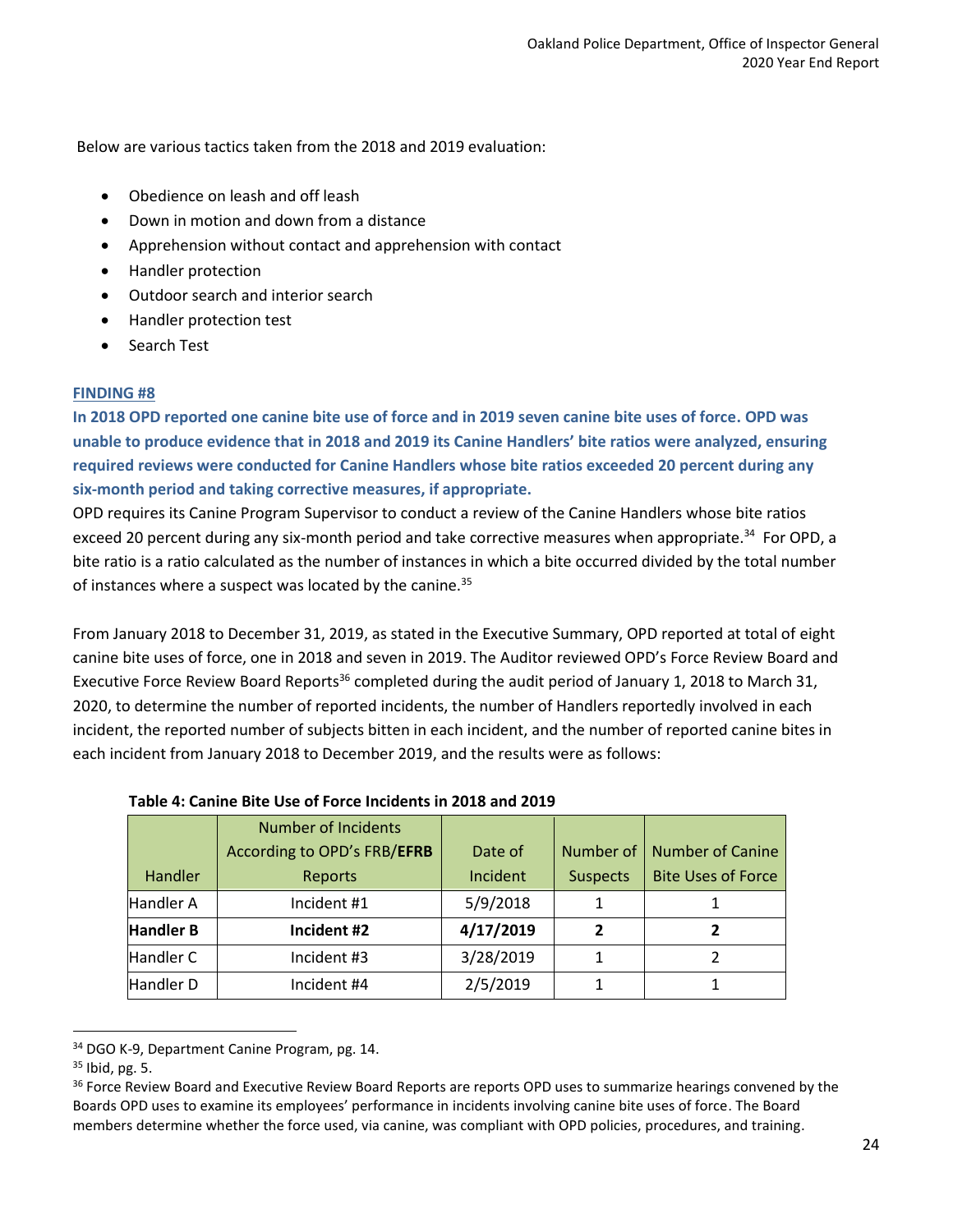| <b>Handler E</b> | Incident #5 | 6/4/2019  |  |
|------------------|-------------|-----------|--|
| Handler E        | Incident #6 | 7/23/2019 |  |

The table shows that Handler E was involved in two canine bite uses of force incidents in less than six months, and Handler B was involved in one use of force incident in which there were two different suspects, and each suspect was bitten by the canine. Handler A, C, D were all involved in one canine bite use of force incident in which one suspect endured one canine bite use of force.

On October 30, 2020, OIG conducted an exit conference, via Microsoft Teams, with OPD's Canine Unit staff (Special Operations Division Captain, Special Operations Section Lieutenant, Canine Program Supervisor, and Canine Program Coordinator). During the meeting, the Auditor sought documented evidence that OPD analyzed its Canine Handlers' whose bite ratios exceeded 20 percent during any six-month period, and, if appropriate, corrective measures were taken. The Auditor asked, "Did anyone conduct bite ratios for the Handlers whose canines bit a suspect in 2018 and 2019?" OPD's incumbent Canine Program Supervisor, as of November 2019, stated he would see if he could find any documentation. Subsequently, OPD was unable to produce any documentation. The Auditor did note that the canine bite uses of force occurred during the period in which OPD's Canine Program Supervisor position was not staffed with a permanent Supervisor.

The International Association of Chiefs of Police (IACP) is the world's largest and most influential professional association for police leaders. With more than 31,000 members in over 165 countries, the IACP is a recognized leader in global policing, committed to advancing safer communities through thoughtful, progressive police leadership. Since 1893, the association has been serving communities worldwide by speaking out on behalf of law enforcement and advancing leadership and professionalism in policing worldwide.37

An excerpt from *Patrol Canines: Concepts and Issues Paper*, originally published May 1992 and revised September 2001 and May 2015, by the International Association of Chiefs of Police Law Enforcement Policy Center, explains the use and value of bite ratios:

…[M]uch has been written about the use and value of "bite ratios." Such ratios—based on the number of bites in relationship to the number of contacts or apprehensions—are believed by some to be a good barometer for canine units to identify overly aggressive or otherwise unmanageable dogs. Use of a bite-to-contact ratio is preferred over a bite-to-deployment ratio because it includes only those deployments in which the canine made an encounter with a suspect and was thus in a position to bite. However, it is good to maintain both bites-tocontacts and bites-to-deployments statistics as it gives a more complete picture of canine utilization (pg. 8).

<sup>37</sup> International Association of Chiefs of Police (October 5, 2020) About IACP Retrieved from <https://www.theiacp.org/about-iacp>.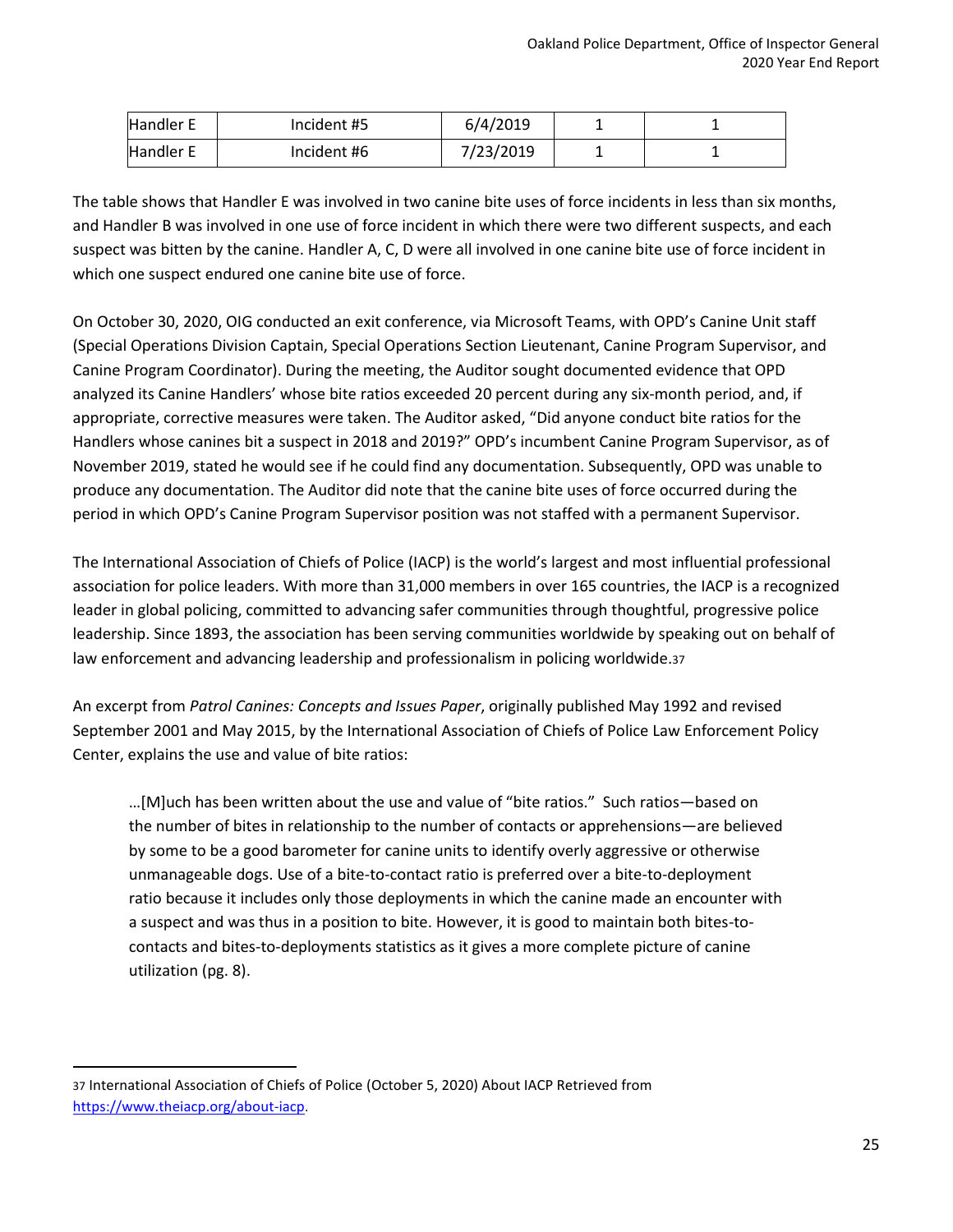OPD, according to policy, is supposed to calculate bite ratios using the bite to contact ratio format, but there is no evidence that OPD analyzed its Handlers' bite ratios in 2018 and 2019. Not analyzing a Handler's bite ratio that exceeds 20 percent within a six-month period may cause OPD's management to fail to identify an overly aggressive or otherwise unmanageable dog in a timely manner.

#### **FINDING #9**

**There were two incidents involving canine bite uses of force in March 2020, and OPD's incumbent Canine Program Supervisor conducted reviews for two respective Handlers, one whose bite ratio exceeded 20 percent within a six-month period and another whose bite ratio was 20 percent within a six-month period. However, when the bite ratio exceeds 20 percent, OPD does not direct its Supervisors, in policy, on what should be reviewed and why, leaving the interpretation of the policy to the reader. Not providing adequate direction is a control deficiency that needs to be corrected to ensure OPD Supervisors know what is expected of them when conducting a review.**

Upon the review of the monthly reports produced by OPD's incumbent Canine Program Supervisor in January and February, and March 2020, OPD reported in the January and February reports that there were no canine bites within the last six months. But in March 2020, OPD's Canine Program Supervisor documented that there were two separate incidents in which a Handler's canine bit a suspect. One Handler's bite ratio was 20 percent (1:5) and the other Handler's bite ratio was 100 percent (1:1). In the monthly report, he documented his review of the "circumstances of the deployment and the bite" for both incidents and his conclusion that "the use of force was within policy and the law and see no need for corrective action at this time" for both incidents. The Auditor noted that the Canine Program Supervisor conducted a review of a Handler's whose bite ratio did not exceed 20 percent to ensure no corrective measures were needed.

OPD, in practice, calculates bite ratios using the bite to contact ratio format, but OPD does not direct its Canine Program Supervisors, in policy, on what should be reviewed and why, leaving the interpretation of the policy to the reader. For example, does the bite ratio help assess the Handler's overall performance, the incident, or the canine's behavior? Not providing adequate direction is a control deficiency that needs to be corrected to ensure OPD Canine Program Supervisors know what is expected of them when conducting a review.

#### **FINDING #10**

**Upon review of 36 Canine Event Records, 6 records were not completed as stipulated in OPD's RWM K-09, which is due in part to an inconsistency between practice and policy and lack of clarity in policy terminology.** 

The OPD's Departmental General Order (DGO K-9), *Department Canine Program*, states that following all Patrol Canine Deployments, the canine handler shall complete a Canine Deployment Record by the end of their work shift<sup>38</sup> and starting in May 2017, the canine handler completed this record electronically in a database system called PRIME. Subsequently, in November 2019, the Canine Deployment Records in PRIME were migrated into a new electronic database system called Vision and the OPD changed the name of the Canine Deployment Record to a Canine Event Record.<sup>39</sup>

<sup>38</sup>DGO K-9, *Department Canine Program*, pg.10.

<sup>&</sup>lt;sup>39</sup> See Footnote 11 for a definition of Vision, OPD's electronic database.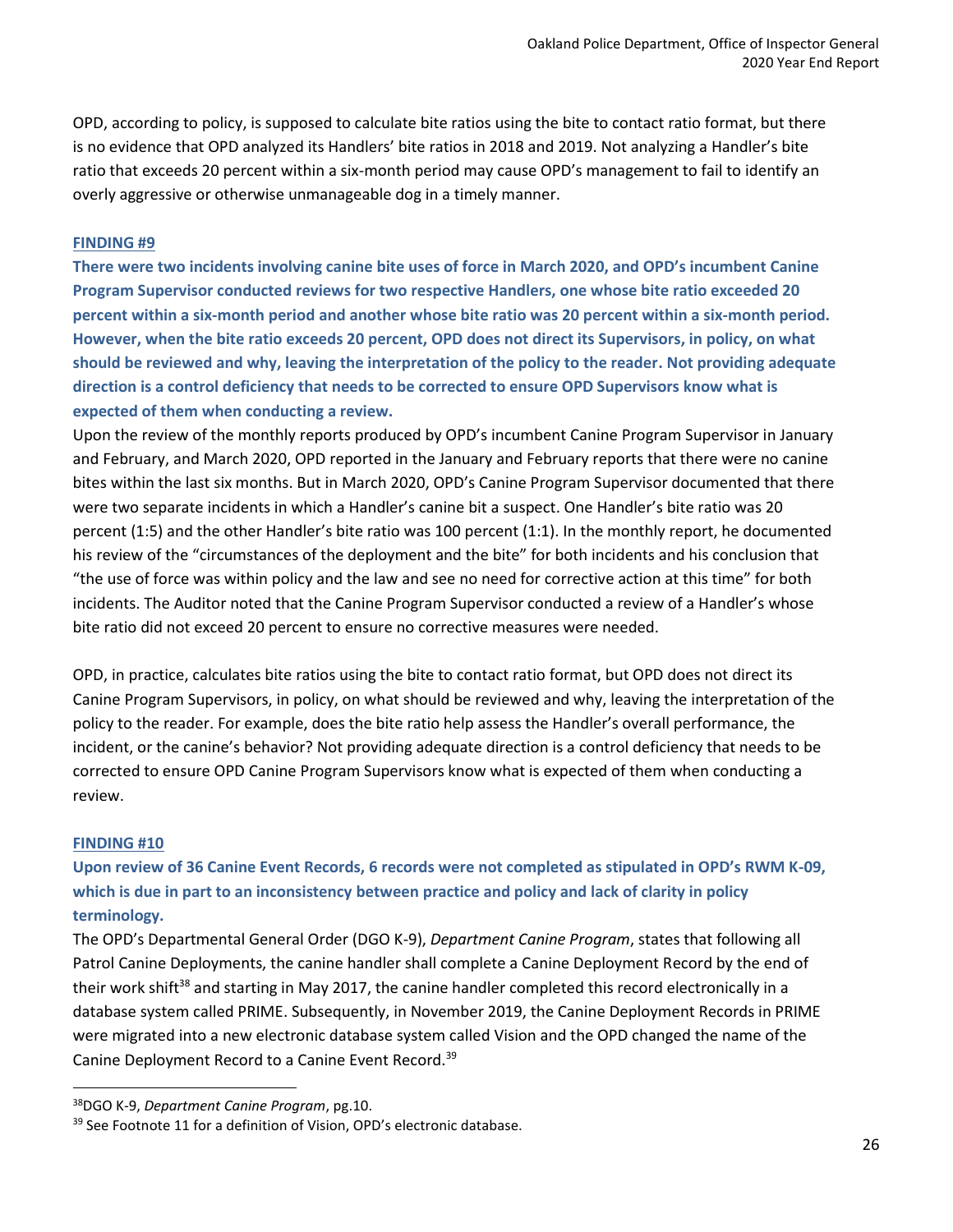As of November 2019, OPD's Canine Handlers are required to complete the Canine Event Record, which replaced the Canine Deployment Record. The Department also implemented a new policy, OPD's Report Writing Manual (RWM K-09), *Canine Events/Canine Records: Vision Form Completion Instructions*, effective November 23, 2019, which directs the canine handler to create the Canine Event Record using the VISION system.<sup>40</sup> Therefore, the Auditor focused on the policy requirements outlined in OPD's RWM K-09 that stipulated which data fields in Vision are required to be completed.

The Department's RWM K-09 uses two terms regarding deployments (used and deployed), neither of which are defined. For example, the instructions for the data field *Incident Number* state, "enter the incident number for the incident where the canine was **used**," while the instructions for the *location* field state, "enter the location where the canine **deployment** occurred." Additionally, there is a checkbox titled *Deployment*, which is required to be checked if there is a deployment.

For Deployments, there are additional fields that are required:

• **Deployment Type** 

This section lists all deployments of the canine during the incident (i.e., area search, building search, force option, bomb search, evidence search, narcotic search, track, prevention by presence)

**Deployment Category** (was the canine the primary canine or secondary)

It is unclear based on RWM K-09 if there is a difference between a canine use and a canine deployment.

The Canine Unit provided OIG with a list of all canine deployments (containing the record date, the Vision record ID, and the respective report (RD) and/or incident number), and a list of the Canine Teams (Handler and his/her assigned dog) from January 1, 2018 to March 31, 2020. There were 333 records completed in Prime and 36 records completed in Vision. To determine whether canine handlers were completing the Canine Event Record in Vision as stipulated in OPD's RWM K-09, the Auditor reviewed all 36 Canine Event Records completed in Vision from November 23, 2019 to March 31, 2020, which involved four of the six Canine Teams. Upon review of the 36 Canine Event Records, the Auditor found that:

- **30 records were completed as required in OPD's RWM K-09, and**
- **6 records were not completed as required in OPD's RWM K-09**

In one of the six records, the handler checked the deployment box but did not complete the deployment type and the deployment category data fields.

| Deployment (checkbox) Deployment Type | Deployment Category |
|---------------------------------------|---------------------|
|                                       |                     |

<sup>40</sup> City of Oakland Police Department Report Writing Manual K-9, *Canine Events/Canine Records: Vision Form Completion Instructions*, November 23, 2019, Pg. 2.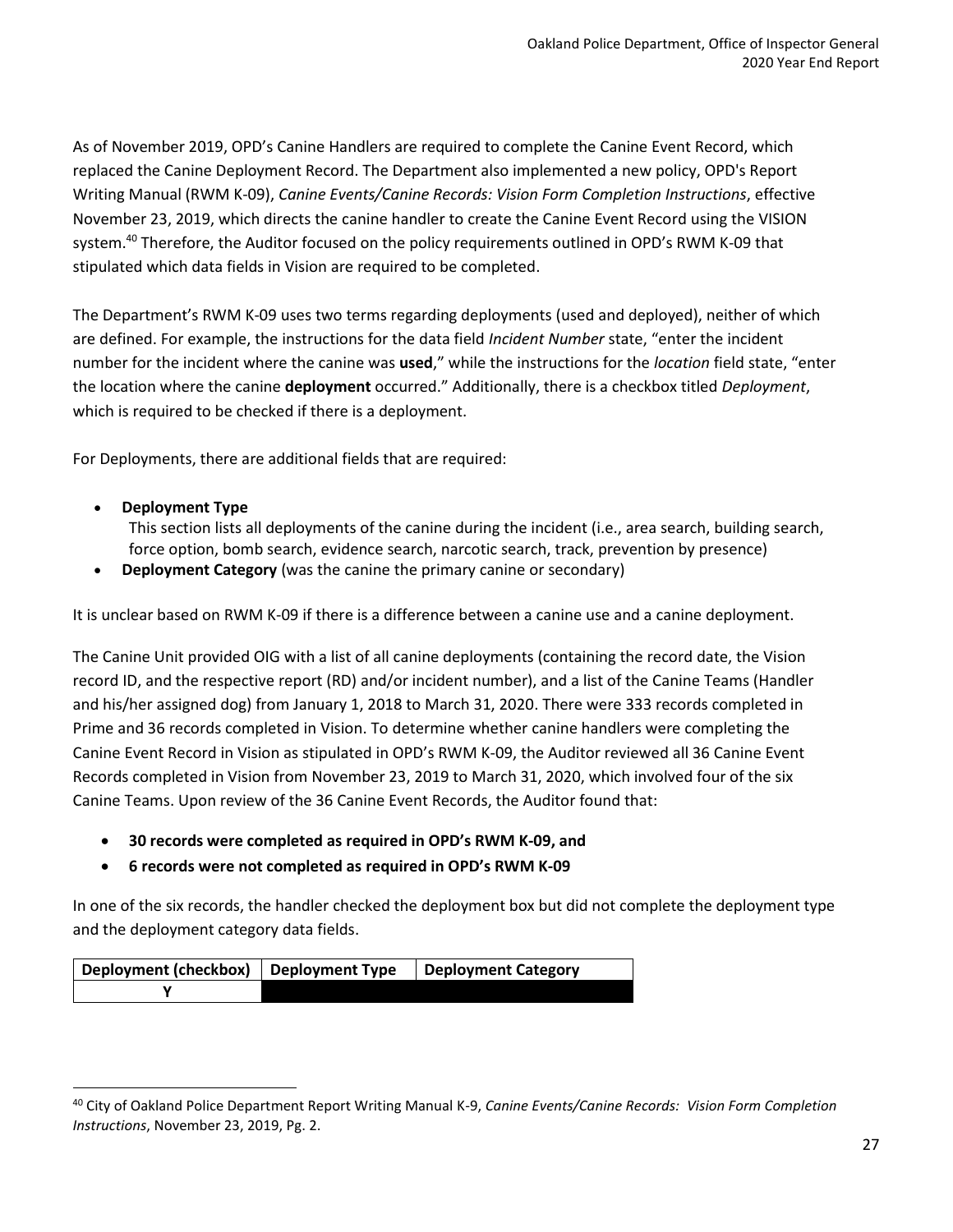The OPD's RWM K-09 requires the canine handler to complete the deployment type and category data fields when a canine is deployed.<sup>41</sup> However, since the handler added a note in the Chronological Log, stating "the *k9 was deployed to search the residence for suspects with negative results,*" the Auditor was able to confirm that the one incident was an actual deployment and the handler just forgot to complete the additional deployment data fields.

In five of the six records, the handler did not check the deployment box, but completed the deployment type and category data fields.

| <b>Deployment (checkbox)</b> | <b>Deployment Type</b>        | <b>Deployment Category</b> |
|------------------------------|-------------------------------|----------------------------|
|                              | Prevention by Presence        | Primary                    |
|                              | <b>Force Option</b>           | Primary                    |
|                              | <b>Prevention by Presence</b> | Primary                    |
|                              | <b>Prevention by Presence</b> | Primary                    |
|                              | Prevention by Presence        | Primary                    |

The OPD's RWM K-09 requires the deployment type and category (additional deployment data fields) to be completed when a canine was deployed and the deployment (checkbox) is checked.<sup>42</sup> In an email on November 5, 2020, the Canine Unit Supervisor confirmed that all five Canine Event Records, "by virtue of them existing in VISION, qualified as deployment requests where the canine was not deployed." The Canine Unit Supervisor introduced a new term, **deployment requests**, which are different than deployments. In his email he stated:

Some background on this. It took some time and discussion after I came to the unit to come to a consensus on what constitutes a request and what constitutes a deployment. Ultimately, we determined a request involves any incident in which a canine is requested and a handler initiates a response, regardless of the actual use of the canine. Every request therefore necessitates a VISION entry. For example, if a patrol unit requests a canine for a burglary call and a canine unit begins to respond, that constitutes a request and therefore a VISION entry, even if the canine is not used (for example, units ultimately determine there was no burglary).

In the email, he also stated:

A deployment is defined as any use of a canine off leash (i.e., a search), or a direct action (bite) while on leash. Example: a canine unit responds for a suspect barricaded in a vehicle and has their dog ready as part of the arrest team. The handler has their dog ready as a force option. The suspect gives up after verbal announcements. This would qualify as a request (therefore a VISION entry), but NO deployment. However, it also would qualify as "prevention by presence" (PBP). Ironically, the way to designate PBP in a VISION entry is under the section titled "Deployment Type." So, in this particular example, a VISION entry would be made (because there was a fulfilled canine request), the

<sup>41</sup> RWM K-09, *Canine Events/Canine Records: Vision Form Completion Instructions*, pg.4.

 $42$  Ibid., pg.4.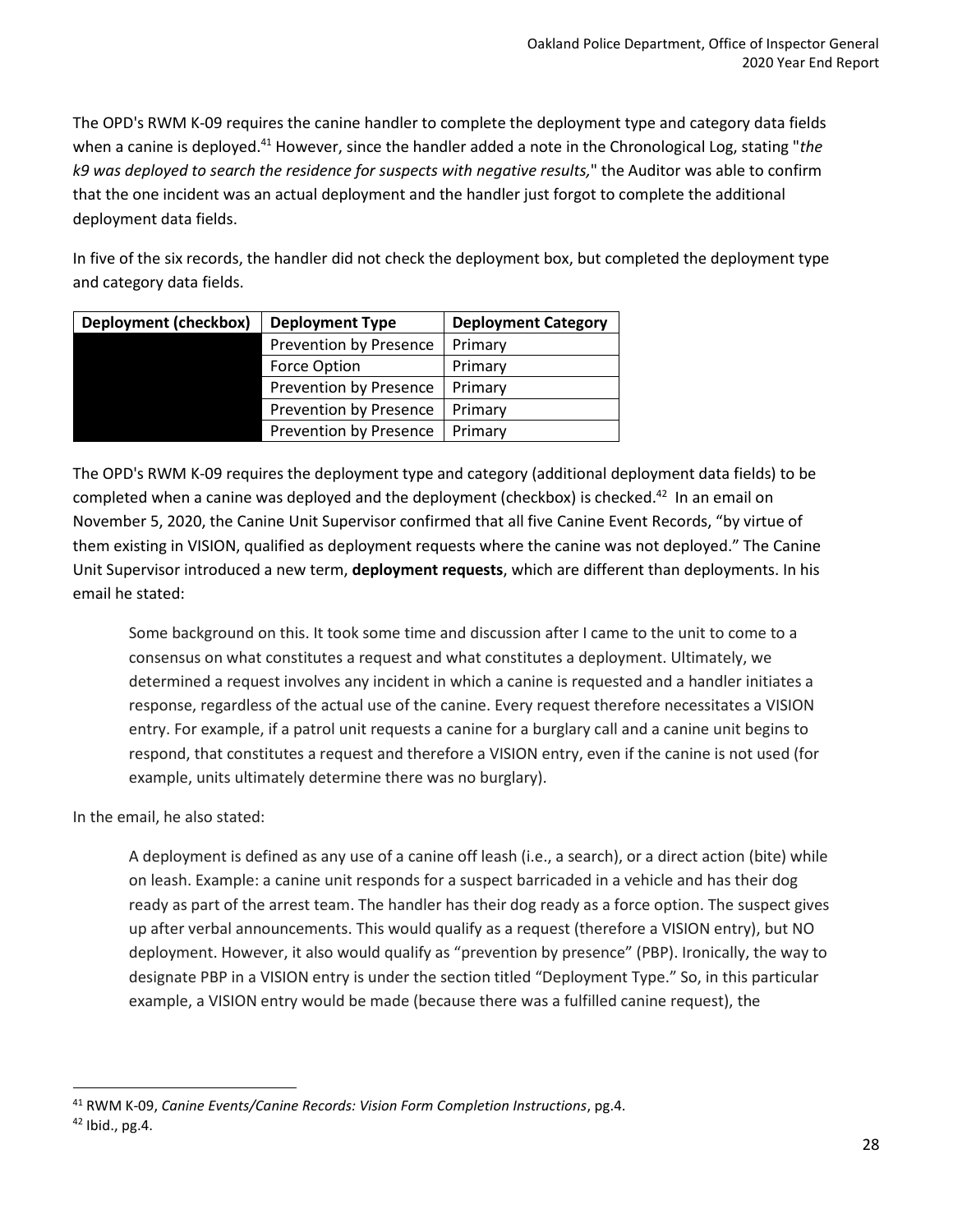Deployment box would NOT be checked, and Prevention by Presence would be added under the Deployment Type heading.

While some of the sampled Canine Event Records did not comply with RWM K-09, they appear to have followed the guidance of the new Canine Program Supervisor, who has defined what constitutes a deployment and how to complete the forms when there is no deployment. The Supervisor also now requires more detailed entries about the deployment/deployment request in the Chronological Log, which is not a requirement listed in RWM K-09. Lastly, the Supervisor has requested changes to the Vision Canine Event Record to more clearly identify a deployment.

Distinguishing between a deployment request and a deployment is beneficial for the Department in assessing the value of the Program. As recognized by the new Canine Program Supervisor, clarification in terminology and training handlers on how to complete Canine Event Records is necessary for handlers to capture data more accurately. Therefore, the Department should update the Canine Event Record and RWM K-09 to ensure the Canine Program is capturing the data they need to assess the health and value of the Program.

#### **FINDING #11**

**Upon review of the 36 Canine Event Records, there were 32 (89%) records in which there was documentation in Vision to substantiate that, following a deployment, the Handler completed the Canine Event Record and submitted it to the Canine Program Coordinator prior to the end of the Handler's work shift.**

Following all Patrol Canine Deployments, OPD requires its Canine Handlers to complete a *Canine Deployment Record* and submit the report to the Canine Program Coordinator by the end of their work shift.<sup>43</sup> The Auditor reviewed all 36 Canine Event Records completed in Vision from November 23, 2019 to March 31, 2020, and upon review, the Auditor found there were:

- **32 (89%)** records in which there was documentation in Vision to substantiate that, following a deployment, the Handler completed the Canine Event Record and submitted it to the Canine Coordinator prior to the end of the Handler's work shift.
- **4 (11%)** records in which the evidence substantiated that the Handler did not complete the Canine Event Record prior to the end of his/her shift, and therefore the record was submitted late to the Canine Coordinator.

The Auditor deemed the creation of four Canine Events Records out of compliance because the Event Date data field displayed a date that was two or more days earlier than the date OPD's Handler created and submitted the record according to the Chronological Log. There were nine Canine Event Records that were created on the date after the deployment date. While the Auditor could not confirm if the created dates were during the handler's shift because there was no time listed, the Auditor deemed these nine records in compliance because they were created within one day of the deployment date. The Auditor noted that the OPD should update the Vision system to make sure the Chronological Log includes a time in addition to the date the handler creates and submits the record.

<sup>43</sup> DGO K-9, *Department Canine Program*, pg. 10.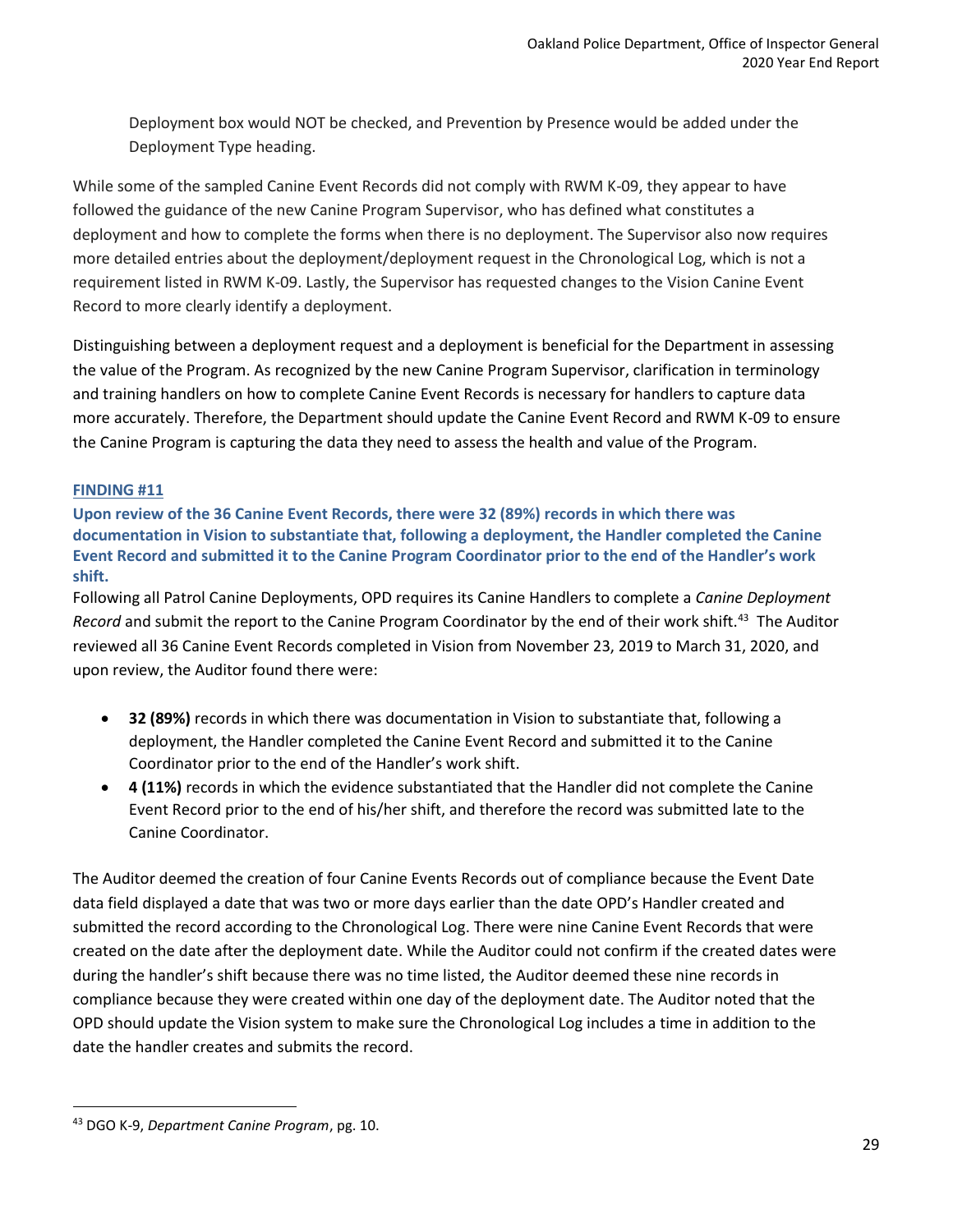To address the tardiness of the four Canine Event Records that were not completed by the end of the handlers shift and to determine what the Canine Unit Supervisor looks for when approving the records, during the exit conference on October 30, 2020, the Auditor asked, "When auditing, I found that there were 4 records the handler submitted late, and the policy states that the records should be submitted by the end of the handler's work shift. What is the risk of turning them in late?" The Canine Unit Supervisor stated that "it is just a request not a risk to the department."

#### **Additional Observation**

#### **Although policy requires that the Canine Coordinator review and approve Canine Event Records, whether involving a canine bite or not, all 36 (100%) Canine Event Records were reviewed and approved by the Canine Unit Supervisor rather than the Coordinator.**

According to the OPD's Report Writing Manual K-09, *Canine Events/Canine Records: Vision Form Completion Instructions*, effective November 23, 2019, the Chronological Log automatically keeps track of Vision system events (e.g., when the report is created and when a task is created).<sup>44</sup> In addition, the Canine Event process in VISION follows the workflow below:

- **Creation:** The canine handler creates the Canine Event Record using the VISION system and shall task the form for review to the Canine Coordinator.
- **Canine Coordinator review**: All Canine Event Records are reviewed by the Department's Canine Coordinator. If there was a canine bite during the deployment, the form goes to Supervisor Review, otherwise, the form goes to Finalization.
- **Supervisor Review**: The Canine Unit Supervisor reviews all Canine Event Records involving a canine bite.
- **Finalization:** The form is finalized by the Canine Coordinator or Canine Supervisor.<sup>45</sup>

The Auditor reviewed the Chronological Logs in Vision for the 36 Canine Event Records to determine if the Canine Coordinator reviewed and finalized the records when there was no canine bite. If there was a canine bite, the Auditor reviewed the Canine Event Records to ensure the records were forwarded to the Canine Unit Sergeant before being finalized by the Sergeant or Coordinator. Upon review, the Auditor found that although the Canine Coordinator was responsible for reviewing all 36 Canine Records and finalizing the 34 where a bite did not occur, the Auditor was unable to determine whether the Canine Coordinator reviewed the 36 Canine Event Records, because there was no documentation by the Coordinator.

During the exit conference on October 30, 2020, the Canine Supervisor stated that he changed practice to be able to review all Canine Event Records, not just events that resulted in a canine bite, which is the reason the Auditor was unable to see the Coordinator's review. He also stated that he placed the Coordinator's review back into place, however, the change occurred after the review period. Since the Coordinator serves as the Department's Canine Program subject matter expert and is responsible for training canine teams, it is important that he/she reviews all deployments and that the reviews are documented in the Canine Event Record.

<sup>44</sup> RWM K-09, *Canine Events/Canine Records: Vision Form Completion Instructions*, pg. 6.

 $45$  Ibid, pg. 2.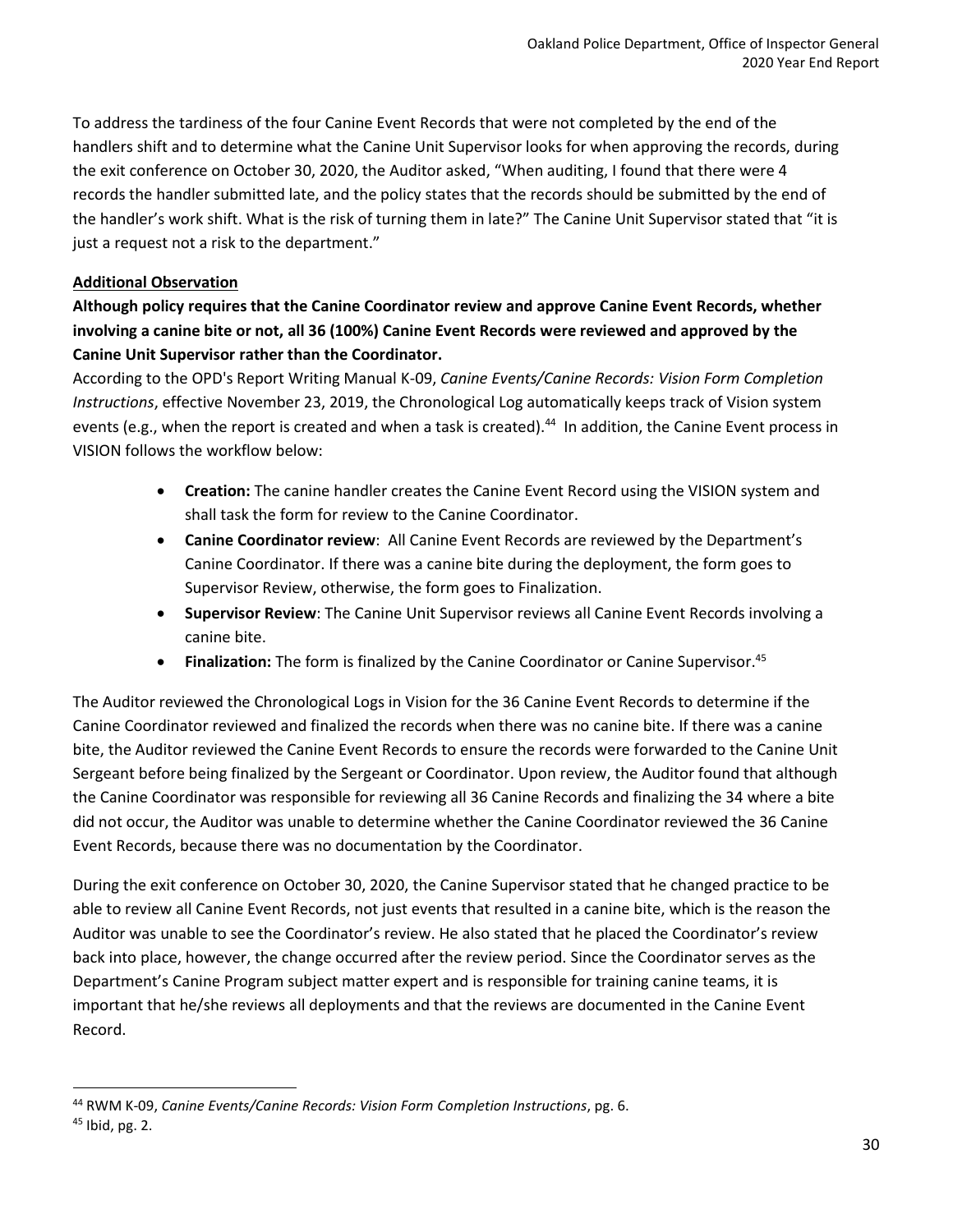Although having the Canine Unit Supervisor review all Canine Event Records is not required by the Vision workflow, it is an additional layer of oversight. Therefore, the Auditor noted that the RWM K-09's workflow process should be updated to reflect those changes in practice made by the Canine Unit Supervisor.

#### **FINDING #12**

**In practice, OPD is not requiring its Canine Handlers to place an "appropriate entry" in a logbook following a canine deployment and the Handlers' logbooks are not reviewed, rendering the policy invalid. In addition, information related to each Handler's canine is not logged in one place but rather stored in various units, systems, and/or reports throughout the Department.**

OPD's policy, Departmental General Order K-9, *Department Canine Program*, states that Canine Handlers are required to place an "appropriate entry" in their logbooks by the end of their work shift, following a deployment.<sup>46</sup> Based on two conversations with OPD's Canine Unit staff, it was determined that, in practice, OPD does not require its Canine Handlers to place an "appropriate entry" in a logbook and the Handlers' logbooks are not reviewed, rendering the policy invalid.

On June 15, 2020, OIG, via email, OIG asked OPD's Canine Program Supervisor, "Is anyone responsible for reviewing the [Handlers'] logbooks to ensure required data is included? Are logbooks in paper format or electronic format? Does OPD require Handlers to document other information in their logbooks? If so, what is it?"

On June 17, 2020, OPD's Canine Program Supervisor, via email, stated, "Handlers are responsible for their handbooks. It is up to the Handlers on how they maintain their data. Some physically log and others via computer. They log their individual training. Team training is tracked by the Canine Program Coordinator and me. We do not review individual Handler logs."

Subsequently, during a Microsoft Teams meeting with the Canine Unit staff (Special Operations Division Captain, Special Operations Section Lieutenant, Canine Program Supervisor, and the Canine Program Coordinator) on July 17, 2020, the Auditor stated, "Part of our audit involves verifying that the Handlers are following policy by placing an 'appropriate' entry in their respective logbooks. In addition, although not part of OPD's policy, but based on best practices according to an article written by a think tank for the International Association of Chiefs of Police, to ensure the canine is suitable for police operations and to have appropriate court documents, we want to review the Handlers' logbooks to see if they track team and individual training; the performance history of the dog (any quirks and how it is being dealt with, if necessary); certifications; awards; and the canine's medical history, diet, grooming, and bites. Is it possible for us to review the Handlers' logbooks? If so, how can we arrange it?"

OIG received responses from the Canine Program Supervisor and the Canine Program Coordinator. The Canine Program Supervisor stated, "I have to see how they compile it." The Canine Program Coordinator stated, "First, I became a Handler in 2005 and at the end of the year, everyone would turn records in. I do not think there is a problem with [bringing back the logbooks]. The assumption is that not everybody is keeping a

<sup>46</sup> DGO K0-9, *Department Canine Program*, pg. 10.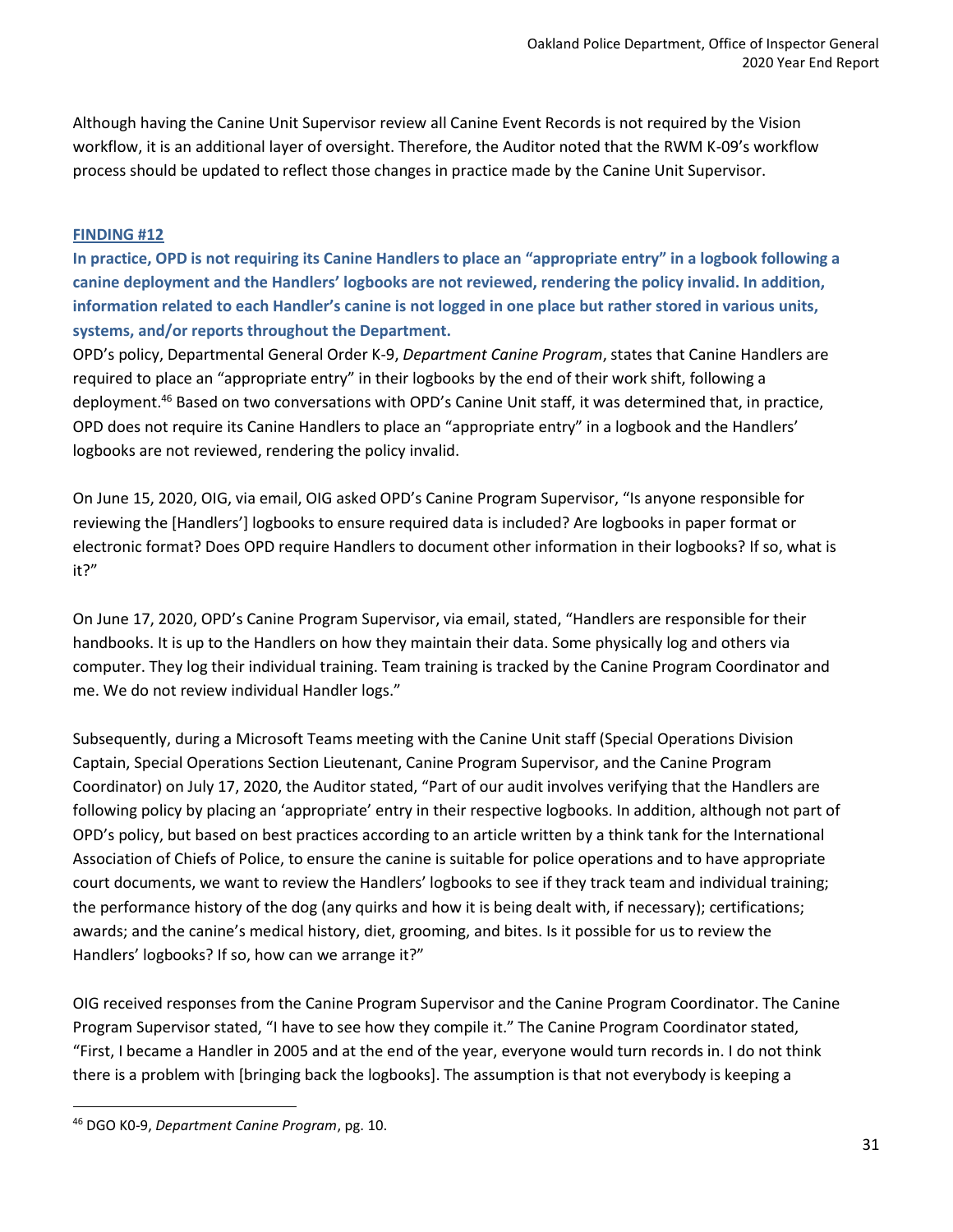logbook. My answer is, 'No, they are not.'" The Canine Program Supervisor then stated, "I assume that Vision was taking the place of the logbook. The big problem is that Vision is not on a server. Taking dogs to the vet is documented on an invoice, which is sent to Fiscal Services and verified by the [Canine Program Coordinator]." Lastly, the Canine Program Coordinator stated, "I think the logbook is redundant. I use the *Training After-Action Reports* for documentation. It is on One Drive, the *After-Action Report*."

In an article entitled *Patrol Canines: Concepts and Issues Paper,* published in May 2015 by the International Association of Police Chiefs Law Enforcement Policy Center,<sup>47</sup> the author(s) uses the *Kerr v. City of West Palm Beach*<sup>48</sup> case to illustrate the importance of a strict performance monitoring system, which includes documenting the canine's performance in a logbook. The article reads, in part:

In this case, three plaintiffs brought suit against an agency, its chief, and two canine handlers. The plaintiffs alleged that they had suffered serious injuries as a result of excessive force used in their apprehension. Among other problems relating to inadequate training and unclear policy on the use of canines, the court found that a strict performance monitoring system is necessary to ensure that misbehaving dogs receive prompt corrective training. The court stressed that the department had no specialized internal procedures for monitoring the performance of the canine unit. Rather, the department relied on a general system of "force reports" prepared by the shift commander upon being notified that an officer had used force to make an apprehension. These **reports were not compiled to keep track of the performance of individual dogs** and were usually discarded within 30 days. The court felt that these reports were insufficient to ensure that misbehaving dogs would be withdrawn from use or receive corrective training.

This case also illustrates the need of agencies to establish clear and complete policies and procedures on the use of canines and ensure that all instances in which canines are deployed are accurately and completely documented and evaluated. Complete and accurate records in all these areas are vital. **Handlers testifying in court should be prepared to produce accurate records of the incident in question, as well as records that reflect their team and individual training, performance history of the dog, and any additional documentation, such as certifications and awards**.

Additionally, the IACP Law Enforcement Center published in May 2015 a complementary Patrol Canines Model Policy, which further articulates what should be included in a Handler's logbook. The policy states, in part, "Each canine team shall maintain a current handler's 'log' that contains information on training, certification, awards, bite memos, recall memos, veterinary records, and other information designated by the canine supervisor."<sup>49</sup>

<sup>47</sup> *Patrol Canines: Concepts and Issues Paper*, Revised May 2015, International Association of Chiefs of Police Law Enforcement Policy Center, 2015, pg. 8.

<sup>48</sup> *Kerr v. City of West Palm Beach*, 875 F.2d 1546 (11th Cir. 1989).

<sup>49</sup> *Patrol Canines: Model Policy*, International Association of Chiefs of Police Law Enforcement Policy Center, May 2015, pg. 2.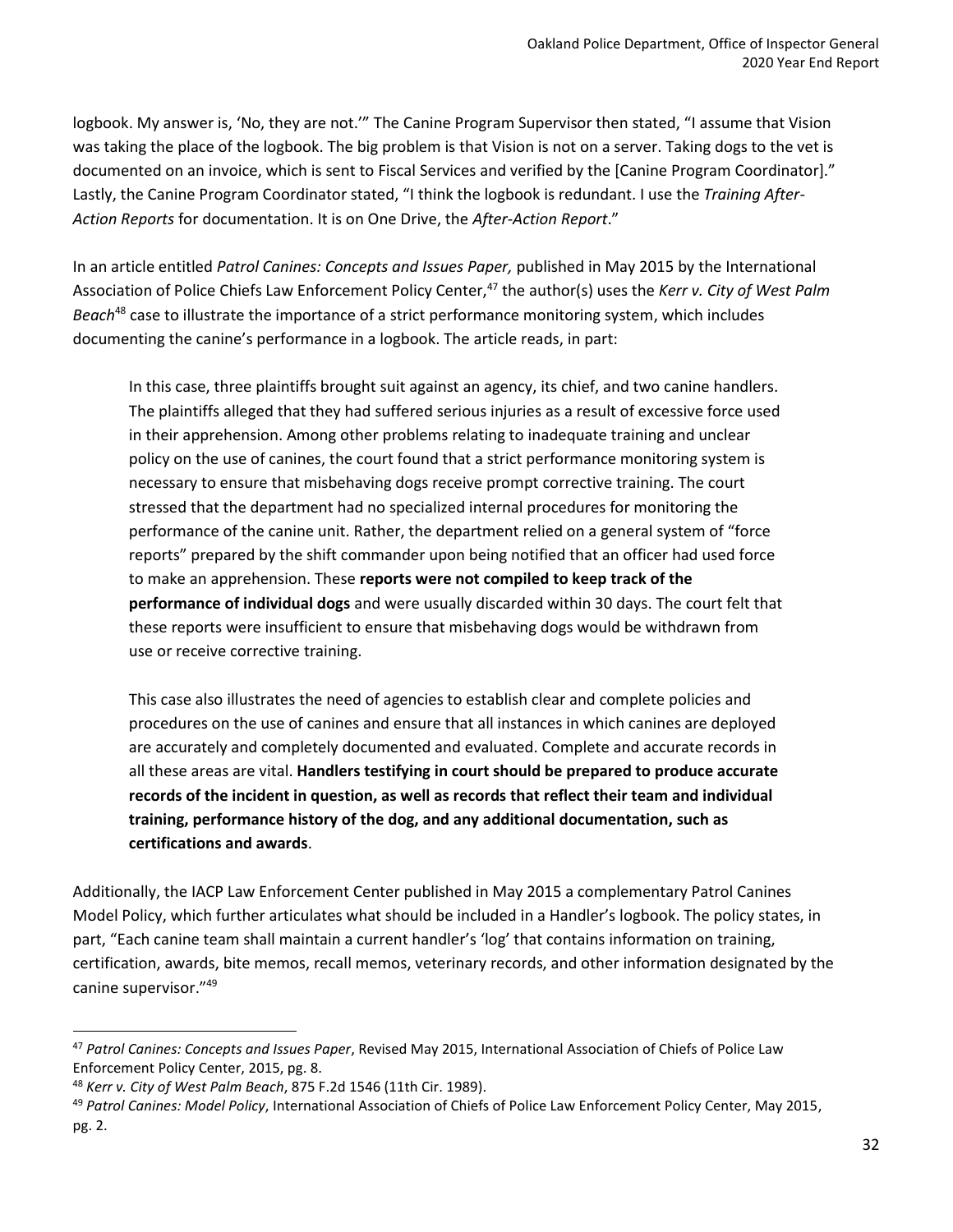The IACP Law Enforcement Center's *Concepts and Issues Paper* and *Model Policy* express a need for OPD to ensure it collects information in one place, a log, that demonstrates its canines used in deployments are fit for police operations duties. The Concepts and Issues Paper further expresses the need for Handlers to have access to this information when appearing in court. Based on OPD's current method of collecting data, information is scattered and not logged in one place: vet bills are on invoices in OPD's Fiscal Services; some Handlers may use OPD's electronic data based called Vision to document canine information; the Canine Program Coordinator, who is also a Handler, uses OPD's After Action reports to document canine information, etc.

If OPD does not require its Handlers to log information related to their canines in one place, its Canine Handlers, if called to testify in court, may be able to produce accurate records of the incident in question but not able to produce accurate records that reflect their team and individual training to correct issues related to their canine, performance history of the dog, and any additional documentation, such as certifications, canine vet visits, shots, diet, awards, etc.; thereby not able to prove their respective canine was fit for police operations at the time of the incident in question.

#### **FINDING #13**

#### **OPD's Report Writing Manual, dated November 23, 2019, requires Canine Handlers to enter training records in Vision, but due to Handlers not being trained properly on data entry into Vision, training records were not entered.**

OPD requires its Canine Teams (the Handler and the dog) to participate in weekly five-hour Canine Program training as well as any additional scheduled in-house canine training.<sup>50</sup> To determine the training schedule, the Inspector General, during the entrance conference on November 13, 2019, asked, "What type of training do you currently provide to the Canine Teams?" and OPD's Canine Program Coordinator stated, "We train every Monday for five hours, 1700 to 2200 hours. In addition, we train for 10 hours on the second Tuesday of each month. We train on car apprehensions, gunfire, control, obedience...It varies. It depends where dogs are at, and that is what we train on."

According to OPD's Report Writing Manual K-09, *Canine Events/Canine Records: Vision Form Completion Instructions*, effective November 23, 2019, OPD requires its Canine Teams' (Handlers and their assigned dogs) training to be tracked in Vision, an electronic database used to track various dimensions of OPD's employees' performance. The RWM states that each Canine Handler is required to create his/her canine training records in Vision, and upon completion of the record, task it to the Canine Program Coordinator for review of the record and "finalizing" the record (pg. 2).

The Auditor, using Vision, sought to review OPD's Handlers' canine training records from December 1, 2019 to March 31, 2020, but located only one training record, with a training date of March 29, 2020 and a training category labeled "group." Upon printing out the form, the Auditor noted that the "group" canine training record listed attendance for only two of OPD's six Canine Teams that respond to deployment requests to

<sup>50</sup> DGO K-9, *Department Canine Program*, pgs. 3, 16, 21.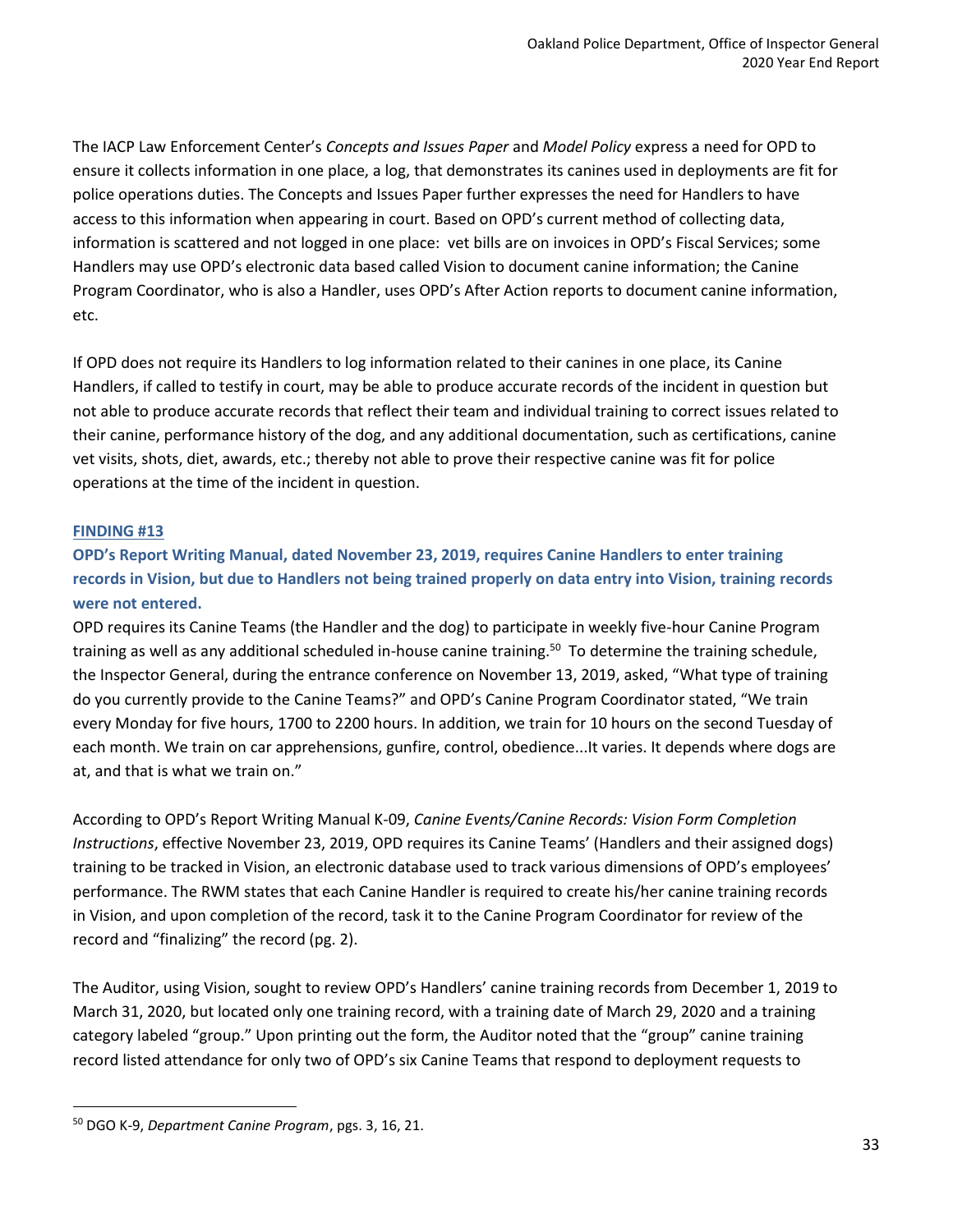search for and locate suspects. The Auditor asked, via email on November 25, 2020, OPD's Canine Program Supervisor the reason the records were not entered and, via email on December 3, 2020, he stated:

There was not an established system or even understanding of how training would be logged. Team training was logged via [Canine Program Training and Evaluation Reports] by [the Canine Program Coordinator], via pen/paper. Individual handlers logged things independently (on computer, physical logbook, etc.). There was no consistency. It was not until post-OIGaudit that it was established that every single training event would be logged in VISION. The idea behind this was to obviously establish a single database for all canine training in a standard template. Not everyone understood the workflow process for entering training. The beginning of the year when I joined the team, we had a Basic Handler School. The workflow and familiarity with VISION was not set. It was not until just a few months ago that the training was done as a unit, and with the VISION team, to set the standard for documentation. Now, all training—individual and team—is logged in VISION.

The importance of training and accurate recordkeeping is expressed in an article entitled *Patrol Canines: Concepts and Issues Paper*, originally published May 1992 and revised September 2001 and May 2015, by the International Association of Chiefs of Police Law Enforcement Policy Center, and states, in part:

Proper training and accurate recordkeeping regarding training are essential in defending officers and agencies against claims of negligence related to improper training, failure to train, and excessive force. An example of the importance of training is found in Robinette v. Barnes,<sup>51</sup> wherein the Sixth Circuit Court of Appeal reviewed a civil rights lawsuit brought by the estate of a burglary suspect killed by a police canine…The importance of competent training was a focus in the court's analysis of whether or not the use of a police dog to apprehend a suspect constituted the use of deadly force. The court stated, 'when a properly trained dog is used in an appropriate manner to apprehend a felony suspect, the use of the dog does not constitute deadly force. While the officer's intent in using a police dog, or the use of an improperly trained dog, could transform the use of the dog into deadly force, we find no such intent or improper training present in this case. (pg. 3). $52$ 

The response suggests OPD did not provide its Canine Handlers with enough training to navigate the Vision system to enter their canine training records. Without entering records into Vision that date back to November 23, 2019, OPD will not have accurate recordkeeping of the training provided to its Canine Teams stored in its Vision system, especially since *Report Writing Manual K-9, Canine Events/Canine Records: Vision Form Completion Instructions*, effective November 23, 2019 indicates that all of OPD's canine training/events records are to be recorded, approved, and maintained in Vision.

 $51$  Robinette v. Barnes, 854 F.2d 909 (6<sup>th</sup> Cir. 1998).

<sup>52</sup> *Campbell v. City of Springboro*, 700 F.3d 779 (6th Cir. 2012) is another case that illustrates rulings related to claims of excessive force, failure to train and failure to supervise.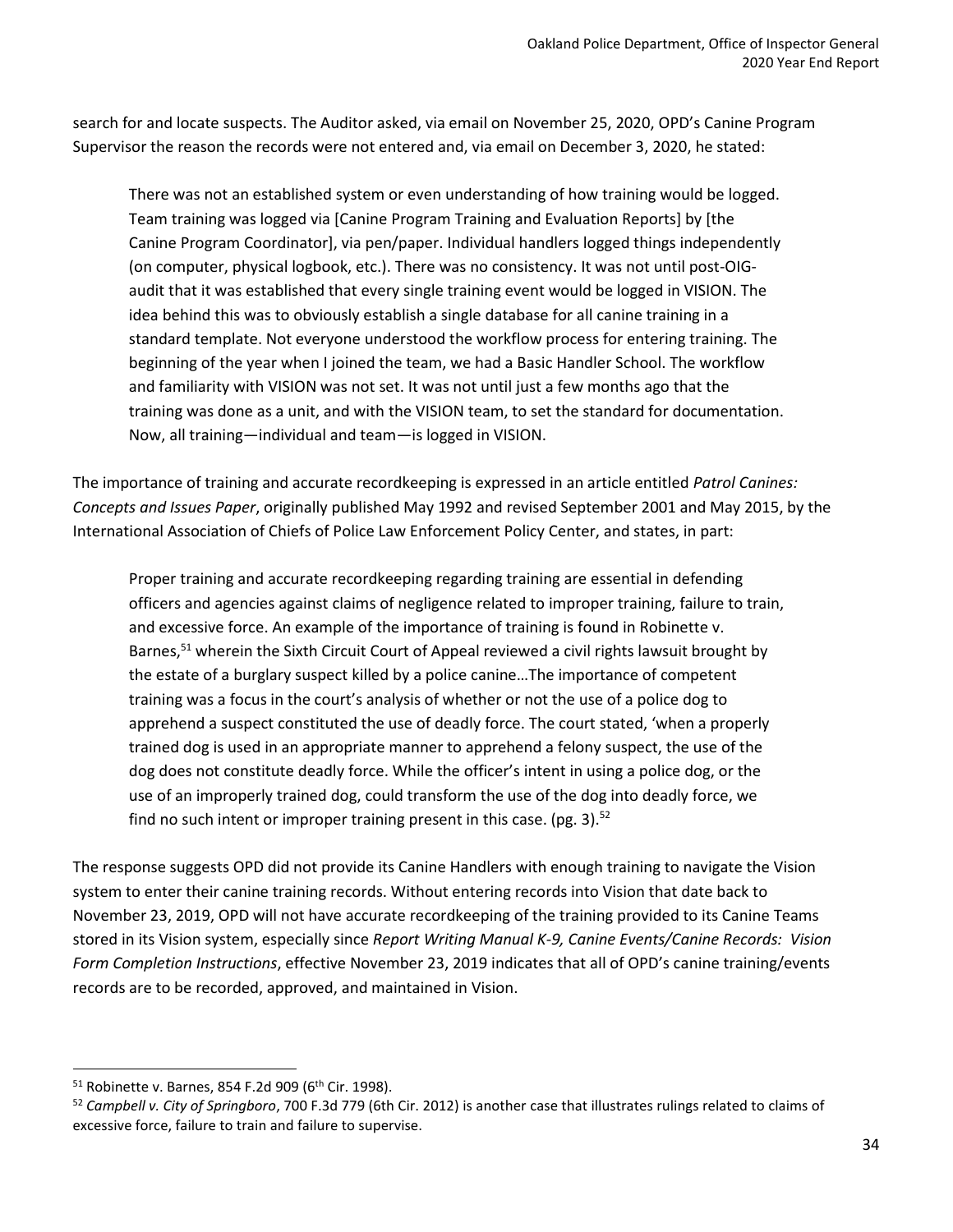Although OPD did not use the Vision system to record its Canine Teams' training attendance from December 1, 2019 to March 31, 2020, OPD did forward to OIG training records on a form entitled *Canine Program Training and Evaluation Report* to account for the Canine Teams' attendance. See Finding #14 below for details.

#### **FINDING #14**

**Based on OPD's unvalidated training records, during the audit period of December 1, 2019 to March 31, 2020, the records indicate that four of OPD's six Canine Teams attended 100 percent of the required weekly training, one Canine Team attended 94 percent of the required weekly training, and one Canine Team was exempt during the audit period.** 

In Finding #13, OPD's Canine Program Coordinator provided the Canine Teams' training schedule by stating, "We train every Monday for five hours, 1700 to 2200 hours. In addition, we train for 10 hours on the second Tuesday of each month." Hence, for the audit period of December 1, 2019 to March 31, 2020, there are 18 Mondays and 4 second Tuesdays, a total of 22 training sessions. During a Microsoft Teams meeting with the Canine Unit staff on July 17, 2020, OIG requested two items:

- A complete list of the Canine Teams that get deployed to incidents to search for and locate criminal suspects, including the length of time they have been a team.
- Four months of training records, December 1, 2019 to March 31, 2020 to determine whether the Canine Teams attended the five-hour weekly training and the monthly 10-hour training.

OIG received a list of six Canine Teams and 19 *Canine Program Training and Evaluation Reports*, the reports OPD used to document attendance.

During the review of each of the 19 *Canine Program Training and Evaluation Reports*, the Auditor first noted that an OPD Supervisor did not approve the *Canine Program Training and Evaluation Reports* as being true and accurate by initialing and signing them. Each report was four pages, and each page, in the bottom righthand corner, had a line, and above the line, typewritten words stating, "Unit Supervisor's initials." In addition, on page 4 of 4 of each report, there was a box with typewritten words stating, "Unit Supervisor's Signature" and "Date" and there was a watermark in the same box stating, "Signature Required." None of the reports included the Supervisor's initials or the Supervisor's signature, rendering the reports unvalidated. Nevertheless, OIG still reviewed the reports.

From the sample of 19 *Canine Program Training and Evaluation Reports,* there were three "Monday" reports missing: March 16, 2020, March 23, 2020, and March 30, 2020, and on November 16, 2020, OPD's Canine Program Supervisor, upon seeing OIG's draft of this finding, stated, in a comment, via Microsoft Word, "It should be noted that there were not any *Training and Evaluation Reports* from March 16 onward because all [OPD] in-service training, to include canine training, was canceled due to COVID."

Having accounted for all 22 training sessions, the Auditor rendered five training dates "not applicable" for each Canine Team's attendance since training was cancelled, the three dates mentioned by OPD's Canine Program Supervisor and two (Monday, January 6, 2020 and Monday, January 27, 2020) of the 19 *Canine*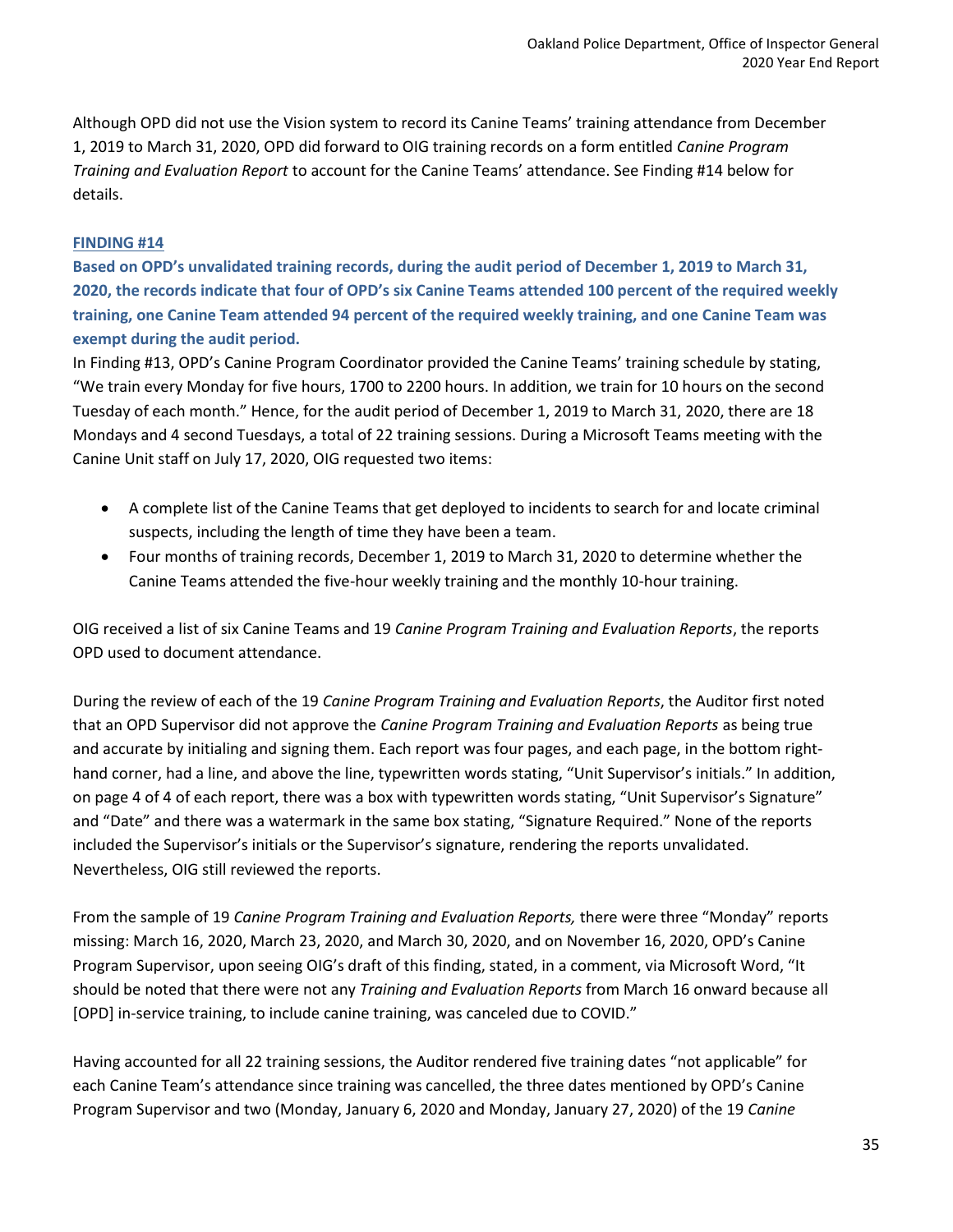*Program and Evaluation Reports* since it was documented on page 3 of 4 "Training Cancelled" on each report, leaving 17 training reports to review. The Auditor noted that there was no documented reason on the reports to indicate why training was cancelled.

The Auditor also deemed training dates "not applicable" for each Canine Team if the Handler was on leave (i.e., vacation, sick, military, etc.).

Upon review of the 17 *Canine Program and Evaluation Reports,* the results were as follows:

| <b>Total</b> | 22            | 22            | 22            | 22            | 22            | 22            |
|--------------|---------------|---------------|---------------|---------------|---------------|---------------|
| <b>Not</b>   |               |               |               |               |               |               |
| Applicable   | 5             | 7             | 5             | 5             | 5             | 22            |
| Applicable   | 17            | 15            | 17            | 17            | 17            | O             |
| Attended     | 100%          | 100%          | 100%          | 100%          | 94%           | 0%            |
| Did not      |               |               |               |               |               |               |
| Attend       | 0%            | 0%            | 0%            | 0%            | 6%            | 0%            |
|              | <b>Canine</b> | <b>Canine</b> | <b>Canine</b> | <b>Canine</b> | <b>Canine</b> | <b>Canine</b> |
|              | <b>Team A</b> | <b>Team B</b> | <b>Team C</b> | <b>Team D</b> | <b>Team E</b> | <b>Team F</b> |

**Table 5: Canine Team Attendance at Training Sessions December 2019 to March 2020**

The table shows that Canine Teams A, B, C, and D attended all 17 training sessions. Canine Team E attended 16 of the training sessions, and the Handler was absent for one training session, but no reason was documented on the report. Lastly, Canine Team F was on leave during the training sessions that occurred during the audit period covering December 1, 2019 to January 9, 2020, and the Handler left OPD's Canine Program on January 10, 2020. Therefore, he was not responsible for attending any training during the audit period.

If the training records OIG received and reviewed are to serve as OPD's official training records for its Canine Teams during the period of December 1, 2019 to March 31, 2020, OPD has to ensure each of the forms' pages are initialed/signed by a Supervisor. Without a supervisor's signature/initials, OPD's weekly training records remain unvalidated.

#### **Additional Observations**

**Upon review of the 17** *Canine Program Training and Evaluation Reports,* **the Auditor was unable to determine whether the OPD's Canine Program Supervisor attended the training sessions due to the design of the reports, making it impossible for OPD's chain of command through the rank of Captain, and above, if necessary, to demonstrate that OPD provides some level of supervision over its weekly training sessions and the frequency of the oversight.**

OPD's Canine Program Supervisor is required to attend all Canine Program training sessions as practical.<sup>53</sup> Upon review of the 17 *Canine Program Training and Evaluation Reports*, the Auditor was unable to determine whether the OPD's Canine Program Supervisor attended the training sessions due to the design of the reports.

<sup>53</sup> DGO K-9, Department Canine Program, pg.14.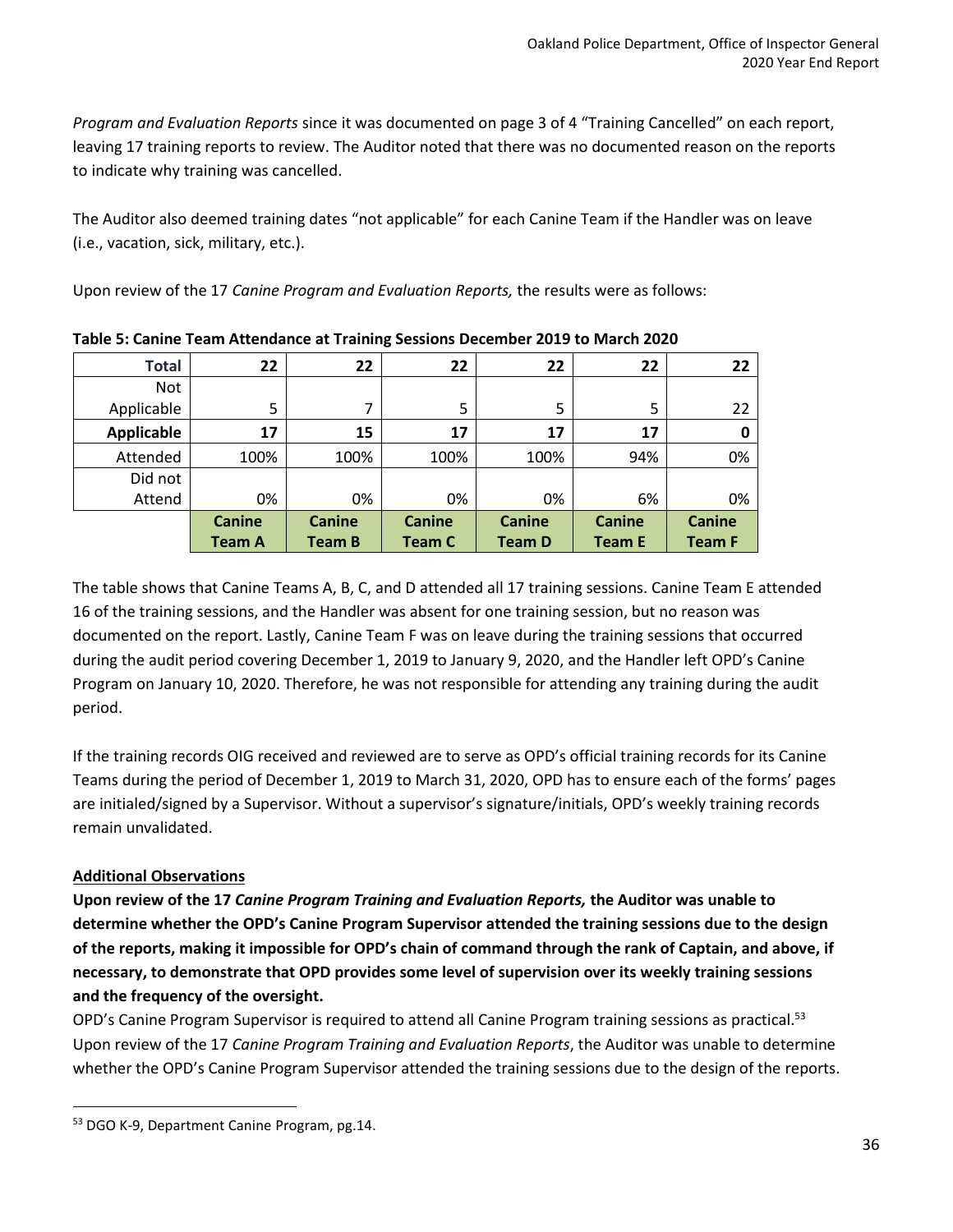On 16 of the reports, on page 1 of 4, there is a box with the word "Supervisor" typewritten in it, and the name of a Supervisor is also typewritten next to it. There are no indicators on the report to substantiate the Supervisor whose name appears on the report attended the training, leaving the Auditor unable to determine whether the Canine Program Supervisor attended the training. It should be noted that the name of OPD's incumbent Canine Program Supervisor was typewritten on 13 reports and the name of another Supervisor was typewritten on three reports. There was one report (Monday, December 2, 2019) in which a name of a supervisor was not typewritten on the report.

Not including wording or some type of indicator (e.g., a check box that states "attended") on the *Canine Program Training and Evaluation Report* that clearly indicates OPD's Canine Program Supervisor attended the Canine Program training sessions makes it impossible for OPD's chain of command through the rank of Captain, and above, if necessary, to demonstrate that OPD provides some level of supervision over its weekly training sessions and the frequency of the oversight.

#### **It was documented on all 17** *Canine Program Training and Evaluation Reports* **that OPD's Canine Program Coordinator, the primary trainer, attended the training sessions.**

OPD's Canine Program Coordinator is responsible for serving as the primary trainer for all in-house Canine Program training.<sup>54</sup> During the review of the reports, the Auditor noted that Handler A is also OPD's Canine Program Coordinator. It was documented on all 17 *Canine Program Training and Evaluation Reports* that Handler A attended the training sessions. Therefore, OPD's primary trainer, the Canine Program Coordinator, attended all 17 training sessions.

#### **FINDING #15**

**The** *Canine Program Training and Evaluation Reports* **do not include documentation of the deployment scenarios used during the weekly training sessions for OPD's Canine Teams. Without documented deployment scenarios, there is no evidence of the conditions in which the Handler is trained to execute his/her duties while maintaining control over the canine, and there is no documented evidence that the canine is trained in an appropriate manner to apprehend a felony suspect.**

OPD requires two members to participate in planning the weekly Canine Program training: the Canine Program Supervisor and the Canine Program Coordinator. The Supervisor is responsible for overseeing the planning of the training, and the Coordinator is responsible for developing weekly training plans that maintain the proficiency of OPD's Canine Teams.<sup>55</sup>

The Auditor reviewed the 17 *Canine Program Training and Evaluation Reports* and sought deployment scenarios used to train OPD's Canine Teams to ensure the training enhanced the skills for the Handlers' during a deployment, but deployment scenarios are not documented on the reports. Without documented deployment scenarios, there is no evidence of the conditions in which the Handler is trained to execute his/her duties while maintaining control over the canine, and there is no documented evidence that the canine is trained in an appropriate manner to apprehend a felony suspect. Below are examples of two

<sup>54</sup> DGO K-9, *Department Canine Program*, pg. 15.

<sup>55</sup> Ibid., pgs. 14-15.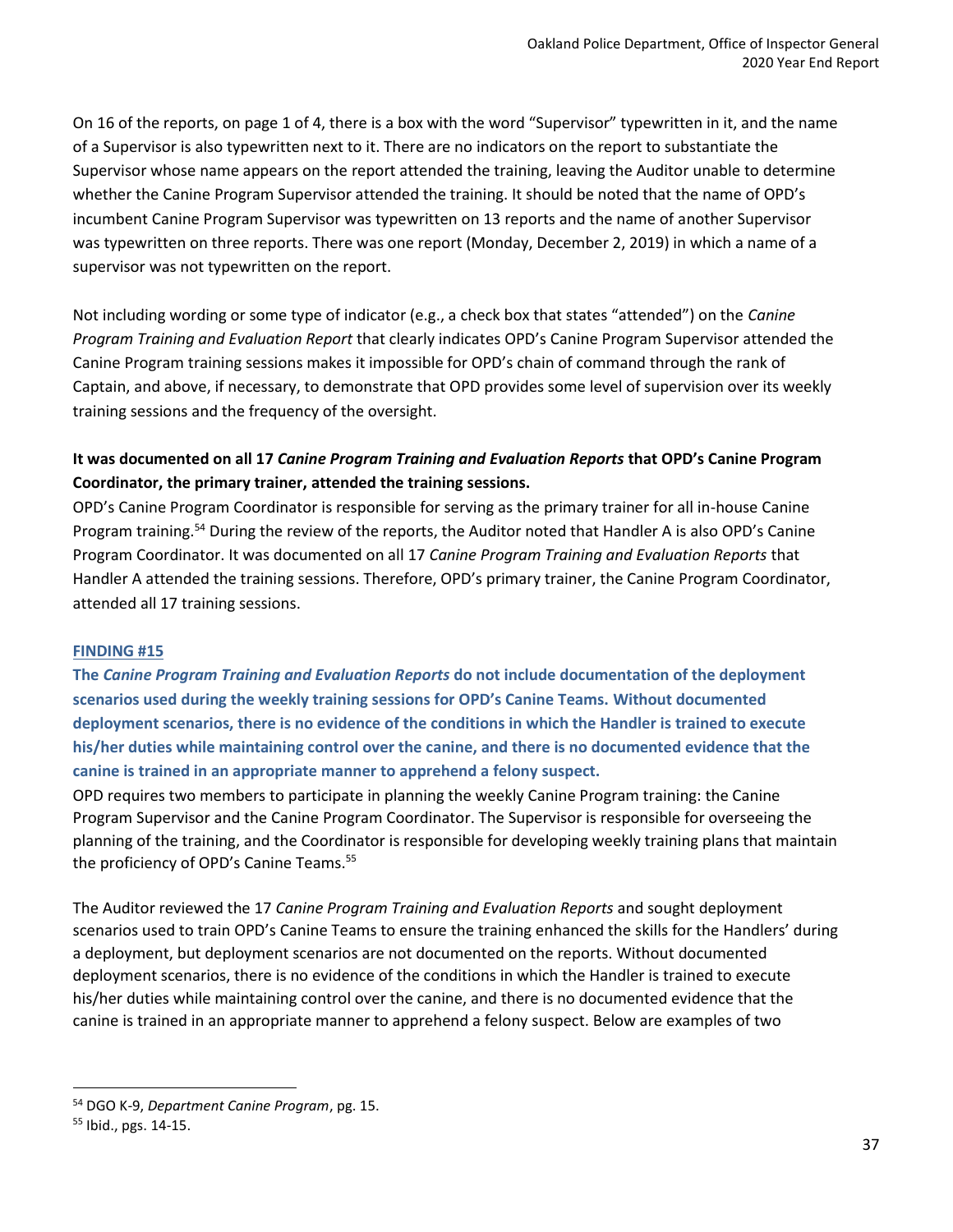deployment scenarios in the State of California's Commission on Peace Officer Standards and Training (POST) Law Enforcement K-9 Guidelines booklet:<sup>56</sup>

#### **Apprehension (without contact)**

…The K-9 team will begin the exercise "off-leash" from a designated starting position. The handler will ensure that the dog remains with them and may hold the dog's collar if needed. Upon the evaluator's signal, a person acting as a 'suspect' (agitator/decoy) will present himself visually at a reasonable distance (25-30 yards) from the K-9 team and begin running away. The handler will verbally order the 'suspect' to stop. The 'suspect' will ignore the order and continue flight. The handler will then send the dog in pursuit of the suspect and may join in the pursuit to ensure full view of the dog and 'suspect.' Allowing a reasonable distance (20- 30 yards), the 'suspect' will stop in mid-flight at the evaluator's command and stand still. When the dog is approximately halfway to the decoy, the handler will verbally order the dog to abandon the apprehension. The dog must not physically contact the decoy after the "call off" command from the handler (pg. 4).

#### **Apprehension (with contact)**

…This exercise will duplicate the above procedure, except in this scenario the agitator/decoy will not stop and the handler will send the dog to pursue, contact, and apprehend the agitator/decoy. The handler may join in the pursuit. The dog will contact and control the agitator/decoy until called off by the handler. During the apprehension and on verbal command only from the handler, the dog will disengage the contact (pg. 5).

What is apparent in both deployment scenarios are the tactics being taught to the Handler and the canine based on the actions of the suspect (agitator/decoy). Specifically, there is documented evidence of the conditions in which the Handler is trained to execute his/her duties while maintaining control over the canine, and there is documented evidence that the canine is trained in an appropriate manner to apprehend a felony suspect.

#### **Additional Observation**

**OPD's evaluation system for its Canine Teams' performance during training is not transparent resulting from the absence of deployment scenarios. If the evaluation system does not allow the reader to envision the actual conditions and tactics on which the Handler and canine are being rated, the evaluations have no value to those who did not attend OPD's training sessions.**

Upon review of the 12 *Canine Program Training and Evaluation Reports*, the Auditor noted that OPD does evaluate its Canine Teams' performance but without deployment scenarios was unable to conceptualize the meaning of the evaluations. The table below shows the type of evaluations that were documented in the *Follow-up (Take Away)* section of four of OPD's *Canine Program Training and Evaluation Reports*:

<sup>56</sup> State of California, Commission on Peace Officer Standards and Training, *Law Enforcement K-9 Guidelines*, pgs. 4-5. Produced by POST Training Program Services Bureau, https://post.ca.gov/Portals/0/post\_docs/publications/K-9.pdf.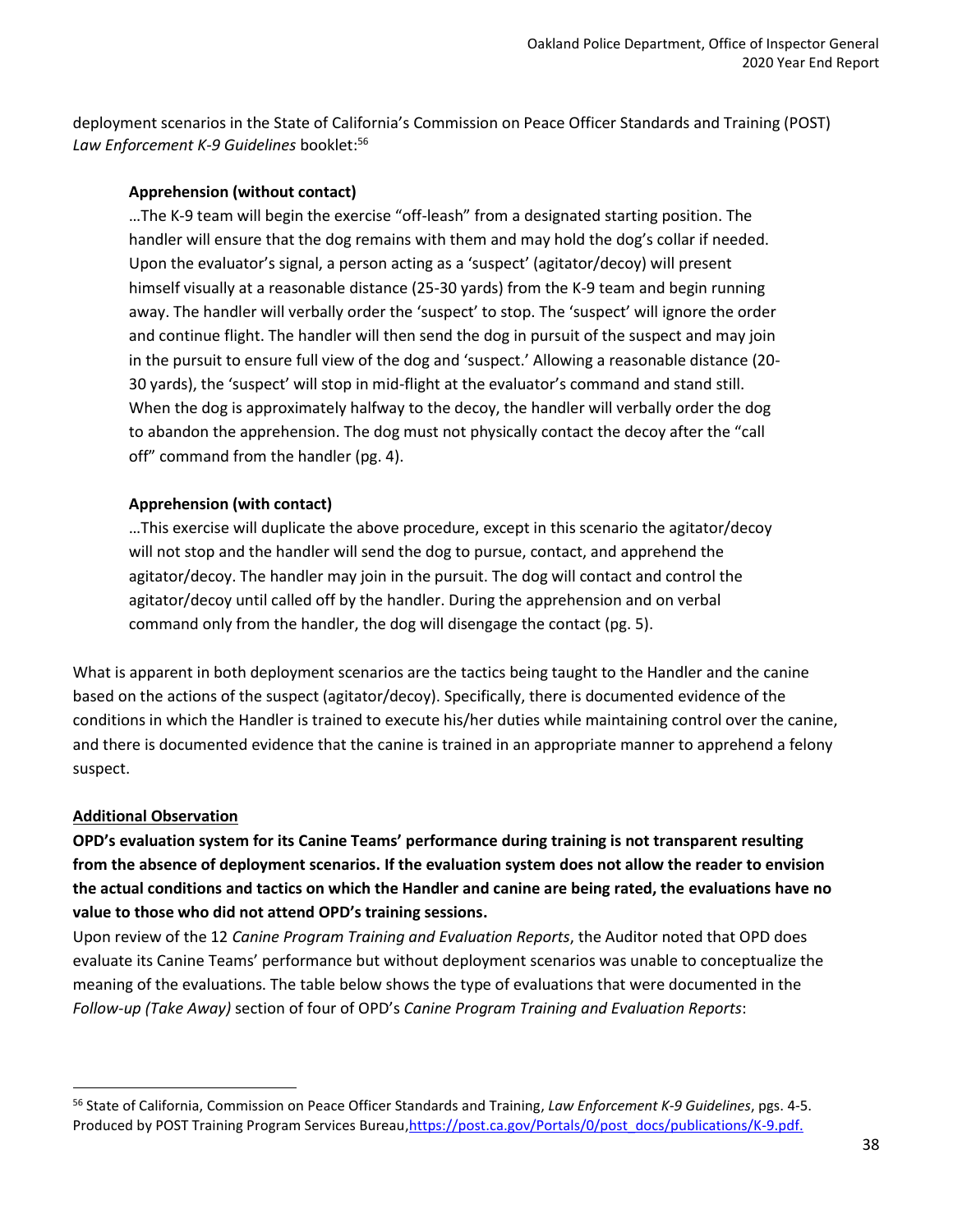| <b>Example</b> | <b>Follow-up (Take Away)</b>                                                                      |  |  |  |
|----------------|---------------------------------------------------------------------------------------------------|--|--|--|
|                | Multiple suspect finds were a focus of this training, and all the dogs were able to refocus after |  |  |  |
|                | the first find and locate the second suspect.                                                     |  |  |  |
| 2              | All of theHandler/dog teams in attendance performed well.                                         |  |  |  |
| 3              | During the training, we focused on POST standard exercises and control work. Every dog in         |  |  |  |
|                | attendance performed well.                                                                        |  |  |  |
| 4              | [Canine Team 1] Demonstrated amazing control. Was able to down the dog and recall from a          |  |  |  |
|                | bark and hold. Also was able to do last second call offs.                                         |  |  |  |
|                | [Canine Team 2] On the bark and holddid well. Initially, he struggled with recalling from the     |  |  |  |
|                | bark and hold but after more reps, he was fine.                                                   |  |  |  |

#### **Table 6: Evaluations Documented in** *Canine Program Training and Evaluation Reports*

In Example #1, the reader is unable to envision where each suspect was located; how dogs were trained to refocus; and the location of the handler is unknown. In Example #2, the reader is unable to envision the tactics performed well by all Handler/dog teams. The same can be said for Example 3 and Example 4, the reader is unable to envision what is being rated. If the evaluation system does not allow the reader to envision the actual conditions and tactics on which the Handler and canine are being rated, the evaluations have no value to those who did not attend OPD's training sessions.

Below is an example of an evaluation system in the *POST Law Enforcement K-9 Guidelines* booklet<sup>57</sup> that allows the reader to envision the conditions and tactics the Handler and canine are rated on when used in conjunction with the deployment scenario examples in the finding above. The form has a box to check either "Pass" or "Fail," the tactics that are included in the deployment scenarios are documented, and there is space to write notes related to the pass or fail of the Handler or canine or both.

|                |                                     |                                  |                                             | Pass                  | Fail |
|----------------|-------------------------------------|----------------------------------|---------------------------------------------|-----------------------|------|
| u              | <b>Apprehension without contact</b> |                                  |                                             |                       |      |
|                | Control<br>H                        |                                  | Pursuit on command Call off without contact |                       |      |
| 2.             |                                     | <b>Apprehension with contact</b> |                                             |                       |      |
|                | Control<br>n                        | Pursuit on command               | Contact<br>п                                | Call off<br><b>ST</b> |      |
| 3 <sub>1</sub> | <b>Call off</b>                     |                                  |                                             |                       |      |
|                | Control<br>u                        |                                  |                                             |                       |      |
| 4.             | <b>Disengage</b>                    |                                  |                                             |                       |      |
|                | Control                             |                                  |                                             |                       |      |

<sup>57</sup> State of California, Commission on Peace Officer Standards and Training, *Law Enforcement K-9 Guidelines*, pg. 18.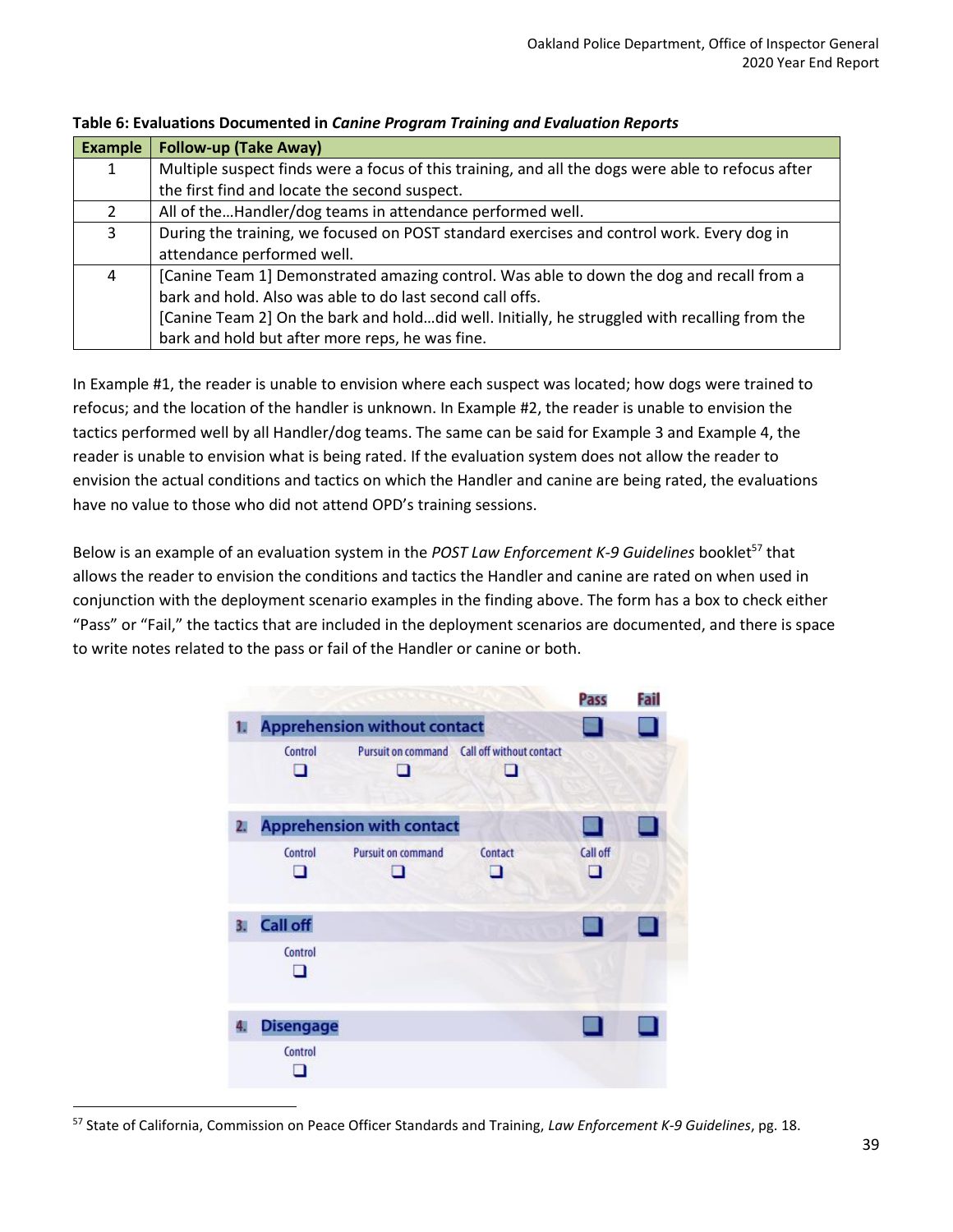### **Findings and Recommendations**

#### **FINDING #1**

Because of the command and supervisory structure of the Canine Unit, effective oversight of OPD's Canine Program resides in its Canine Program Supervisor position. However, OPD eliminated the dedicated supervisor position, from January 14, 2017 to January 10, 2020, deferring the responsibilities to other supervisors within the Special Operations Division who had existing operational units under their supervision. Consequently, many of the supervisory responsibilities appear to not have been fulfilled by those other supervisors as planned, as evidenced by an absence of documented canine oversight activities during that time period.

#### **FINDING #2**

From January 1, 2018 to March 31, 2020, OPD submitted to OIG six monthly reports accounting for January, February, and March of 2018 and January, February, and March of 2020, but the three 2020 reports were not comprehensive, as stipulated in policy. Nevertheless, OPD did not submit to OIG monthly reports to account for April 2018 to December 2019.

#### **FINDING #3**

From January 1, 2018 to December 31, 2019, OPD was unable to provide documentation to substantiate quarterly meetings and/or training related to the canine program/deployments were conducted, as necessary, with its Patrol/Field Supervisors.

#### **FINDING #4**

OPD was unable to provide documentation to substantiate its Canine Teams attended 40 hours of canine-specific Continued Professional Training in 2019, as required by policy. On the other hand, OIG did receive documentation from OPD to indicate that its Canine Teams attended 40 hours of canine-specific CPT in 2018, but the reports, entitled *Canine Program Training and Evaluation Report*, were not validated by an OPD Supervisor based on the absence of his/her initials and

#### **OIG Findings OIG Recommendations**

#### **Recommendation #1**

OPD relies upon its Canine Program Supervisor position to provide effective oversight over its Canine Program. Therefore, the Department should ensure the Canine Program Supervisor position is continuously staffed by a Sergeant of Police, or a designee. The audit showed that the Canine Program Supervisor is the manager over the entire program and is responsible for executing and documenting all the administrative duties for the program. If at any time effective oversight cannot be established for the program, OPD should discontinue its Canine Program until such time effective oversight can be reestablished. Finding #1 through Finding #5 and Finding #7 and Finding #8 resulted from the Canine Program Supervisor's position not being staffed.

#### **Recommendation #2**

OPD should ensure all forms used to document training are initialed and signed by a supervisor when required. This will render the forms approved and official.

#### **Recommendation #3**

OPD should ensure there is evidence to substantiate its Canine Handlers' bite ratios are analyzed.

#### **Recommendation #4**

OPD, in policy, DGO K-9, mandates that its Canine Teams conduct State of California Commission on Peace Officer Standards and Training (POST) canine certification on a semiannual basis. During the audit, it was determined that POST does not conduct certifications and OPD does not "certify" its Canine Teams but, instead, uses a POSTtrained Evaluator to evaluate its Canine Teams. Therefore, OPD should change its policy to reflect its practice and evaluate whether the current practice for evaluation or "certification" of Canine Teams is keeping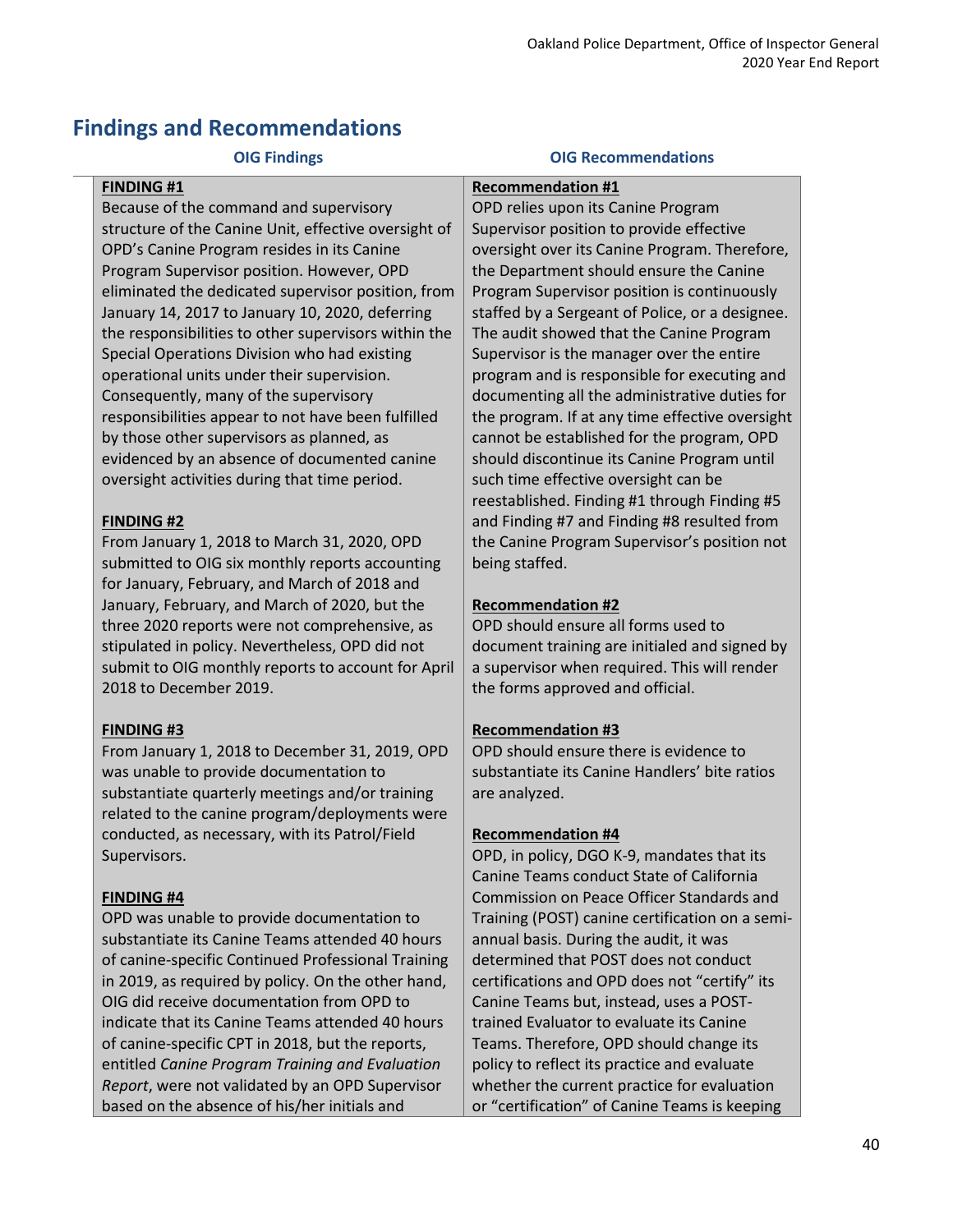signature on the reports, rendering the documents unofficial and unapproved.

#### **FINDING #5**

From January 1, 2018 to March 31, 2020, OPD was unable to provide evidence that field observations of its current and former Canine Handlers' patrol deployments were conducted by its Canine Program Supervisor periodically to ensure each Handler's' performance was in accordance with canine policy and procedures.

#### **FINDING #6**

While OPD's policy mandates that its Canine Teams conduct POST canine "certification" on a semi-annual basis, in practice, OPD uses an Evaluator who has taken a POST-certified course to evaluate its Canine Teams. OPD does not "certify" its Canine Teams.

#### **FINDING #8**

In 2018 OPD reported one canine bite use of force and in 2019 seven canine bite uses of force. OPD was unable to produce evidence that in 2018 and 2019 its Canine Handlers' bite ratios were analyzed, ensuring required reviews were conducted for Canine Handlers whose bite ratios exceeded 20 percent during any six-month period and taking corrective measures, if appropriate.

#### **FINDING #9**

There were two incidents involving canine bite uses of force in March 2020, and OPD's incumbent Canine Program Supervisor conducted reviews for two respective Handlers, one whose bite ratio exceeded 20 percent within a six-month period and another whose bite ratio was 20 percent within a six-month period. However, when the bite ratio exceeds 20 percent, OPD does not direct its Supervisors, in policy, on what should be reviewed and why, leaving the interpretation of the policy to the reader. **FINDING #10** Upon review of 36 Canine Event Records, 6 records were not completed as stipulated in OPD's

RWM K-09, which is due in part to an

lack of clarity in policy terminology.

inconsistency between practice and policy and

with best practices in the State and nationwide.

#### **Recommendation #5**

OPD should direct its Canine Program Supervisors, in policy, on what should be reviewed and why when a Handler's bite ratio exceeds 20 percent during a six-month period. Leaving the interpretation of the policy to the reader is a control deficiency that needs to be corrected to ensure OPD Canine Program Supervisors know what is expected of them when conducting a review.

#### **Recommendation #6**

OPD should update RWM K-09 so that policy reflects practice and deployment terminology is clearly defined. Additionally, the Canine Event Record should be updated, if deemed necessary by the Canine Program, to ensure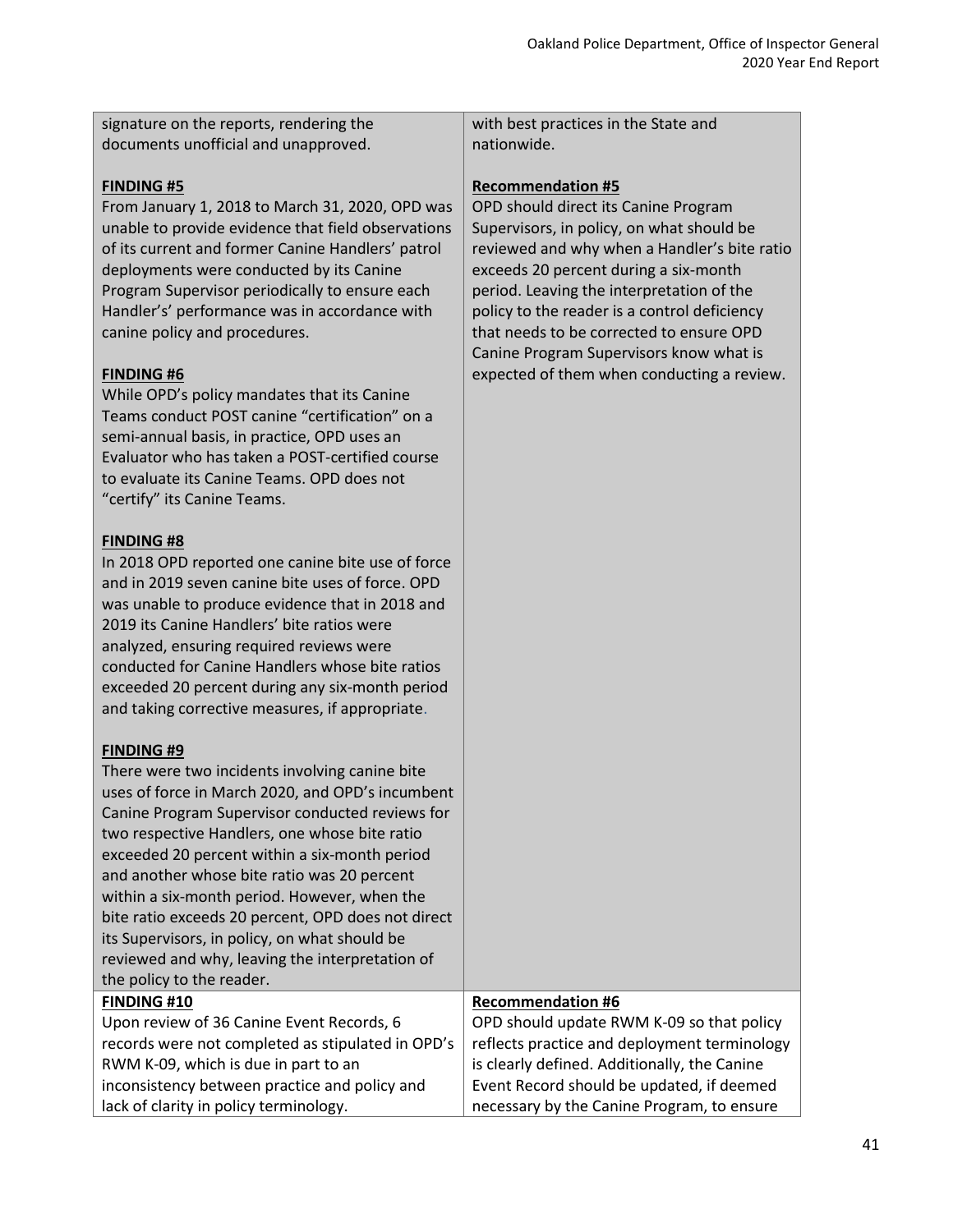|                                                      | deployment data is captured accurately and                                                   |
|------------------------------------------------------|----------------------------------------------------------------------------------------------|
| <b>FINDING #11</b>                                   | consistently.                                                                                |
| Upon review of the 36 Canine Event Records,          |                                                                                              |
| there were 32 (89%) records in which there was       | <b>Recommendation #7</b>                                                                     |
| documentation in Vision to substantiate that,        | OPD should update its RWM K-09's workflow                                                    |
| following a deployment, the Handler completed        | process, to reflect those changes in practice                                                |
| the Canine Event Record and submitted it to the      | made by the Canine Unit Supervisor.                                                          |
| Canine Program Coordinator prior to the end of       |                                                                                              |
| the Handler's work shift.                            | <b>Recommendation #8</b>                                                                     |
|                                                      | OPD should ensure that that each of its                                                      |
| <b>FINDING #12</b>                                   | Canine Teams maintain a current Handler's                                                    |
| In practice, OPD is not requiring its Canine         | log, whether handwritten or electronic, that                                                 |
| Handlers to place an "appropriate entry" in a        | contains information on training,                                                            |
| logbook following a canine deployment and the        | certification, awards, bite memos, recall                                                    |
| Handlers' logbooks are not reviewed, rendering       | memos, veterinary records, and other                                                         |
| the policy invalid. In addition, information related | information designated by the canine                                                         |
| to each Handler's canine is not logged in one place  | supervisor. Storing information about the                                                    |
| but rather stored in various units, systems, and/or  | canine in one place will ensure OPD's                                                        |
| reports throughout the Department.                   | Handlers testifying in court are prepared to                                                 |
|                                                      | produce accurate records of the incident in                                                  |
|                                                      | question, as well as records that reflect their                                              |
|                                                      | team and individual training, performance                                                    |
|                                                      | history of the dog, and any additional                                                       |
|                                                      | documentation, such as certifications and                                                    |
|                                                      | awards. All the information, if stored                                                       |
|                                                      |                                                                                              |
|                                                      | properly, can be used to show the canine was                                                 |
|                                                      | fit for police operations at the time the<br>incident in question.                           |
| <b>FINDING #13</b>                                   | <b>Recommendation #9</b>                                                                     |
| OPD's Report Writing Manual, dated November          | OPD should ensure documentation of its                                                       |
| 23, 2019, requires its Canine Handlers to enter      | Canine Teams' attendance at weekly training                                                  |
| their training records in Vision, but due to         | is consistently maintained (in Vision,                                                       |
|                                                      |                                                                                              |
| Handlers not being trained properly on data entry    | logbooks, and/or in Training and Evaluation                                                  |
| into Vision, training records were not entered.      | Reports) and the documentation is validated<br>by its Canine Program Supervisor. If for some |
| <b>FINDING #14</b>                                   | reason training was not held, documentation                                                  |
| Based on OPD's unvalidated training records,         | that states the reason for OPD not having a                                                  |
| during the audit period of December 1, 2019 to       | weekly training session should also be                                                       |
| March 31, 2020, the records indicate that four of    | maintained.                                                                                  |
| OPD's six Canine Teams attended 100 percent of       |                                                                                              |
|                                                      |                                                                                              |
| the required weekly training, one Canine Team        | <b>Recommendation #10</b>                                                                    |
| attended 94 percent of the required weekly           | OPD should ensure Canine Program Training<br>and Evaluation Reports are designed in a        |
| training, and one Canine Team was exempt during      | manner that allows the reader of the forms to                                                |
| the audit period.                                    |                                                                                              |
|                                                      | determine whether its Canine Program                                                         |
| <b>FINDING #14 (Additional Observation)</b>          | Supervisor attended training.                                                                |
| Upon review of the 17 Canine Program Training        |                                                                                              |
| and Evaluation Reports, the Auditor was unable to    | <b>Recommendation #11</b>                                                                    |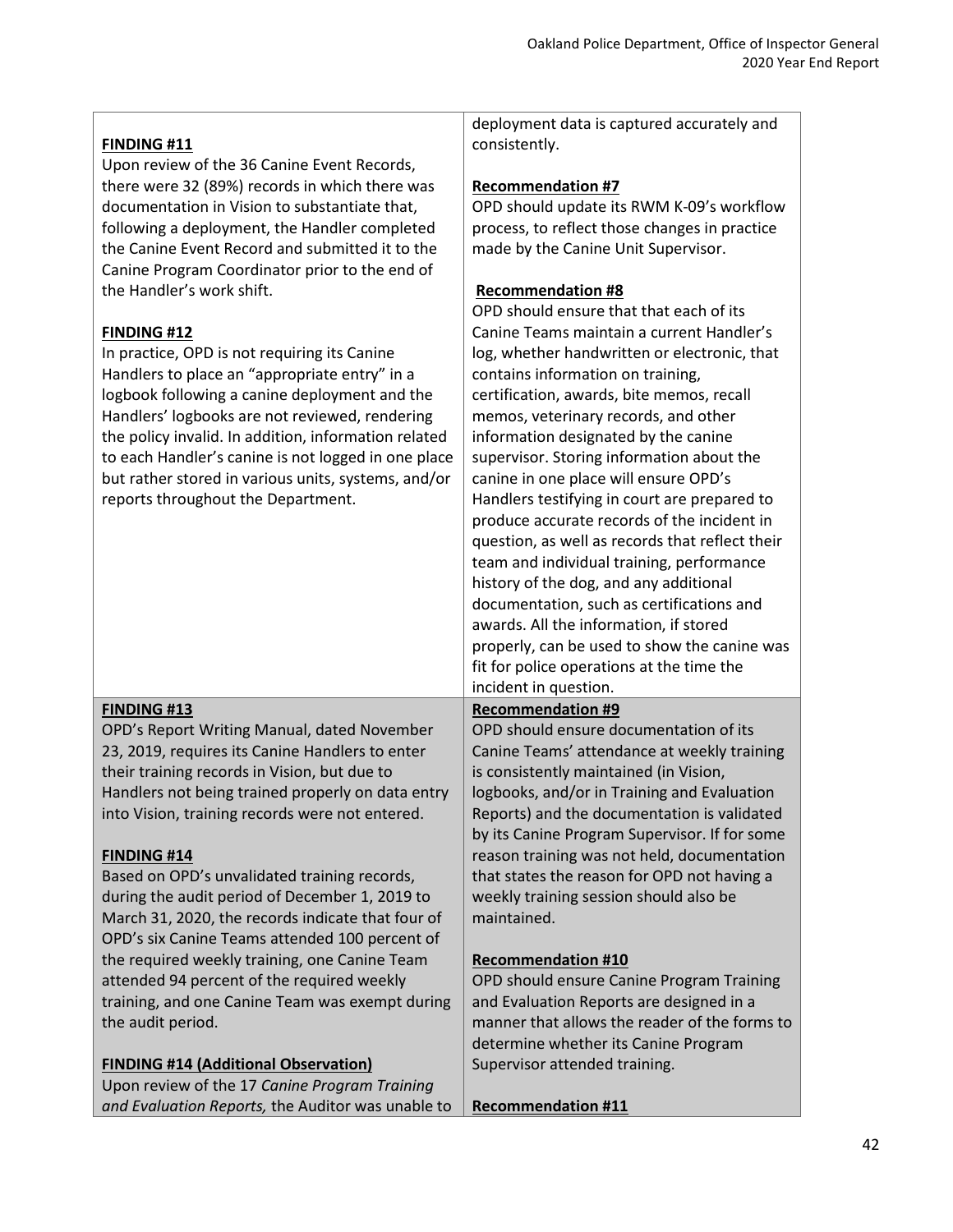determine whether the OPD's Canine Program Supervisor attended the training sessions due to the design of the reports, making it impossible for OPD's chain of command through the rank of Captain, and above, if necessary, to demonstrate that OPD provides some level of supervision over its weekly training sessions and the frequency of the oversight.

#### **FINDING #15**

The *Canine Program Training and Evaluation Reports* do not include documentation of the deployment scenarios used during the weekly training sessions for OPD's Canine Teams.

#### **FINDING #15 (Additional Observation)**

OPD's rating system for its Canine Teams' performance during training is not transparent resulting from the absence of deployment scenarios. If the rating system does not allow the reader to envision the actual conditions and tactics on which the Handler and canine are being rated, the ratings have no value to those who did not attend OPD's training sessions.

OPD should ensure its *Canine Program Training and Evaluation Reports* include documentation of the deployment scenarios used during the weekly training sessions for OPD's Canine Teams. Without documented deployment scenarios, there is no evidence of the conditions in which the Handler is trained to execute his/her duties while maintaining control over the canine, and there is no documented evidence that the canine is trained in an appropriate manner to apprehend a felony suspect.

#### **Recommendation #12**

OPD should devise an actual rating or evaluation system that complements deployment scenarios to ensure the reader of the training records understand whether a Canine Team passed or failed the training exercises or needs improvement in a particular area.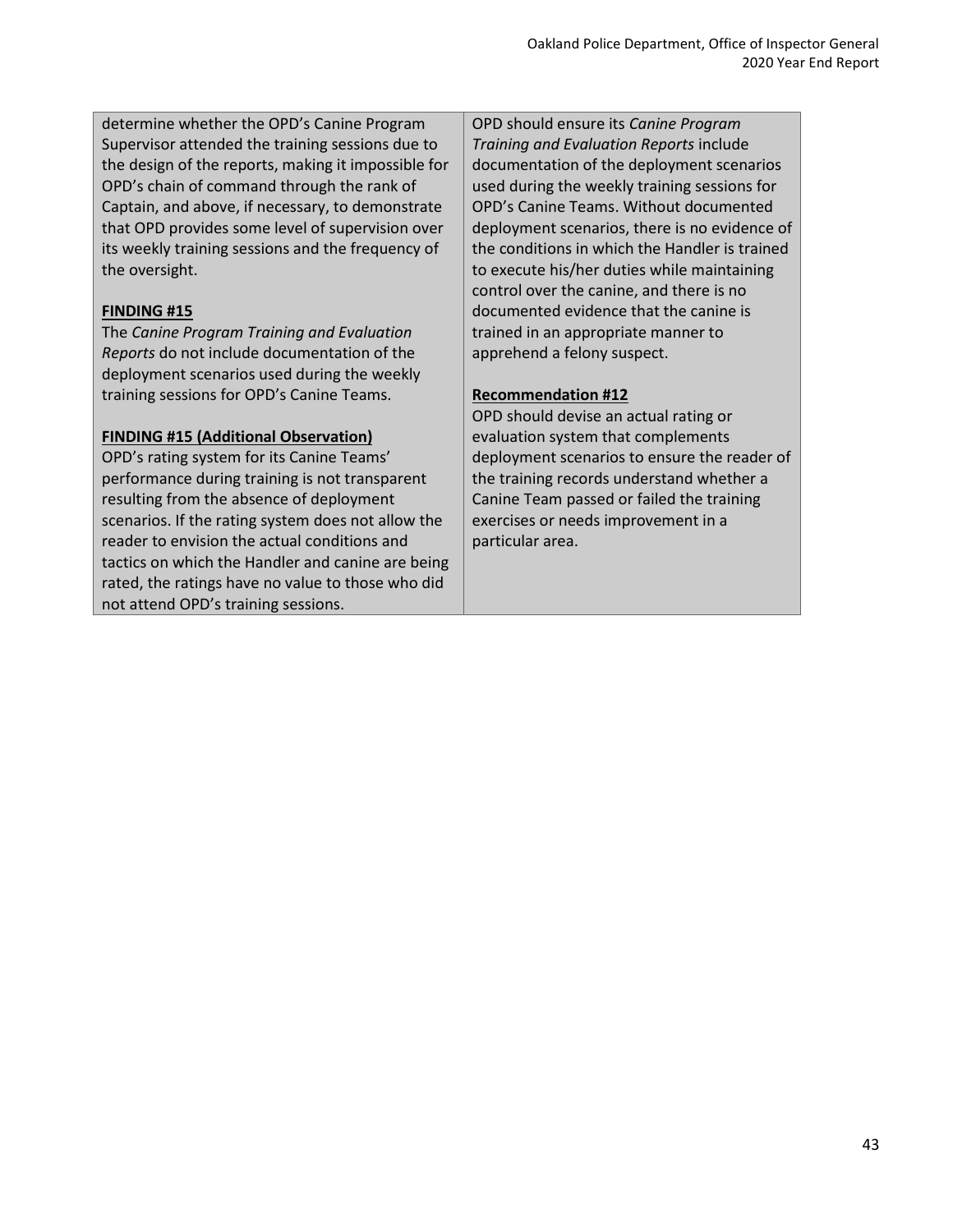## APPENDIX A

### Scope/ Population

#### **Scope**

The review focused on OPD's policy controls related to documentation of canine deployments; reporting canine deployment activities; and training for its Canine Teams and Patrol Supervisors during the audit period of January 1, 2018 to March 31, 2020.

#### **Population**

There were various populations requested by OIG:

| Finding #     | <b>Population</b>                                                               |  |  |  |
|---------------|---------------------------------------------------------------------------------|--|--|--|
| $\mathcal{L}$ | 27 Canine Program Monthly Reports from January 1, 2018 to March 31, 2020.       |  |  |  |
| 3             | Quarterly meetings/training for OPD's Patrol/Field Supervisors from January 1,  |  |  |  |
|               | 2018 to March 31, 2020.                                                         |  |  |  |
| 4             | Annual 40-hour canine related Continued Profession Training curriculums/lesson  |  |  |  |
|               | plans for 2018 and 2019                                                         |  |  |  |
| 5             | Supervisory Notes Files of six current Canine Handlers and 3 former Handlers    |  |  |  |
|               | from January 1, 2018 to March 31, 2020.                                         |  |  |  |
| 6             | Certifications for 6 current Canine Teams and 3 former Canine Teams from        |  |  |  |
|               | January 1, 2018 to March 31, 2020.                                              |  |  |  |
| 7,8           | Eight Canine Handler's bite ratios (one in 2018, five in 2019, and two in 2020) |  |  |  |
| 9, 10         | 36 Canine Event Records created November 23, 2019 to March 31, 2020             |  |  |  |
| 11            | Six Current Canine Handlers' Logbooks covering entries January 1, 2018 to March |  |  |  |
|               | 31, 2020.                                                                       |  |  |  |
| 12, 13, 14    | One Executive Force Review Board Report and five Force Review Board Reports     |  |  |  |
|               | completed for canine bite uses of force that occurred in 2018 and 2019          |  |  |  |
| 15, 16        | 22 Training Sessions December 1, 2019 to March 31, 2020                         |  |  |  |

### Methodology

Department General Order K-9, Department Canine Program, effective October 16, 2014, is the Oakland Police Department's policy that includes guidelines for the effective operation of its Canine Program. To determine whether OPD's oversight of its Canine Program was effective during the audit period, the Auditor reviewed the OPD's policy controls related to deployment of a canine; on scene supervision of a deployed canine; reporting canine activities; and training for the canine and the handler (the police officer who controls the canine) and Patrol Supervisors. Hence, the following tests were conducted:

### Policy Controls Related to Oversight of OPD's Canine Program

#### (Finding #1)

To determine who was responsible for providing effective oversight over OPD's Canine Program during the audit period, the Auditor reviewed OPD's Manual of Rules,<sup>58</sup> dated September 30, 2010, seeking the defined

<sup>&</sup>lt;sup>58</sup> It is the purpose of this Manual of Rules to provide additional specificity to the standards of conduct embodied in the law enforcement officer's Code of Ethics and the Department's Statement of Values. In that regard, all personnel will better understand requirements and limitations pertaining to their conduct and activities while on and off duty (pg. i). The Manual of Rules provides responsibilities of commanders and supervisors by rank.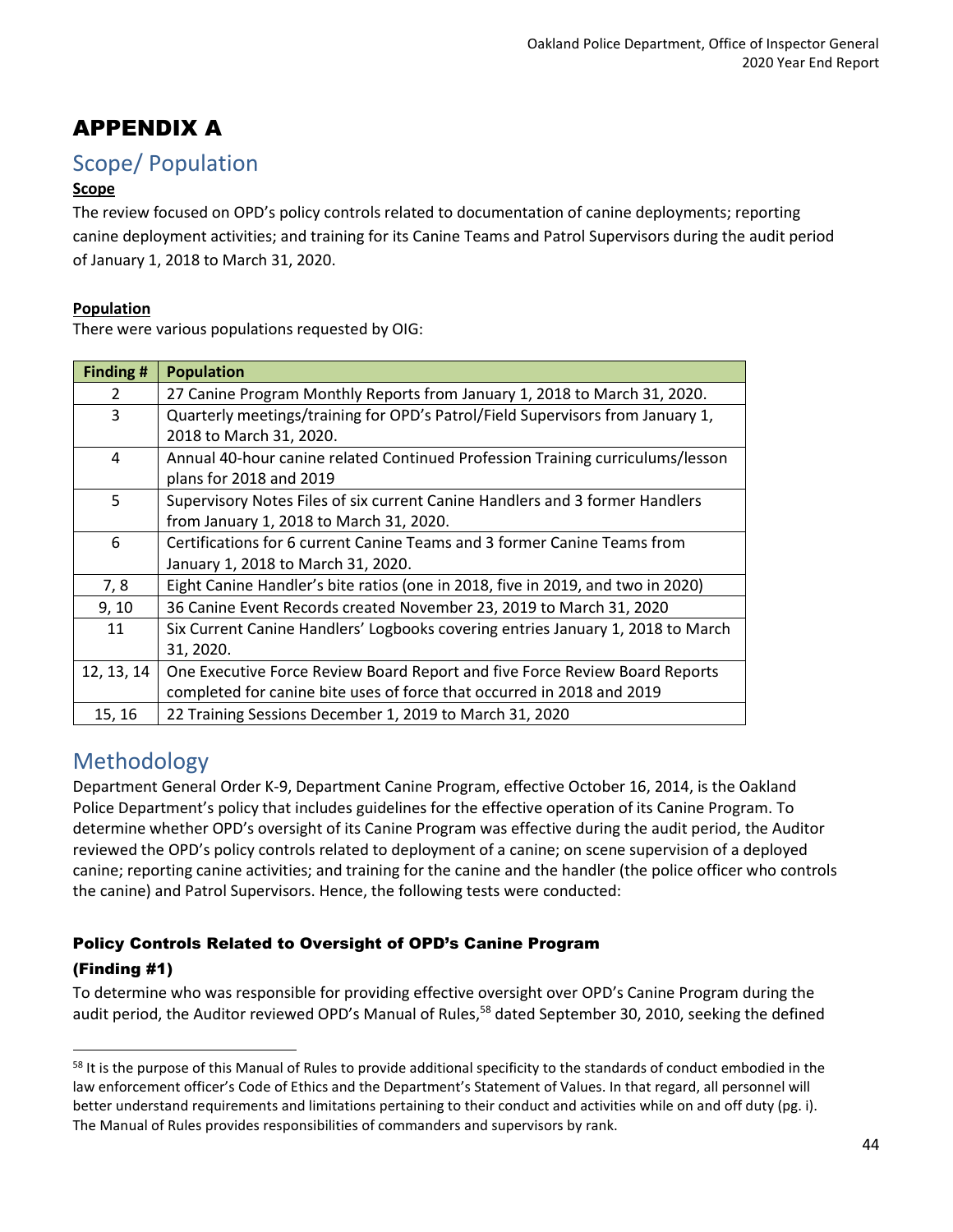responsibilities of OPD's Special Operations Commander position (a Lieutenant in rank) and Canine Program Supervisor (a Sergeant in rank). In addition, the Auditor reviewed each position's assigned responsibilities in DGO K-9. Based on information gathered from both policies, the Auditor analyzed and interpreted the data in order to deem who was primarily responsible for providing oversight over OPD's Canine Program.

#### Policy Controls Related to Deployment Documentation

#### (Findings #10, #11, and #12)

#### Canine Event Record Review in Vision **(Finding #10)**

To determine what data fields were required when completing the Canine Event Record in Vision and whether the Canine Event Record was completed as stipulated in OPD's Report writing Manual K-09, *Canine Events/Canine Records: Vision Form Completion Instructions*, dated November 23, 2019, the Auditor took the following steps:

First, OPD's Canine Unit, at the request of OIG, provided OIG with a list of 369 canine deployments (containing the record date, the Vision record ID, and the respective report (RD) and/or incident number) and a list of the Canine Teams (Handler and his/her assigned dog) from January 1, 2018 to March 31, 2020. There were 333 records completed in Prime and 36 records completed in Vision from November 23, 2019 to March 31, 2020. To determine the population, the Auditor selected to review all 36 Canine Event Records when Vision went online, dated November 23, 2019.

Secondly, with the determined population listed above, the Auditor used OPD's electronic database called Vision to retrieve the Canine Event Records via report numbers. Once the Canine Event Records were retrieved, the Auditor sought to determine what data fields were required when completing the Canine Event Record in Vision and whether the Canine Event Record was completed as stipulated in OPD's Report writing Manual K-9, *Canine Events/Canine Records: Vision Form Completion Instructions*, dated November 23, 2019. Specifically, the Auditor focused on the following data fields to determine if the canine was deployed:

- **Deployment (Checkbox)**  Check if the canine was deployed
- **Deployment Type**  This section lists all deployments of the canine during the incident (i.e., area search, building search, force option, bomb search, evidence search, narcotic search, track, prevention by presence)
- **Deployment Category** Was the canine the primary canine or secondary

In addition, the Auditor reviewed all other required data fields in the RWM K-09, such as:

- **Respective Report (RD) Number** The RD number is entered for the incident where the canine was used
- **Incident Number** The incident number is entered for the incident where the canine was used
- **Event Date/Time** The date and time are entered of the first canine deployment
- **Location** The location is entered where the first canine deployment occurred
- **Canine** The Department canine which was deployed should be selected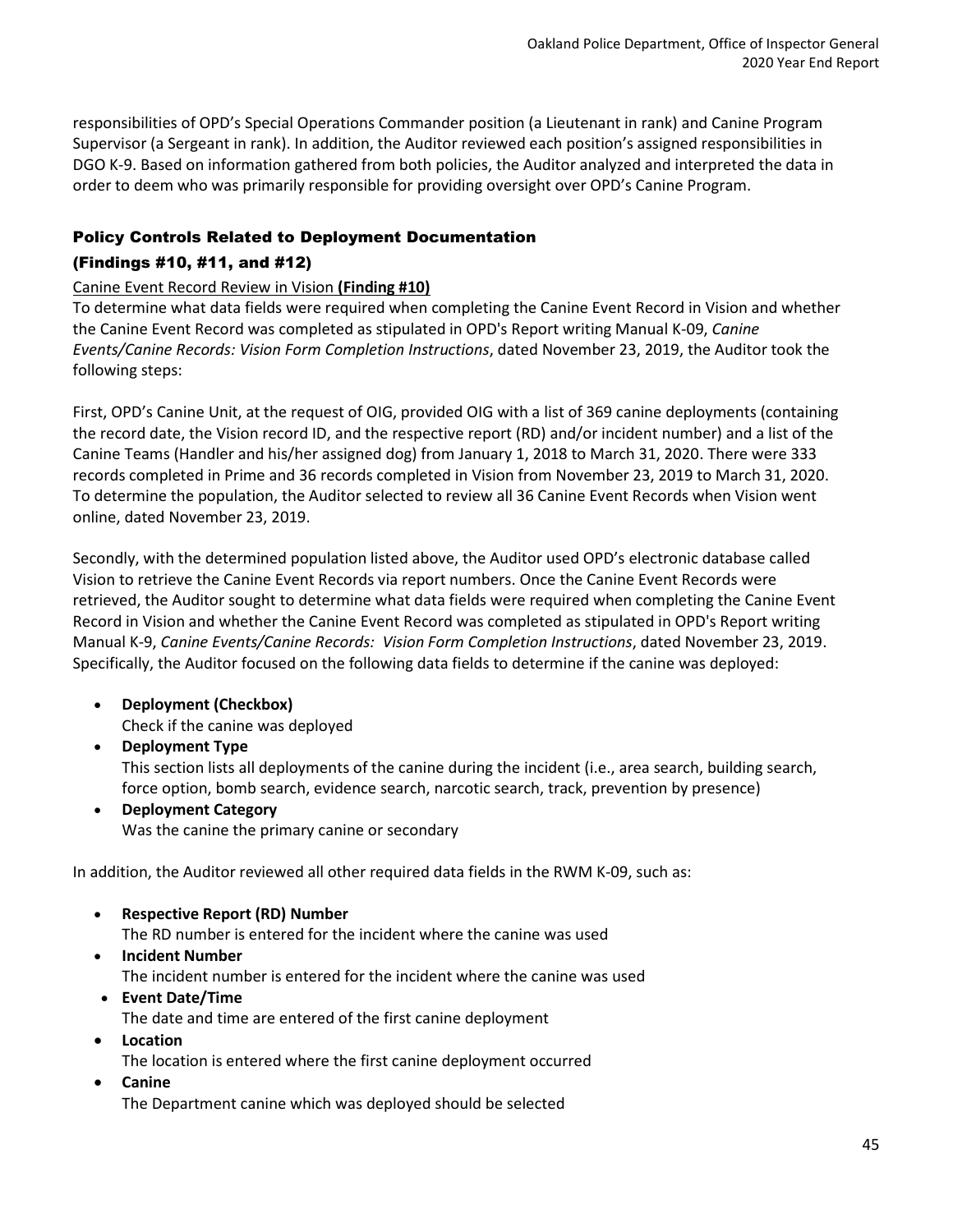The Auditor also reviewed data fields such as the Assistant Handler, Outside Agency Request, Person Name, located by, Bite (Y/N), Evidence), if applicable.

#### Canine Handlers' Completion of Canine Event Record before End of Shift **(Finding #11):**

To determine whether following all Patrol canine deployments, the Canine Handler completed a *Canine Event*  Record and submitted the report to the Canine Program Coordinator by the end of their work shift,<sup>59</sup> the Auditor took the following steps:

First, the Auditor requested from OPD's Policy and Publication Unit a copy of the Canine Deployment Record (TF-3268a), but it was never provided. Therefore, the Auditor used OPD's Report Writing Manual K-09, *Canine*  Events/Canine Records: VISION form Completion Instructions, effective November 23, 2019,<sup>60</sup> to determine what data fields indicated that the Canine Handler, following a deployment, completed a Canine Event Record before the end of his/her shift and submitted the report to OPD's Program Coordinator by the end of his/her shift. The Auditor deemed that there was documented evidence to substantiate that OPD's Canine handler complied with policy if the following data fields were completed:

- If the RD Number and Record Date from the original Vision Canine Events list, provided by the Canine Unit, were the same as (when the Auditor retrieved) the Vision Canine Event Record's report number and event date.
- If the Incident Number and Record Date from the original Vision Canine Events list, provided by the Canine Unit, were the same as (when the Auditor retrieved) the Vision Canine Event Record's in incident number and event.
- Using the Vision Canine Event Record's Chronological Log Section, if the name of the person who created the records was the same as the person listed as the handler in the Canine Event Record, the auditor considered it as the correct handler to have created the report.
- Using the Chronological Log, if the date the person who created the record was the same as the Event Date, the Auditor deemed the Handler to have completed the record following the deployment.

#### **Because the Chronological Log Section does not keep track or capture "the time" the report was created or submitted, the Auditor used professional judgement and set the following parameters:**

- Using the Chronological Log, the Auditor deemed all records in compliance if the record was created/submitted within one day after the deployment date.
- Using the Chronological Log, the Auditor deemed all records out of compliance if the record was created/submitted two or more days after the deployment date.
- In addition, the Auditor used the Vision Canine Event Record's Task Details Section seeking evidence that the Canine Event Record was submitted/tasked to the Canine Program Coordinator. If tasked to the Coordinator, the Auditor reviewed the Chronological Log to ensure the Canine Event Record was tasked to the Coordinator by the end of the handlers work shift.

<sup>59</sup> Ibid. III.A.6.a. pg.10.

<sup>&</sup>lt;sup>60</sup> OPD's Report Writing Manual (RWM K-09), Canine Events/Canine Records: Vision Form Completion Instructions, effective November 23, 2019.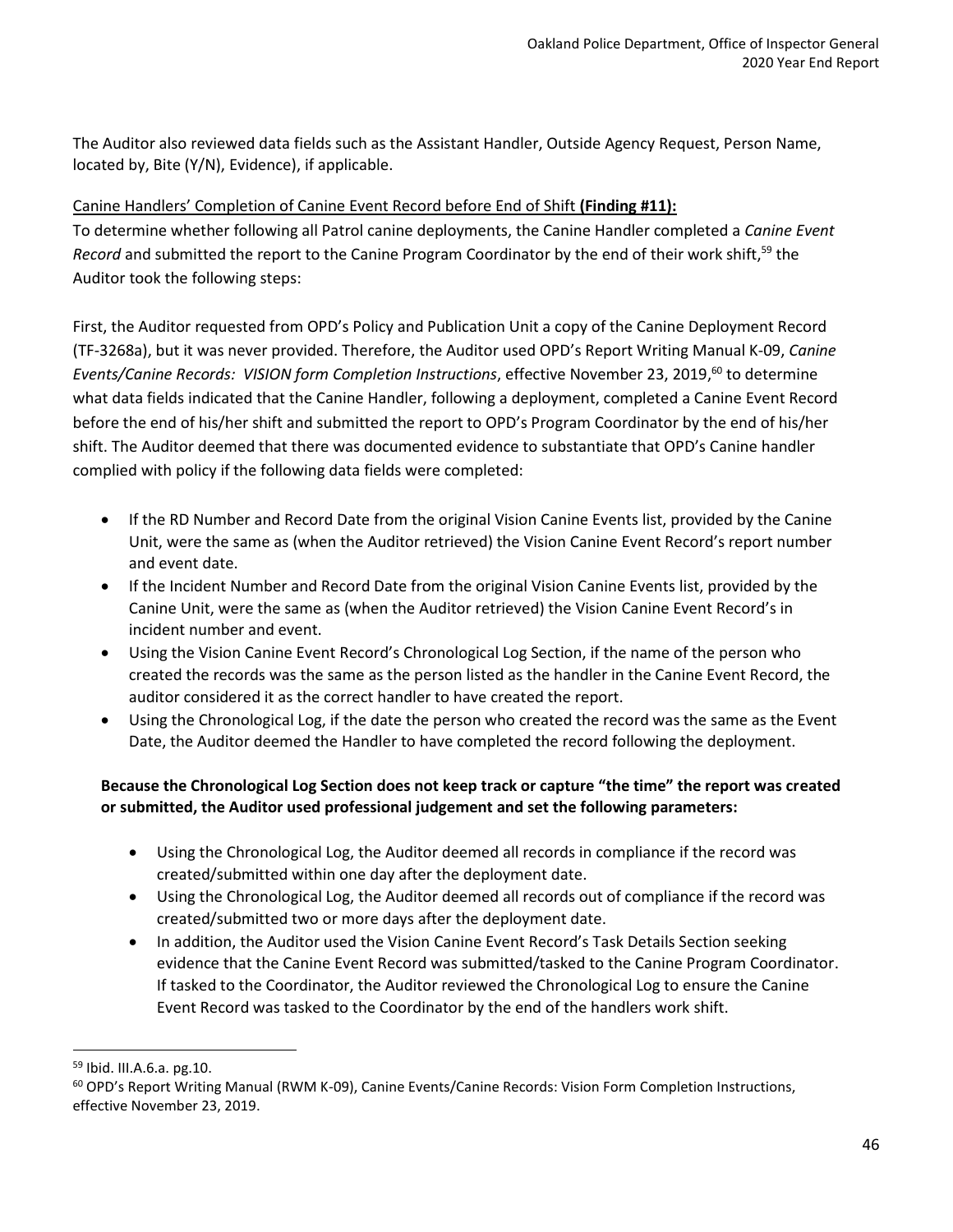#### Canine Program Coordinator's Approval of Canine Event Record in Vision **(Finding #11 Additional Observation)**

The Auditor reviewed 36 Canine Event Records to determine whether the Records were tasked to the Canine Coordinator by the end of the Handler's shift. For the events that did not involve a canine bite, the Auditor sought documentation of the Canine Program Coordinator's review and finalization of the Records. For the events that involved a canine bit, the Auditor reviewed the Records to determine if they were tasked to the Canine Unit Supervisor and if there was documentation that the supervisor reviewed and finalized the Records.

#### Canine Handlers' Logbooks **(Finding #12)**

To determine whether OPD's Canine Handler made an appropriate entry in their logbook by the end of their work shift, OIG interviewed the Canine Unit staff to gain access to the logbooks, if available.

#### Policy Controls Related to On Scene Deployment Performance

#### (Finding #5)

#### Canine Program Supervisor Responsibility

OPD requires its Canine Program Supervisor to conduct periodic field observations of its Canine Handlers' patrol deployments to ensure their performance is in accordance with canine policy and procedures. The observations are to be entered in the respective Handler's SNFs in Vision. The Auditor reviewed each of OPD's six Canine Handlers' documented Supervisory Notes Files (SNFs) from January 1, 2018 to March 31, 2020, seeking documentation to substantiate that OPD's Canine Program Supervisor conducted periodic, field observations of the Handlers' patrol deployments to ensure each Handler was performing in accordance with canine policy and procedures or performance issues were documented and corrected. The Auditor determined compliance based on the number of times the Canine Program Supervisor documented his/her observation of each Handler in the respective Handler's SNF, seeking at least one documented observation per quarter during the audit period.

### Policy Controls Related to Reporting of Canine Activities/Bites (Finding #2)

#### Canine Program Monthly Reports

OPD requires its Canine Program Supervisor to prepare a monthly report on canine program statistics and deployments, to include analysis and recommendations relate to policy, training and risk assessment, submitting the report to the Special Operations Section Commander each month. The Auditor requested and received all monthly reports prepared by OPD's Canine Program Supervisor for the months of January 2018 to March 2020 and sought the following information in each report, as stipulated by policy:

- Canine Program statistics and deployments, which includes analysis and recommendations related to policy, training, and risk assessment.
- Number of certified Canine Teams
- Number of non-certified Canine Teams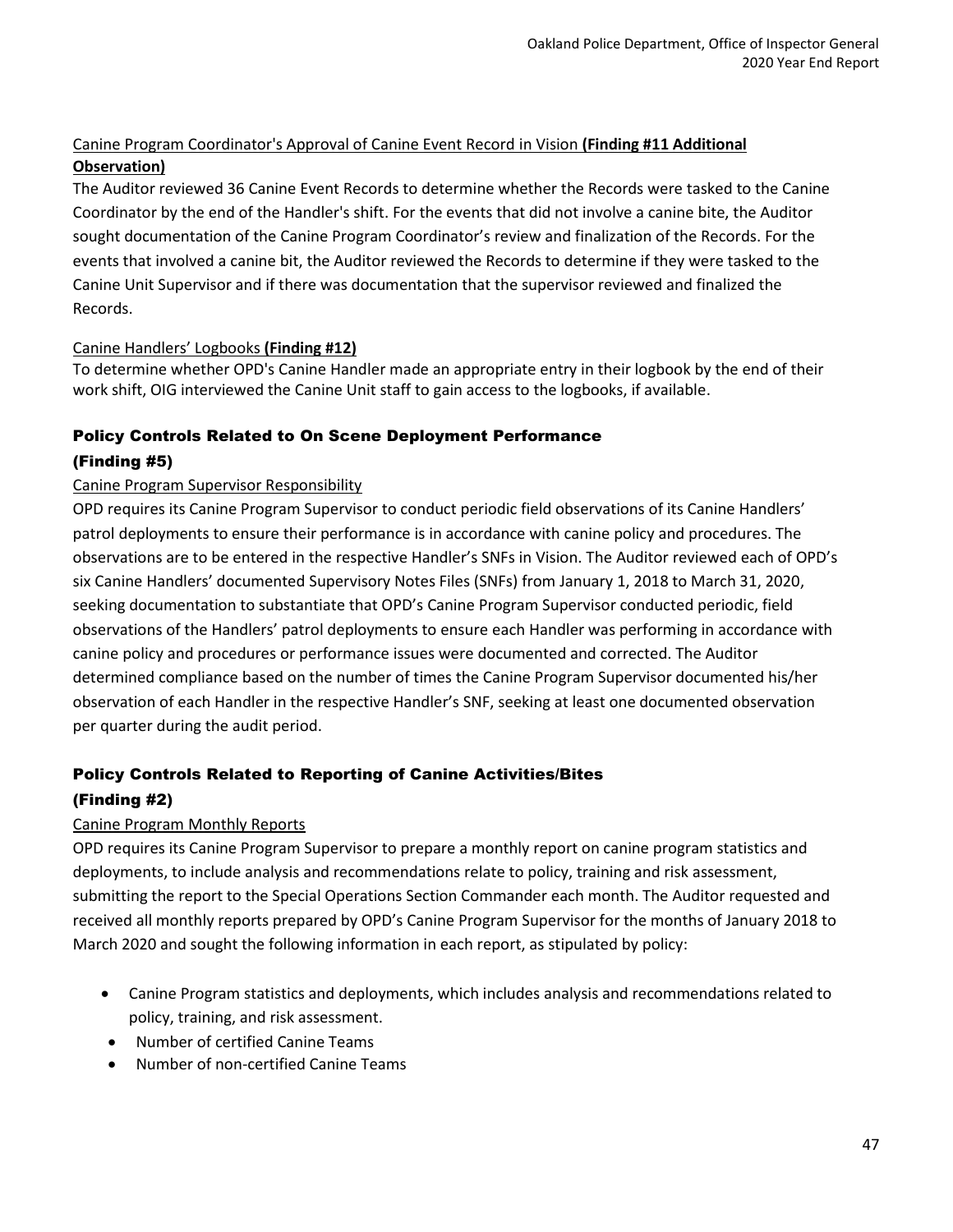- Number of canine deployment requests fulfilled by OPD, by type (e.g., building searches, yard searches, prevention through presence, security checks, narcotics detection, Tactical Operations Team support, etc.)
- Number of canine deployment requests fulfilled by outside agencies (with name of agency)
- Number of canine deployment requests that were unfulfilled
- Number outside agency requests fulfilled by OPD, by type
- Total number of canine deployments
- Number of patrol canine searches in which the suspect is located
- Number of patrol canine searches in which the suspect is not located
- Number of times a suspect is located during a patrol canine search and a bite occurs
- Number of times a suspect is located during a patrol canine search and a bite does not occur
- Patrol canine bite ratios
- Number of narcotics detection canine searches in which the narcotics are located
- Number of narcotics detection canine searches in which the narcotics are not located
- Number of narcotics recovered
- Number of Unintentional Bites, on duty
- Number of Unintentional Bites, off duty
- Number of canine-related Internal Affairs complaints
- Number of canine-related Internal Affairs complaints resulting in a "Sustained" finding
- Number of public service appearances
- Number of training hours conducted (both scheduled program training and individual handler training.)

In addition, the Auditor sought evidence that each monthly report was submitted to the Special Operations Section Commander, who in turn, submitted each monthly, via the chain of command, to the Chief of Police, as stipulated by policy.

#### Policy Controls Related to Canine Deployment Training

#### (Findings #3, #4, #6, #7, #8, #12, 14, and #15)

Canine Program Supervisor Conducts Quarterly Meetings/Training with Patrol/ Supervisors (**Finding #3**) OPD requires it Canine Program Sergeant to conduct quarterly meetings/training with all Patrol Supervisors, as necessary. The Auditor interviewed OPD's Canine Program Sergeant to determine when he/she deemed it necessary to conduct quarterly meetings/training with all Patrol Supervisors. Once determined, the Auditor sought documentation from the Canine Unit that the Canine Supervisor conducted the quarterly meeting/training with all Patrol Supervisors during the audit period according to his/her definition of "as necessary." In addition, the Auditor assessed whether the number of times Patrol Supervisors were trained during the audit period was sufficient.

#### Canine Handlers' Annual 40 Hour, Canine-Related Continued Professional Training **(Finding #4)**

OPD requires its Canine Handlers to attend an annual 40-hour, canine related CPT. The Auditor requested from the Canine Unit the lesson plans and curriculum for the 40-hour, canine-related CPT for OPD's Canine Handlers in 2018 and 2019. Upon receipt, the Auditor sought to review each Handler's training record in OPD's electronic database called Vision to ensure the courses were documented in the system. If the 2018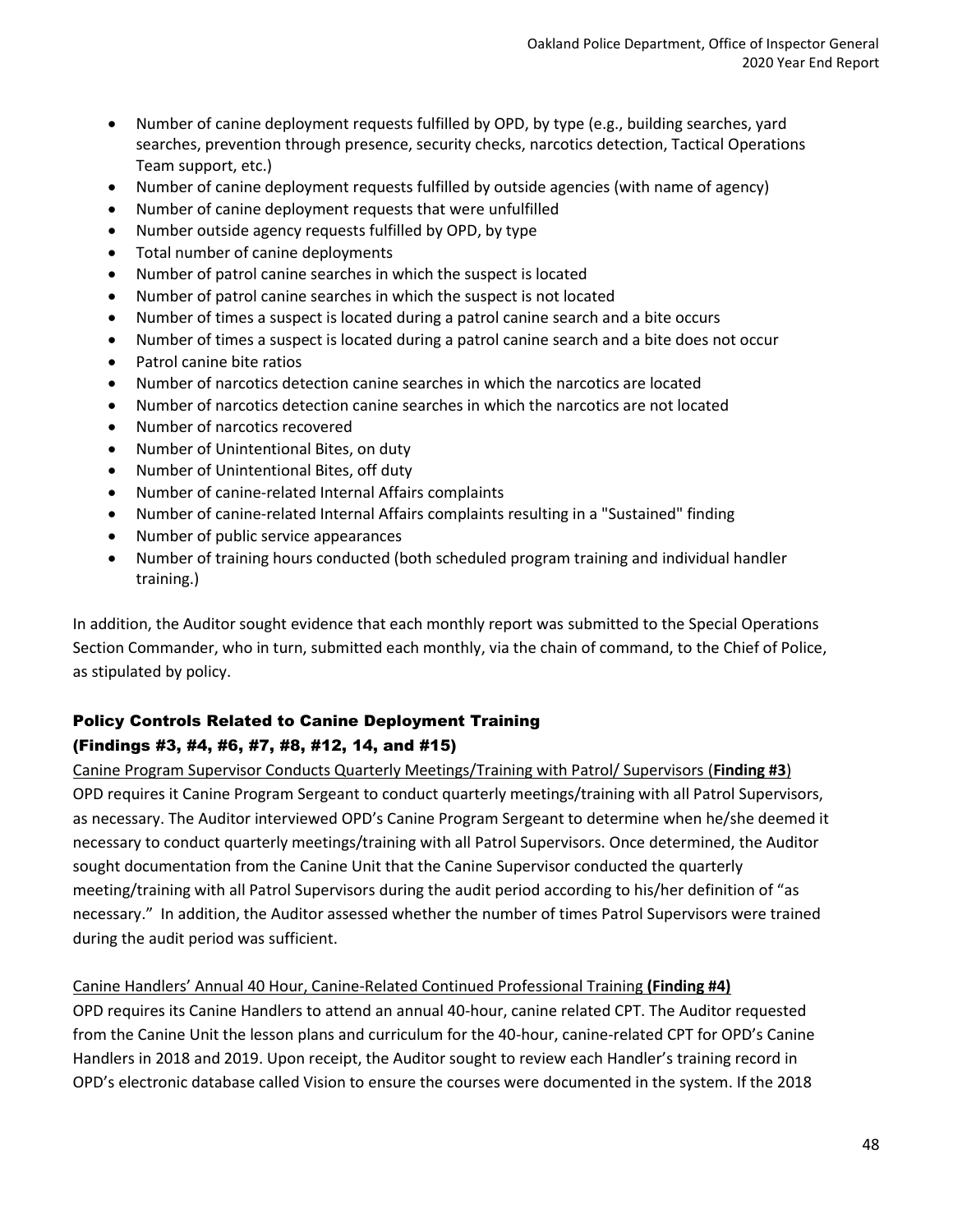and 2019 courses were documented on a Handler's training record, the Auditor deemed the Handler to have complied with OPD policy by attending the annual 40-hour, canine-related CPT.

#### California POST Canine Certifications **(Finding #6 and Finding #7)**

OPD requires its Canine Teams to conduct State of California Peace Officer Standards and Training (POST) canine certifications on a semi-annual basis. The Auditor requested from the Canine Unit a list of the names of OPD 's Canine Teams who were deployed to incidents to search for and locate criminal suspects during the audit period of January 1, 2018 and March 31, 2020 and copies of their respective certifications during the audit period. The Auditor deemed compliance based on the number of certifications received for each Handler when compared to the length of time he/she served as a Handler deployed to incidents. For example, if a Handler was active the entire audit period, the Auditor sought evidence that the Canine Team (Handler and his assigned canine) was certified a minimum of four times during the audit period.

#### Handler's Bite Ratio Exceeds 20 Percent during Six Month Period **(Finding #8 and Finding #9)**

OPD requires its Canine Program Supervisor to conduct a review of its Canine Handlers whose bite ratios exceed 20 percent during any six-month period and take corrective measures when appropriate. The Auditor requested evidence from the Canine Unit that indicated the bite ratios of Handlers whose canines bit a suspect during the audit period, January 1, 2018 to March 31, 2020, were analyzed to ensure no Handler's bite ratio exceeded 20 percent. In addition, the Auditor sought evidence that if a Handler's bite ratio exceeded 20 percent, a review of the Handler was conducted and corrective action was taken, if necessary.

#### Weekly Training for Canine Teams **(Finding #13 and Finding #14)**

In policy, OPD requires its Canine Teams to participate in weekly five-hour canine program training; its Canine Program Supervisor to attend all training sessions as practical; and its Canine Program Coordinator to serve as the primary trainer for all in-house OPD training. The Auditor took two steps to test whether OPD documented its Canine Teams attendance in weekly training:

- The Auditor reviewed OPD's Vision system to determine whether the Canine Teams' weekly training from December 1, 2019 to March 31, 2020, was entered in the Canine Training section as required by *Report Writing Manual K-09, Canine Events/Canine Records: Vision Form Completion Instructions*, effective November 23, 2019.
- If the training was not entered in the Vision system, the Auditor requested from the Canine Unit documented evidence of the weekly training from December 1, 2019 to March 31, 2020 (approximately 4 months) and the attendees.

Compliance was based on evidence that each Handler attended the weekly training. If the training was canceled or a Handler was on leave (e.g., vacation, medical, etc.), the Auditor deemed the affected week not applicable. The Auditor also noted how often the Canine Program Supervisor attended training and how often the Canine Program Coordinator was the primary trainer.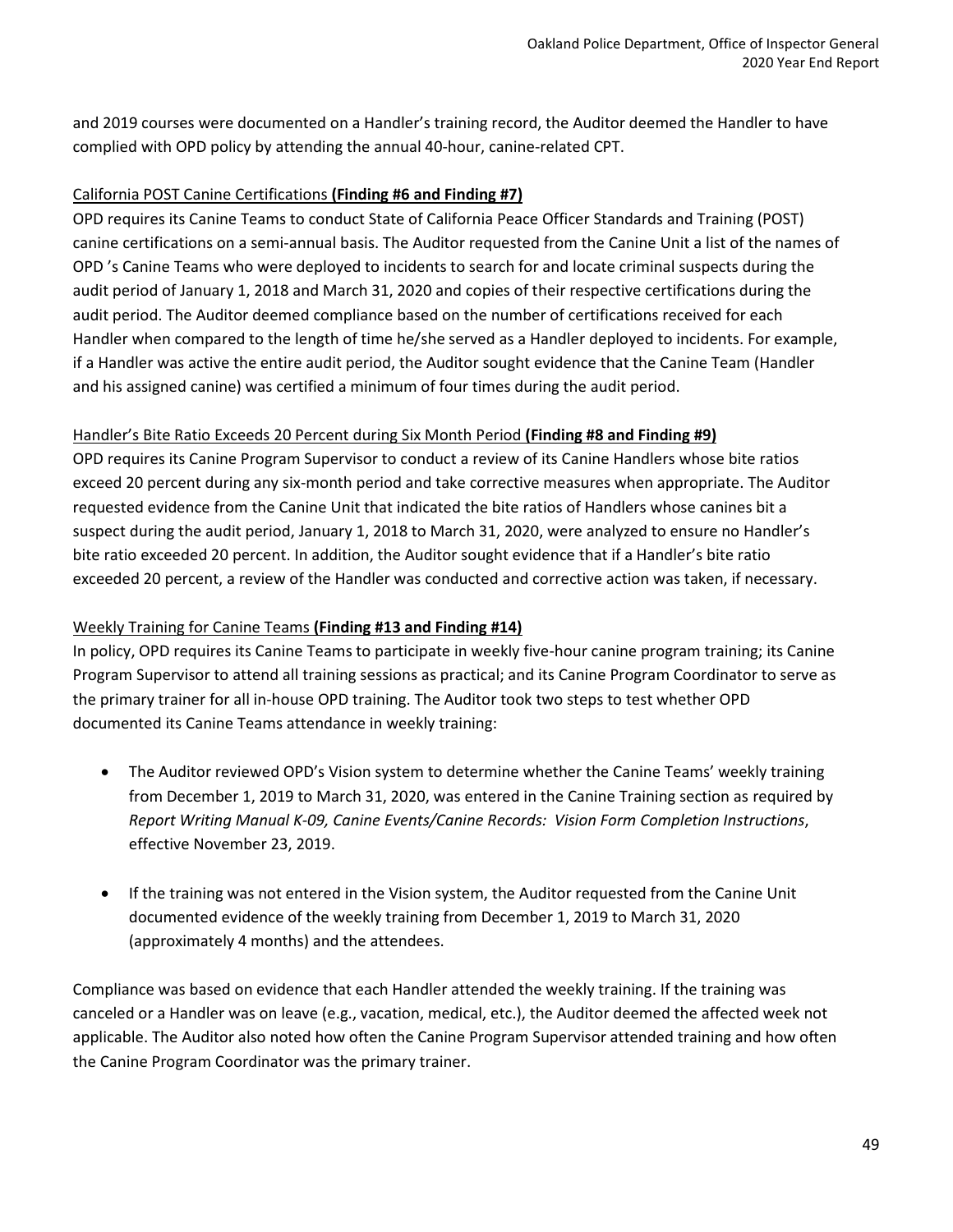#### Deployment Scenarios **(Finding #15)**

The Auditor reviewed each of OPD's training records to determine what tactics were being taught to OPD's Canine Handlers. If the Auditor was unable to determine tactics taught, the Auditor noted the issue(s) that precluded transparency.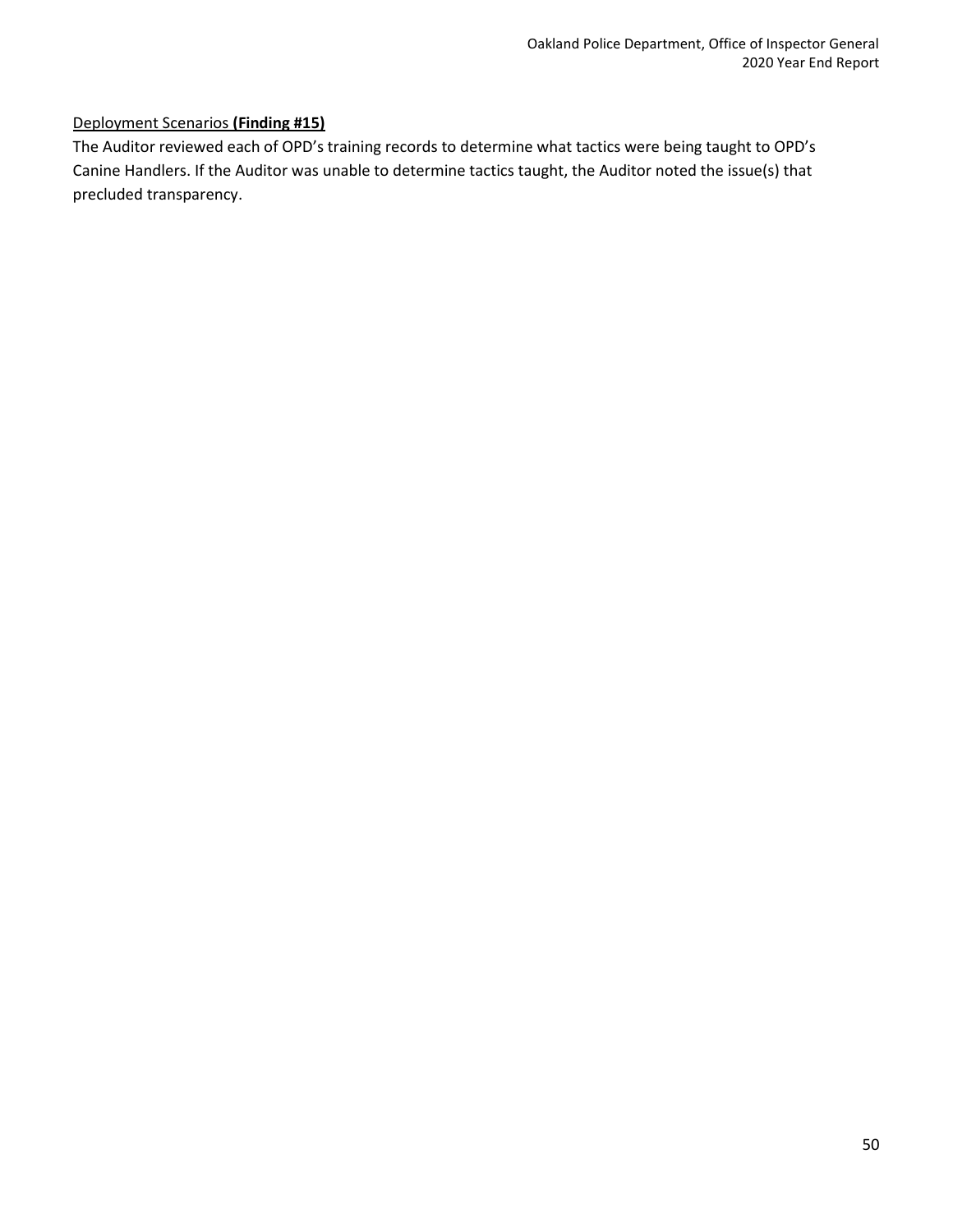### APPENDIX B

#### **Departmental General OrderK-9, Department Canine Program, effective October 16, 2014 Section IV.B1-B15—Responsibilities (Canine Program Supervisor) reads as follows:**

Below are the Canine Program Supervisor position's duties that further demonstrate that OPD relies upon this position to provide effective oversight of the Canine Program:

- Manage the procurement of canines for the Canine Program.
- Manage the selection process for the Canine Coordinator and Canine Handlers
- Identify and procure equipment needs for the Canine Program.
- Develop, maintain, and update Canine Program Policies and Procedures.
- Oversee the Canine Program's training management system, to include planning, scheduling, resourcing, and records maintenance, and attend all Canine Program training sessions, as practical.
- If requested, attend Force Review Boards (FRB) or Executive Force Review Boards (EFRB) related to canine use of force incidents.
- Collect and maintain all Canine-related statistical data.
- Complete monthly reports on Canine Program statistics and deployments, to include analysis and recommendations related to policy, training and risk management, and submit these reports to the SOS Commander by the 7th day of each month covering the data for the previous month.
- Conduct a review of patrol canine handlers whose bite ratios exceed 20% during any six (6) month period and take corrective measures, when appropriate.
- Review all canine-related use of force reports and associated Personal Digital Recording Device (PDRD) recordings to ensure canine deployments were conducted in accordance with Department policy and procedures.
- Provide input to use of force investigators relating to canine policy and procedures, compliance, and training points.
- Conduct periodic, in-field observations of Canine Handlers' patrol deployments to ensure they are in accordance with canine policy and procedures. Observations shall be entered in the Personnel Assessment System (PAS) Supervisory Notes File (SNF), as appropriate.
- Conduct quarterly meetings/training with all Patrol supervisors, as necessary.
- When required, providing instruction during Continuing Professional Training (CPT) and Commanders Retreats on the following topics:
	- a. Canine Program policies.
	- b. Canine deployment methods and tactics.
	- c. Supervisor and commander responsibilities during canine deployments.
	- d. Current canine statistical data.
	- e. Canine-related case law
- When required, make recommendations for the decertification of a canine handler or canine when any of the circumstances enumerated in Part IX exist.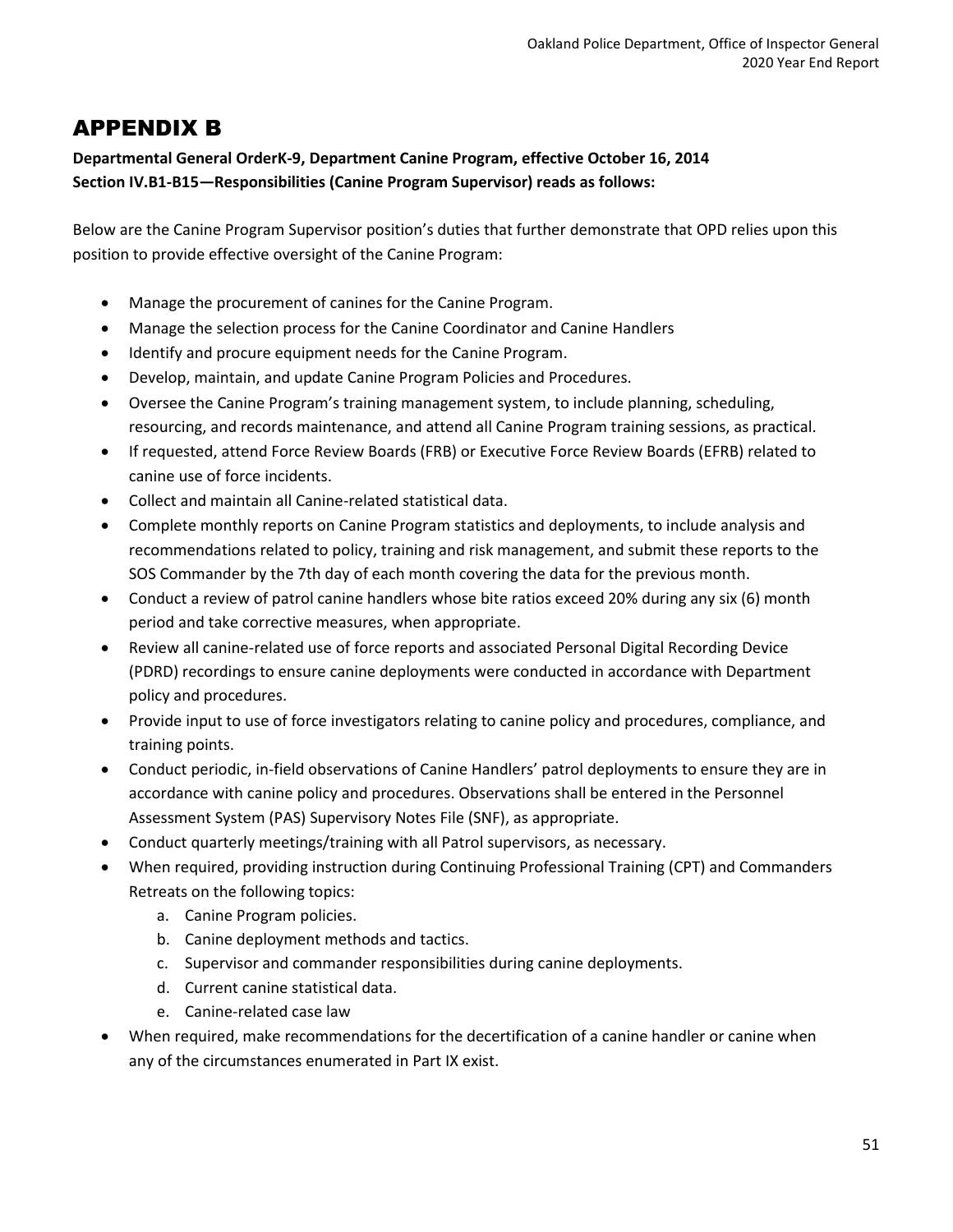#### **Departmental General OrderK-9, Department Canine Program, effective October 16, 2014 Section IX--Handler Decertification/Removal From Program reads as follows:**

- A. The Chief of Police may remove canine handlers from the program, as necessary. The **Canine Program Supervisor** or Canine Program Coordinator may request a member be removed from the program by submitting a recommendation in writing through their chain of command to the Chief of Police.
- B. If a canine handler is promoted, he/she shall be decertified as a handler. The handler's canine shall be retired, placed with a new handler or other appropriate plans made, at the direction of the SOS Commander.
- C. A canine handler may also be considered for decertification and removal from the Canine Program under any of the following circumstances:
	- 1. An overall "Unacceptable" or "Needs Improvement" performance appraisal.
	- 2. Failure to certify on two consecutive occasions.
	- 3. An established pattern of failure to attend unit training sessions.
	- 4. Failure to progress in training as documented by the Canine Program Coordinator.
	- 5. Any documented mistreatment, neglect, or improper use of the canine.
	- 6. Failure to satisfactorily complete a physical fitness and shooting proficiency evaluation and subsequent remediation.
	- 7. Failure to maintain proper training or deployment records.
	- 8. Exhibition of a pattern of unsafe tactics during actual deployments as documented by the **Canine Program Supervisor**, Canine Program Coordinator, a FRB or an EFRB, when appropriate.
	- 9. An unjustifiable high bite ratio that cannot be corrected by training, as determined by the **Canine Program Supervisor**, Canine Program Coordinator, a FRB or an EFRB, as appropriate.
	- 10. Any "Sustained" Class I finding.
- D. The **Canine Program Supervisor** shall notify the SOS Commander of any Canine Handler meeting any of the criteria specified in Part IX, C of this order. The **Canine Program Supervisor**, Canine Program Coordinator and the SOS Commander shall determine if remedial training would rectify the problem or if the handler should be removed from the program immediately.

If it is determined the Canine Handler should be removed from the program immediately, the SOS Commander shall forward a memorandum to the SOD Commander detailing the circumstances and recommendation for the decertification and removal of the Canine Handler from the program.

E. In the event remedial training is prescribed, the Canine Program Coordinator shall schedule the appropriate training with the Canine Handler and canine. The Canine Program Coordinator shall notify the SOS Commander or designee when the remedial training has been satisfactorily completed, and the Canine Handler shall be retained in the program.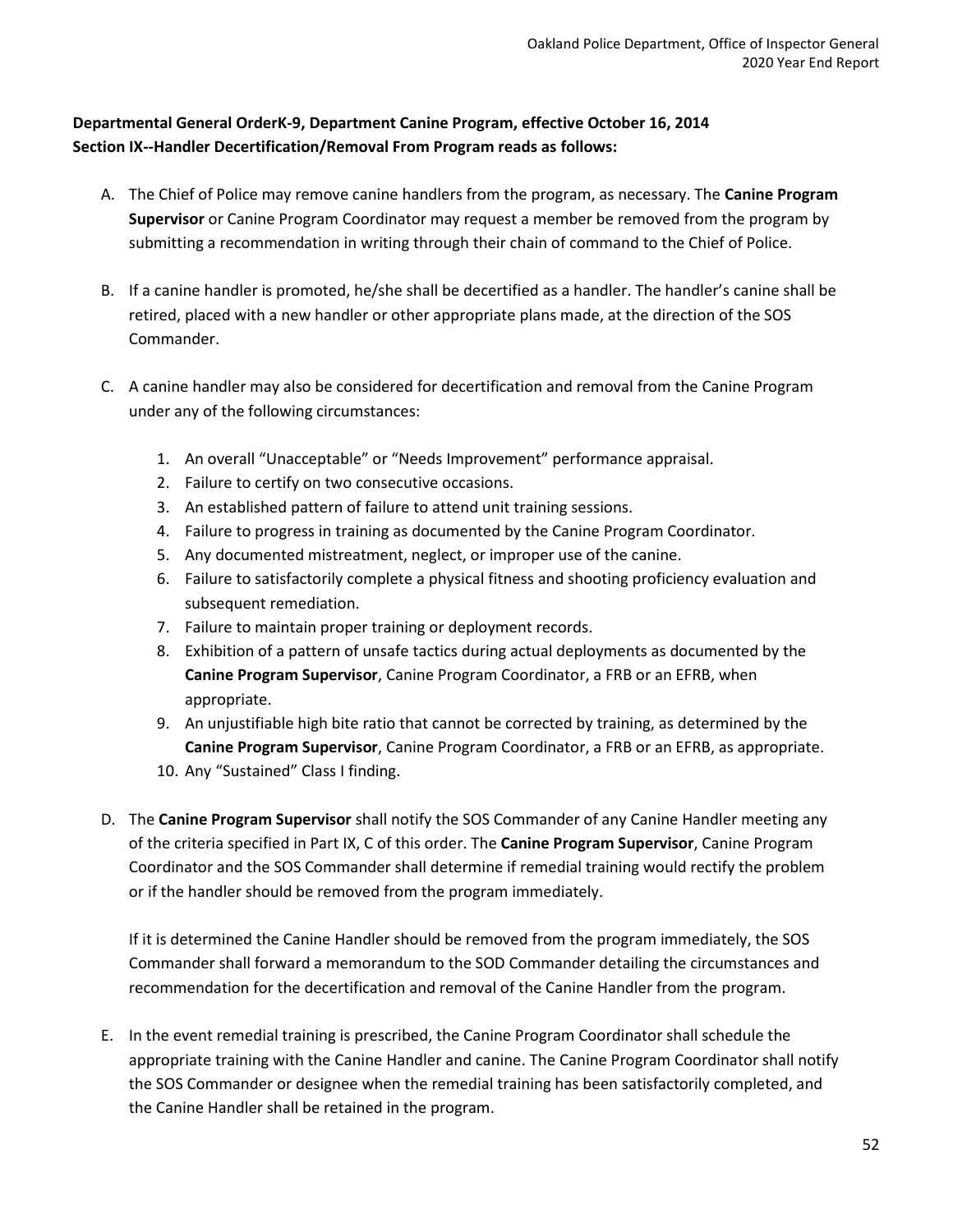If remedial training has not been satisfactorily completed, the Coordinator shall notify the SOS Commander who shall forward a memorandum to the SOD Commander, detailing the remedial training prescribed, the failure to satisfactorily complete the training and recommendation for decertification and removal from the program.

F. Notwithstanding the above considerations for decertification, a Patrol Canine Handler and their canine shall immediately be decertified whenever a FRB or an EFRB determines their Level 2 UOF (canine bite only) is out of compliance with policy.

In such circumstances the **Canine Program Supervisor**, Canine Program Coordinator and the SOS Commander shall determine if remedial training would rectify the problem or if the handler should be removed from the program permanently.

In the event remedial training is prescribed, the provisions of Section IX, E above applies, with the exception that the authority to re-certify the Patrol Canine Handler and their canine shall be retained at the SOD Commander level.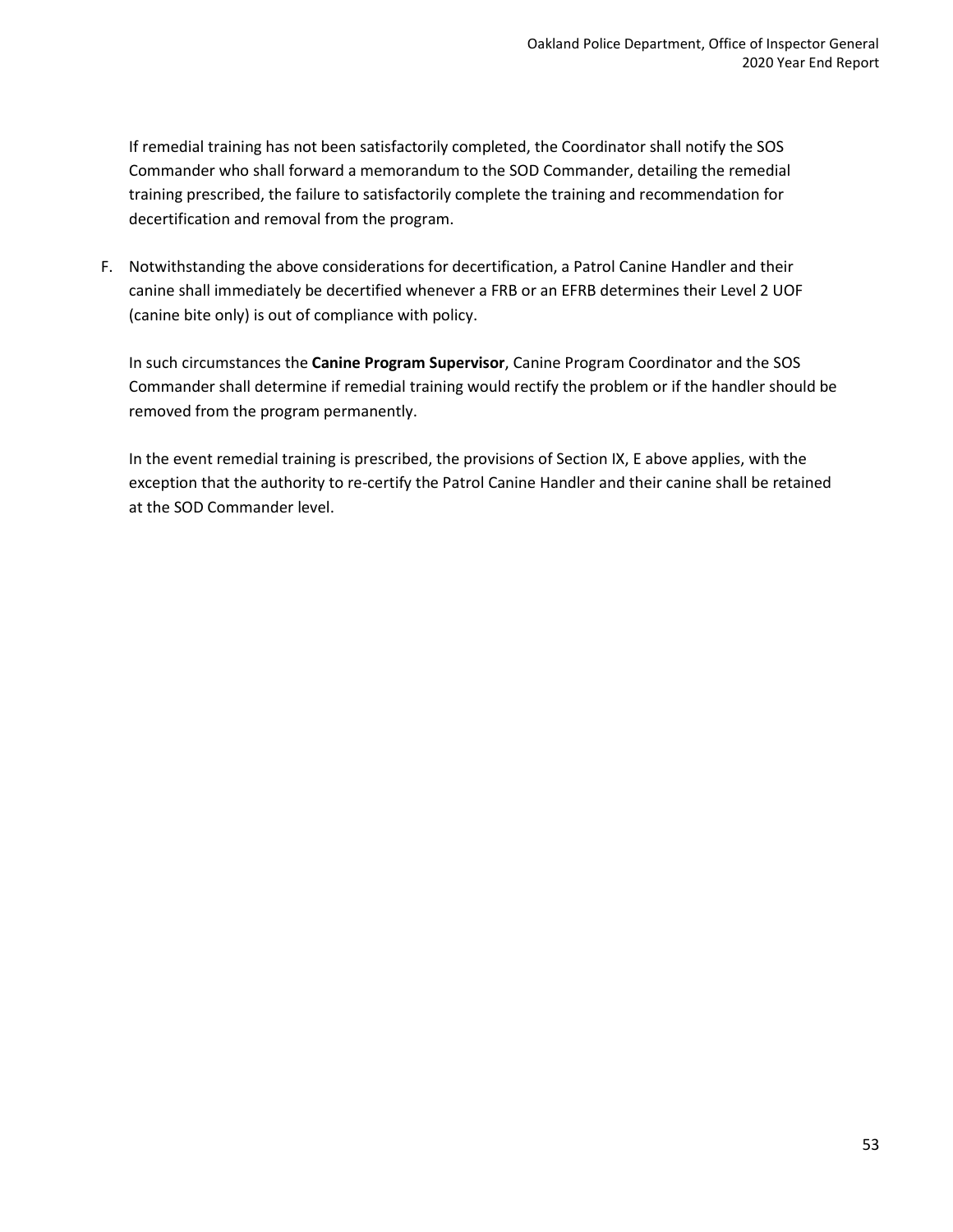### APPENDIX C

#### **Violent Forcible Crimes**

For the purposes of Departmental General Order K-9, Department Canine Program, a violent forcible crime is defined as the commission or attempted commission of:

- Murder
- Manslaughter
- Mayhem
- Kidnapping
- Robbery
- Carjacking
- Arson to an inhabited structure, inhabited property or that causes great bodily injury
- Explode or ignite a destructive device or any explosive causing bodily injury or death
- Use or possession of a weapon of mass destruction
- Use of a firearm in the commission of a felony
- Assault with a deadly weapon, firearm
- Assault with a deadly weapon other than a firearm
- Aggravated battery
- Any of the following sexual assaults committed against a person's will by means of force, violence, duress, menace, fear of immediate and unlawful bodily injury on the person or another, or in concert:
	- a) Rape
	- b) Sodomy
	- c) Oral copulation
	- d) Lewd act on a child under the age of 14
	- e) Sexual penetration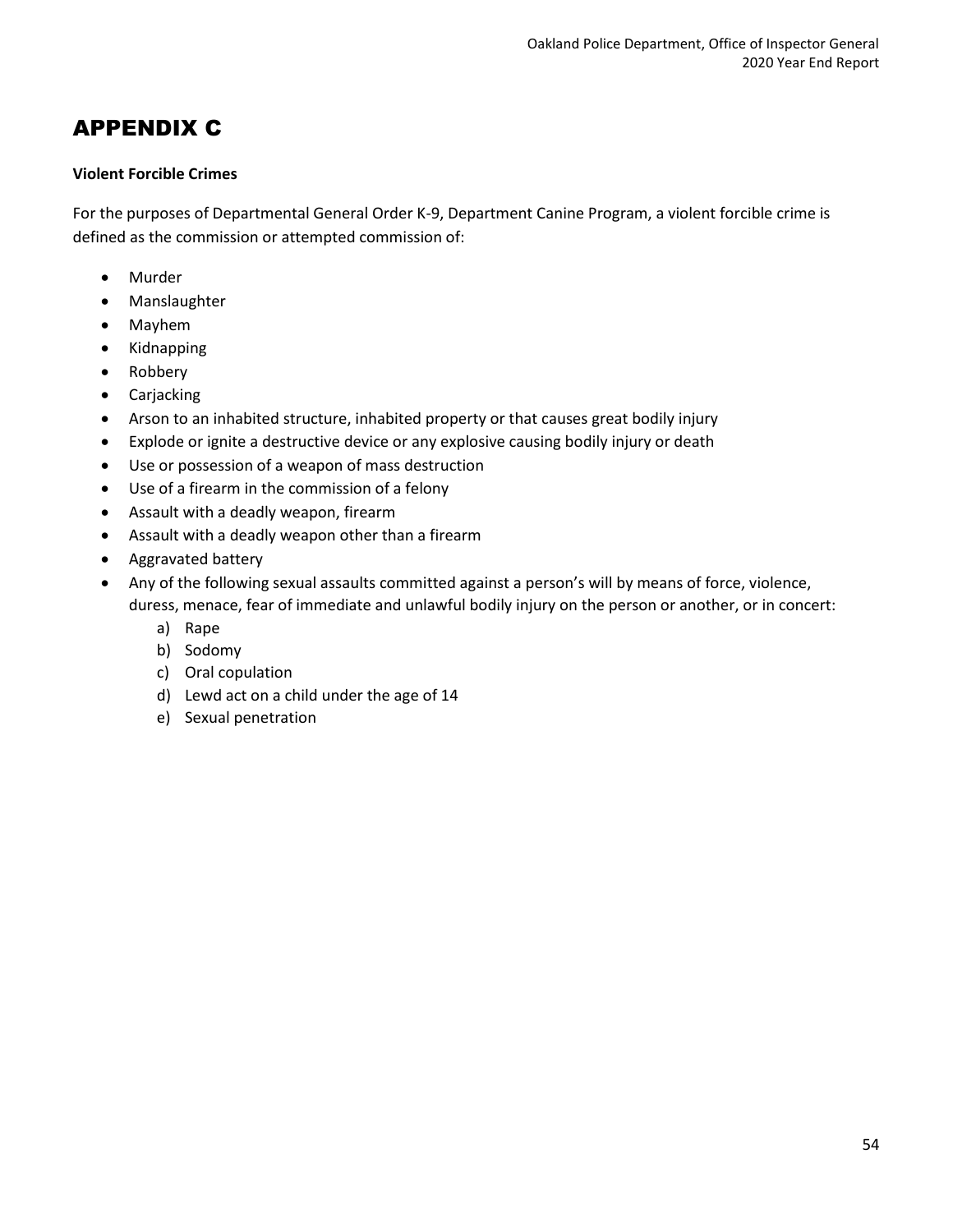### <span id="page-55-0"></span>**Review of Transporting Persons by Patrol Officers**

*By Auditors Mehiya Thomas, Kristin Burgess-Medeiros, and Lieutenant Christopher Sansone*

#### *Objective*

To determine whether the Department is complying with all reporting requirements of its transportation of persons policy as detailed in OPD's Special Order 8262 effective September 12, 2005, revising Department General Order (DGO) O-2, *Transportation of Prisoners and Persons in Custody*, effective March 23, 2000.

#### *Key Findings*

The Department is maintaining compliance with officer transport reporting requirements.

- $\checkmark$  Upon review of 108 transports of persons other than Department members in September 2020, OIG was able to confirm that transporting officers advised Communications of the beginning and ending of their transports 93% of the time (100 transports).
- $\checkmark$  Upon review of 108 transports of persons other than Department members in September 2020, OIG was able to confirm that transporting officers advised Communications of all required elements at the **beginning** of their transports 96% of the time averaged across all elements. Although overall compliance was high, the Auditor noted that the gender/juvenile designator was the element most frequently missed by transporting officers.
- $\checkmark$  Upon review of 108 transports of persons other than Department members in September 2020, OIG was able to confirm that transporting officers advised Communications of all required elements at the **end** of their transports 88% of the time averaged across all elements. When factoring incidents where the transporting officer(s) broadcast the intended ending location at the **beginning** of the transport, compliance

rose to 93%. Although overall compliance was high, the Auditor noted that confirming the ending location at the end of the transport was the element most frequently missed by transporting officers.

#### *Key Recommendation*

The Department should issue a reminder to all officers and dispatchers of Special Order 8262 requirements, with emphasis on including the gender/juvenile designator at the beginning of transport and confirming the ending location at the end of transport.

#### *References*

- Department General Order (DGO) O-2 Transportation of Prisoners and Persons in Custody, effective March 23, 2000.
- Special Order (SO) No. 8262 Transportation of Persons in Police Vehicles, effective September 12, 2005.
- Departmental General Order (DGO) I-15.1, *Portable Video Management System,* Modified by Special Order 9191, effective November 27, 2018.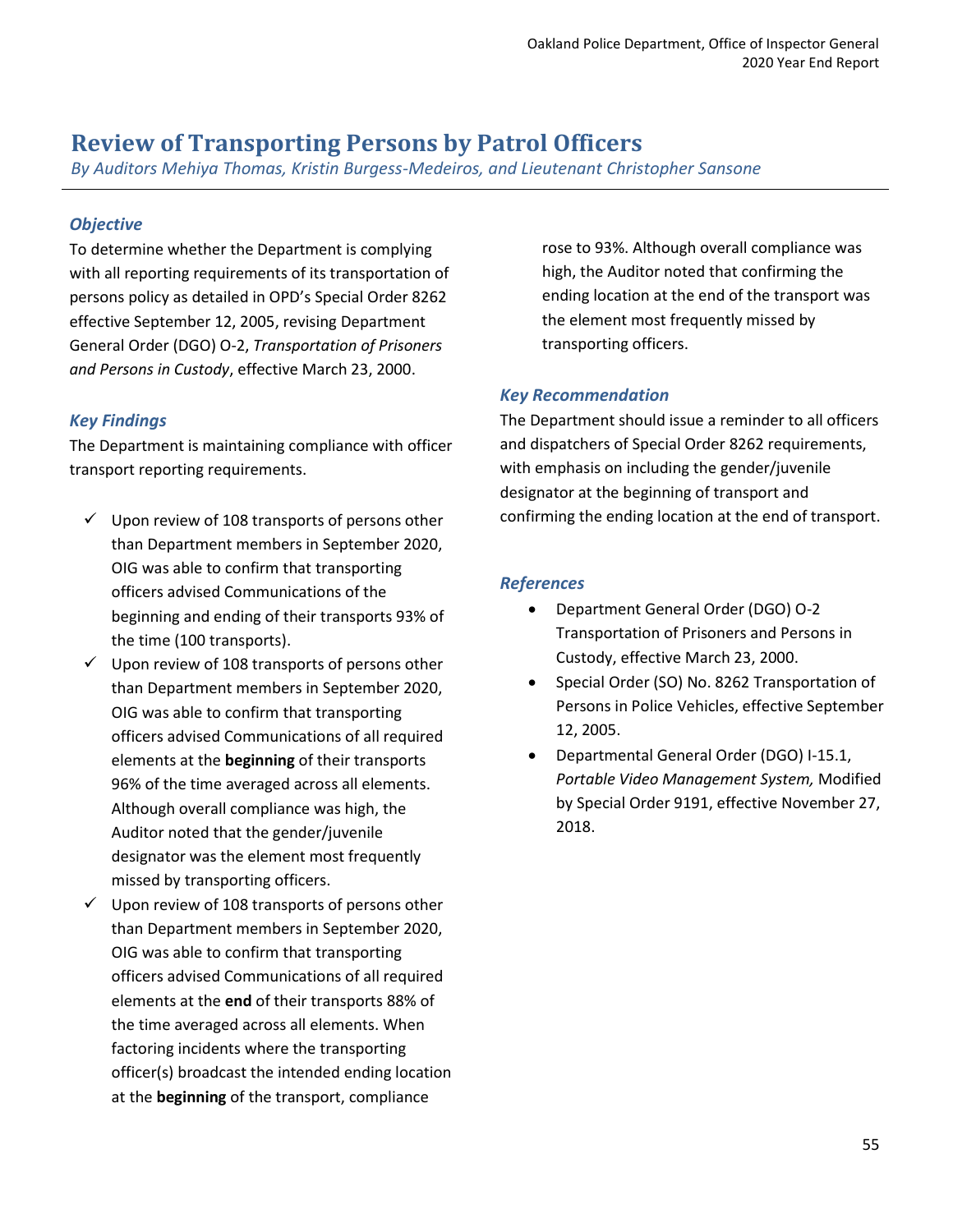### **Executive Summary**

On October 21, 2020, the Office of Inspector General initiated an audit to determine whether the Department is complying with all reporting and documentation requirements of its transportation of persons policy as detailed in Special Order (SO) 8262, effective September 12, 2005, revising the Oakland Police Department's (OPD) Department General Order (DGO) O-2, *Transportation of Prisoners and Persons in Custody*, effective March 23, 2000. Special Order 8262 requires that transporting officers advise Communications of their transports of all persons other than Department members and provide the starting mileage and location at the beginning of the transport and the ending mileage and location at the end of transport, as well as the purpose of transport, gender of the person being transported and whether the person is a juvenile. The requirements do not apply to transports by the Patrol Wagon (vehicle designated to transport arrestees to jail).

Documentation of transports of persons, especially the beginning and ending mileage, location, and time, provides the Department with a record of those transports should the Department face a complaint or lawsuit alleging improper behavior on the part of the transporting officer. Documenting time, mileage, and location allows the Department to ensure that officer transports reflect what is documented in associated incident reports and provides an accountability measure should there be a discrepancy. Additionally, the requirement to advise Communications of the beginning and ending of a transport alerts the Department to the transport (including location) should something go awry during transport that puts the officer's safety at risk while they are transporting persons other than Department members.

For this review, the Auditor reviewed all transports occurring during arrest incidents involving juveniles in September 2020 and all transports occurring during a sample of arrest incidents involving adults between September 1, 2020 and September 14, 2020. Upon conclusion of the review, OIG had three findings with one recommendation.

- Upon review of 108 transports of persons other than Department members in September 2020, the Auditor found that transporting officers advised Communications of the beginning and ending of the transport 93% of the time (100 transports). Two transports were missing both the beginning and ending advisements and OIG was unable to confirm the ending advisement in six transports. (Finding #1).
- Upon review of 108 transports of persons other than Department members in September 2020, OIG was able to confirm that transporting officers advised Communications of all required elements at the **beginning** of their transports 96% of the time averaged across all elements. Although overall compliance was high, the Auditor noted that the gender/juvenile designator was the element most frequently missed by transporting officers (Finding #2).
- Upon review of 108 transports of persons other than Department members in September 2020, OIG was able to confirm that transporting officers advised Communications of all required elements at the **end** of their transports 88% of the time averaged across all elements. When factoring incidents where the transporting officer(s) broadcast the intended ending location at the **beginning** of the transport, compliance rose to 93%. Although overall compliance was high, the Auditor noted that confirming the ending location at the **end** of the transport was the element most frequently missed by transporting officers (Finding #3).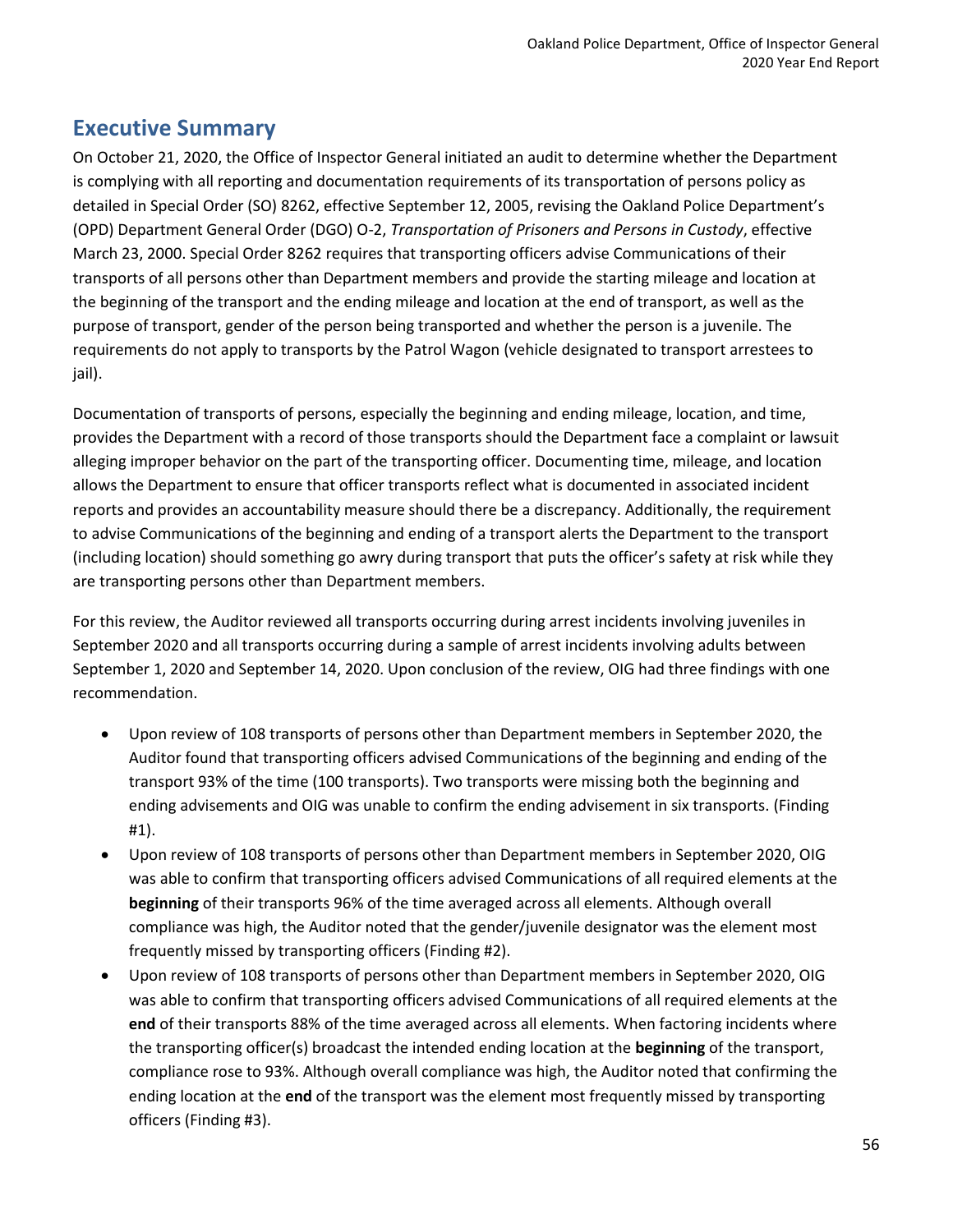Based on the findings, the Office of Inspector General recommends the Department should issue a reminder to all officers and dispatchers of Special Order 8262 requirements, with emphasis on including the gender/juvenile designator at the beginning of transport and confirming the ending location at the end of transport.

### **Background**

The OIG previously audited compliance with the Department's transporting of persons requirements in 2010 and 2013 and found high levels of compliance. The most recent review was conducted by OIG in 2016 and found the following:

- The Department advised Communications of the beginning and ending of the transport 88% of the time.
- All elements required to be reported were above 90%, except the purpose of transport which was documented in 81% of transports and the mileage which was documented in 88% of transports.

#### **Policy Requirements**

Special Order (SO) 8262, effective September 12, 2005, revising the Oakland Police Department's (OPD) Department General Order (DGO) O-2, *Transportation of Prisoners and Persons in Custody*, effective March 23, 2000, requires transporting officers to advise Communications, via radio transmission, when transporting any individual other than an OPD member (unless the transport is done by wagon). Further, the transporting member must provide specific information to Communications prior to the transport and at the end of transport and Communications has a responsibility to memorialize that information in the Computer Aided Dispatch (CAD) system. The following are the requirements of the transporting members and Communications personnel to report and document the transport:

#### **Transporting Member Requirements:**

#### **1. Beginning of Transport Requirements**

At the beginning of the transport, the transporting member is responsible for advising Communications of the following elements:

- Starting Mileage (vehicle's odometer reading-five digits to the nearest tenth of a mile)
- Starting Location
- Purpose of transport (i.e., in-custody, courtesy ride)
- Gender of individual being transported and whether individual is a juvenile (i.e., X-for all females, Yfor all males, J-for all juveniles - person under 18 years of age)
- $\bullet$  Identification of the transporting member (unit call sign)<sup>61</sup>

<sup>&</sup>lt;sup>61</sup> Special Order 8262, Transportation of Persons in Police Vehicles, effective September 12, 2005, G. required information. pg. 2.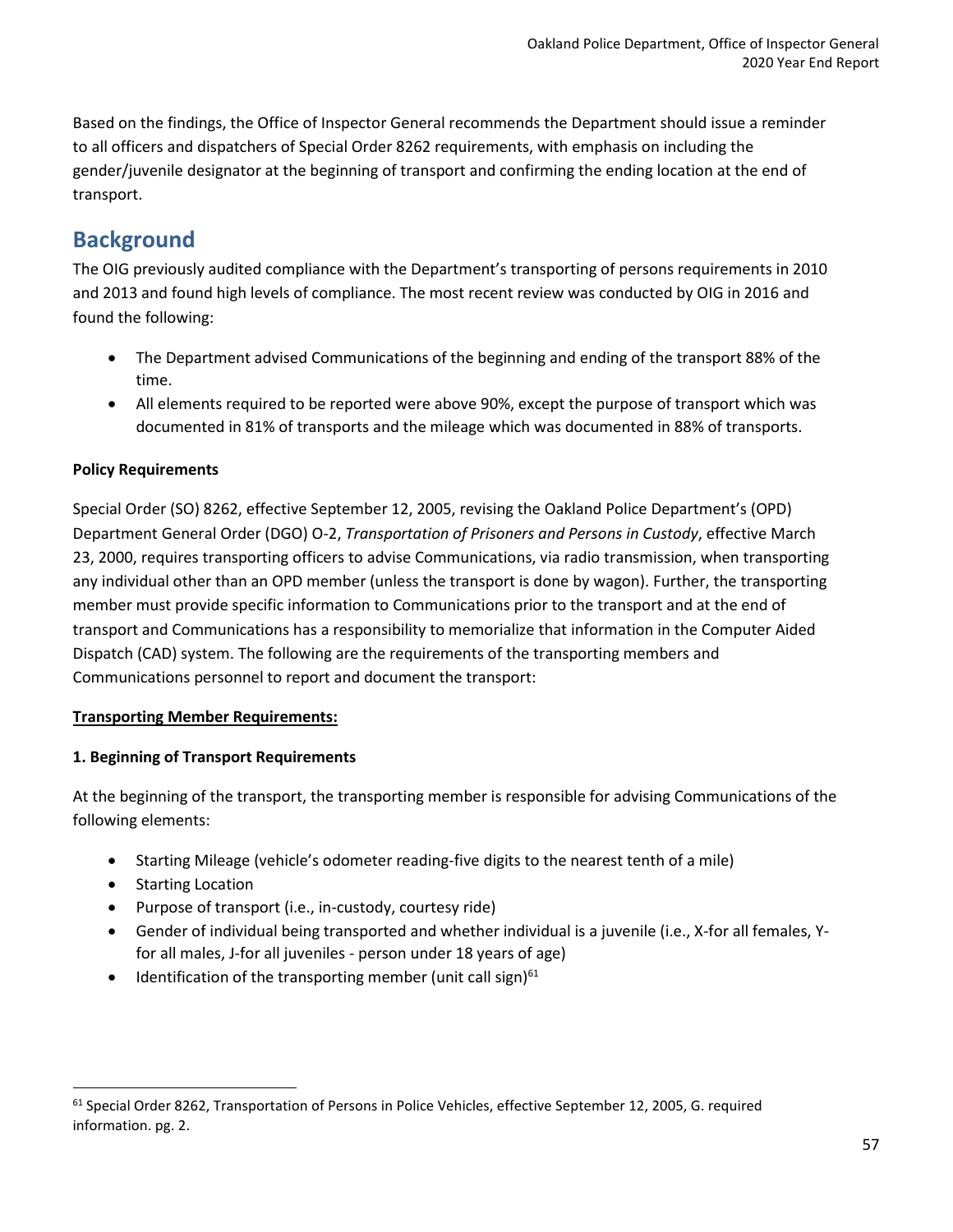#### **2. Ending of Transport Requirements**

At the end of transport, the transporting member is responsible for advising Communications of the following elements:

- Ending Mileage (vehicle's odometer reading-five digits to the nearest tenth of a mile)
- Ending Location
- Identification of transporting member (unit call sign) $62$

The Auditor noted that although the beginning and ending times of the transport are important elements to capture, the transporting members are not responsible for providing the beginning or ending time, as this is automatically captured when Communications Personnel (Dispatcher) record the elements in CAD.

#### **Communications Personnel (Dispatcher) Requirements:**

Communications Personnel (Dispatchers) are responsible for (upon receiving notification of a Person Transport from a field unit):

- a. Acknowledging receipt of the transmission
- b. Stating the time of the transmission on the radio
- c. Entering the required information into the Computer Assisted Dispatch (CAD) system
- d. Adding a disposition of PT (person Transport) to the call

An example of information to be entered into CAD at the start of transport is: 2L1 PT YJ IC BWY AND EMB MIL 5432.1

An example of information to be ended into CAD at the end of transport is: 2L1 PT PAB MIL 5432.3<sup>63</sup>

### **Scope/Population and Methodology**

The scope of the audit consisted of an assessment of radio reports (CAD purges) to determine if during transports, transporting members broadcast via radio and report to Dispatch, both the beginning and ending time, mileage, and location, purpose of transport, gender of individual being transported and juvenile status, and the identification of the transporting members, during the audit period of September 2020. The Auditor reviewed all transports occurring during arrest incidents involving juveniles in September 2020 and all transports occurring during a sample of arrest incidents involving adults between September 1, 2020 and September 14, 2020.

**See Appendix A** for the population and methodology.

 $62$  Ibid. pg. 2.

<sup>63</sup> Ibid. pg. 3.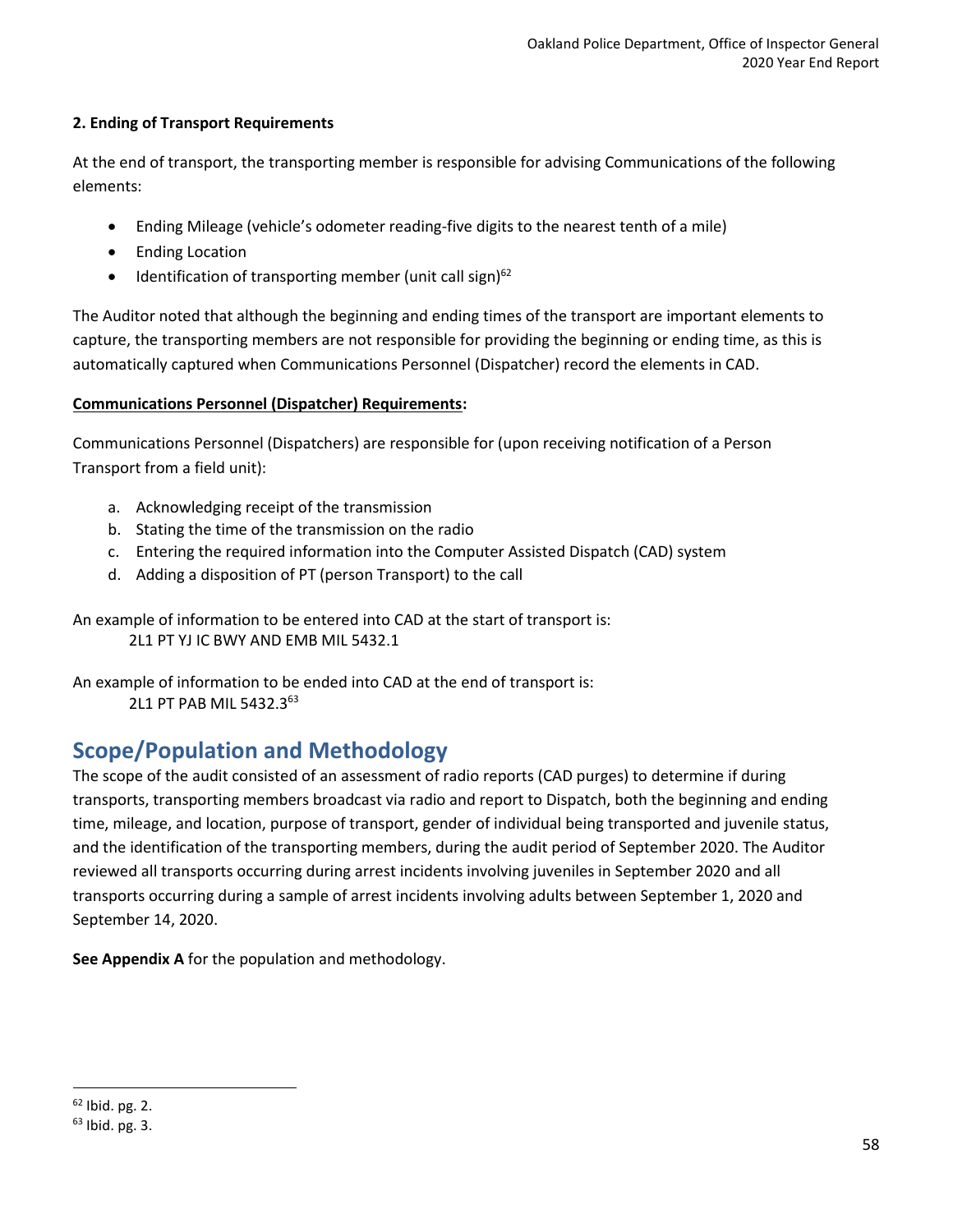### **Findings**

#### **FINDING #1**

**Upon review of 108 transports of persons other than Department members in September 2020, OIG was able to confirm that transporting officers advised Communications of the beginning and ending of their transports 93% of the time (100 transports). Two transports were missing both the beginning and ending advisements, and OIG was unable to confirm the ending advisement in six transports.** The Department's Special Order (SO) No. 8262, revising DGO 0-2, *Transportation of Persons in Police Vehicles*, effective September 12, 2005, requires its transporting officers to advise Communications of the beginning and ending of a transport when transporting any person that is not a Department member, unless the transport is done by Patrol Wagon.<sup>64</sup> Therefore, in order to determine whether the Department was complying with SO 8262, the Auditor requested all Criminal Records Information Management System (CRIMS) Daily Booking Logs for OPD Arrests and all Juvenile 24-hour Intake Logs from the Criminal Investigations Division Unit (CID), during the audit period of September 2020. The Auditor reviewed all Juvenile Arrests for September 2020 and a sample of Adult Arrests between September 1, 2020 to September 14, 2020. The Auditor retrieved the Crime and Supplemental Reports from Vision-Tek<sup>65</sup> and reviewed all Crime and Supplemental Reports for each incident in order to identify who was transported. Upon review of 72 incidents involving adult and juvenile arrests, the Auditor found there was a total of 140 transports that fell into two categories:

- 108 Patrol Vehicle Transports (patrol officers transporting persons in their patrol vehicles)
- 32 Patrol Wagon Transports (vehicle designated to transport arrestees to jail)

The Auditor noted that Patrol Wagon Transports were exempt from the transporting requirements, therefore, the Auditor only tested compliance for the 108 patrol vehicle transports.

The Auditor sought to find a documented transport on the Computer Assisted Dispatch (CAD) Purges for every person identified in the Crime and Supplemental Reports as being transported by an officer (not the Patrol Wagon). The Auditor also reviewed the CAD Purges to determine whether the Department complied with all reporting requirements, and upon review of the 108 transports, the Auditor was able to confirm that:

- **106 (98%)** transports were in compliance with advising Communications of the beginning of transport
- **100 (93%)** transports were in compliance with advising Communications of the end of transport

If beginning or ending advisements of the transports were missing from the CAD purge, the Auditor reviewed Body Worn Camera (BWC) footage of the transporting officer(s). However, a review of the footage could only confirm that the advisement occurred when the Auditor was able to locate it and make out what the officer was saying. In some transport incidents, due to the amount of video and/or quality of sound, the Auditor was unable to confirm if the ending advisement was made.

<sup>&</sup>lt;sup>64</sup> Special Order 8262.

 $65$  Vision-Tek is the Department's field-based reporting application where officers enter their crime and supplemental reports.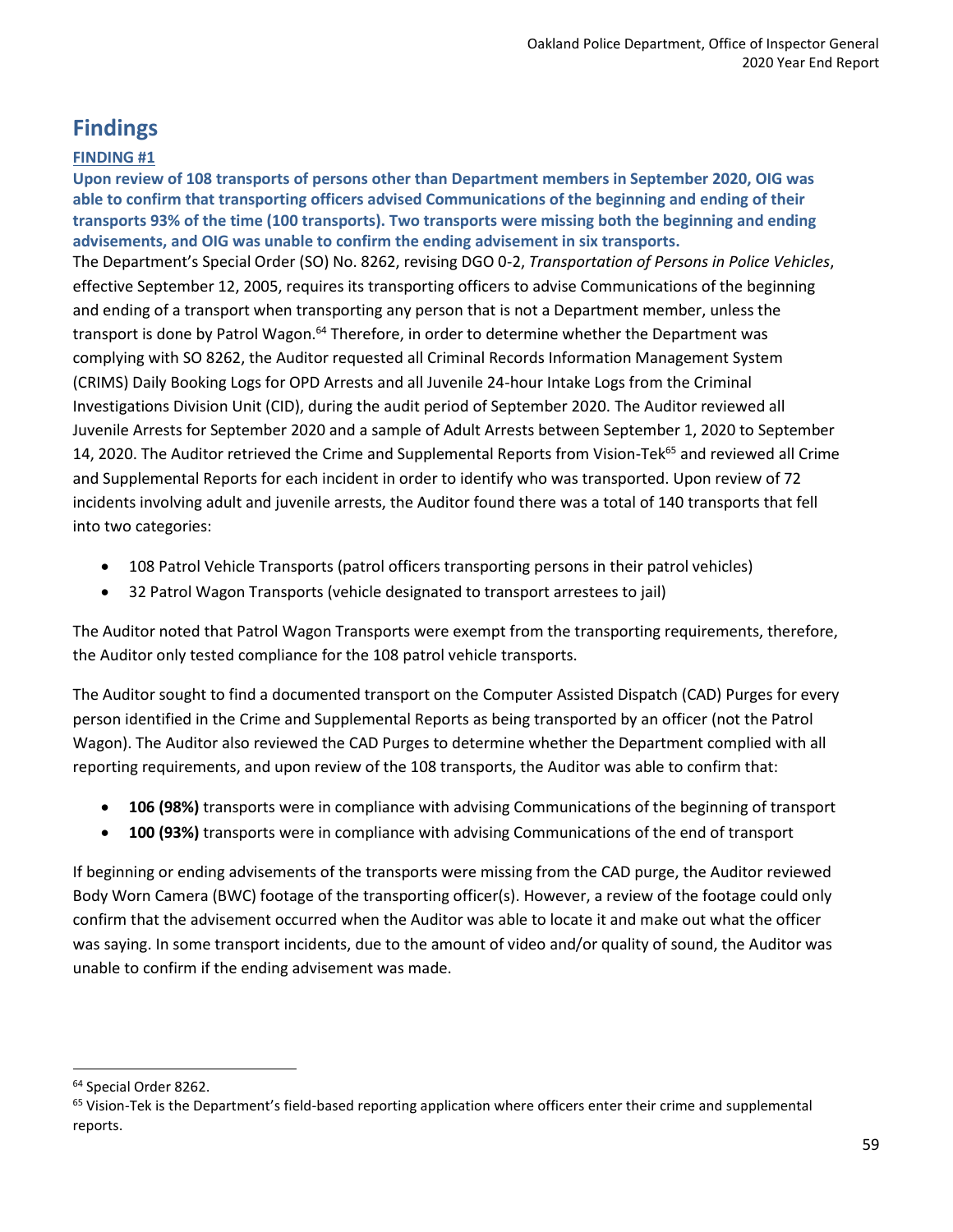|                              | <b>Advised Communication of</b><br>the beginning of transport | <b>Advised Communication of</b><br>the end of transport |
|------------------------------|---------------------------------------------------------------|---------------------------------------------------------|
| <b>Total Transports</b>      | 108                                                           | 108                                                     |
| # of Confirmed Advisements   | 106                                                           | 100                                                     |
| # of Unconfirmed Advisements |                                                               | 8                                                       |
| % of Confirmed Advisements   | 98%                                                           | 93%                                                     |
| % of Unconfirmed Advisements | 2%                                                            | 7%                                                      |

#### **Table 1: Advisement of the Beginning and Ending of Transport**

One incident involved two transports of the same individual by the same officer and neither were captured on the CAD purge. The Auditor did not hear any transport advisements during a review of the transporting officer's BWC footage; however, both transports were captured on the officer's BWC in their entirety. There were an additional eight transports with no ending advisement documented on the CAD purge, but in two of these eight transports, the Auditor was able to confirm that the transporting officer did advise Communications of the end of transport by reviewing the officer's BWC footage. For these two transports, the transporting officer advised Communications, but the advisement did not get recorded on the CAD purge by the dispatcher. In the remaining six transports, the Auditor was unable to locate the ending advisement during a review of the transporting officer's BWC footage.

To confirm beginning and ending advisements to Communications for transports, the Auditor reviewed the BWC footage for 10 transporting officers, specifically to listen for the beginning and ending advisements. While reviewing CAD audio would have provided an additional check for transport advisements since BWC may not capture the advisement or the advisement may not be audible, due to the high level of compliance and the time-consuming nature of locating, downloading, and reviewing CAD audio, the Auditor decided to forgo a review of the CAD Audio.

#### **Additional Observation**

#### **Although exempt from the transport requirements, the Auditor noted that the sample included 32 Patrol Wagon transports, some of which were not documented on the CAD purge or articulated as a Patrol Wagon transport in the associated crime and supplemental reports.**

Patrol Wagons are used to transport arrestees to Santa Rita Jail and can accommodate multiple arrestees. Using Patrol Wagons to transport arrestees to Santa Rita Jail, which is in the City of Dublin, allows officers to return to service more quickly after an incident, rather than taking an additional hour or more to transport an arrestee to jail. Patrol Wagons are staffed with two officers and outfitted with cameras. Patrol Wagon transports are exempt from the requirements of SO 8262. The Auditor noted that 25 of the incidents reviewed involved at least one Patrol Wagon transport. There was a total of 32 Patrol Wagon transports.

The Auditor also noted that a small percentage of Patrol Wagon transports were not documented as such in the Crime/Supplemental reports of the arresting officer(s) nor the CAD Purges associated with the incident, making it more challenging to determine how the arrestee was transported and requiring the Auditor to do significant research to confirm the transport method. The Auditor found it helpful when the CAD Purge and Crime/Supplemental Reports of the arresting officer(s) identified that the transport was done via Patrol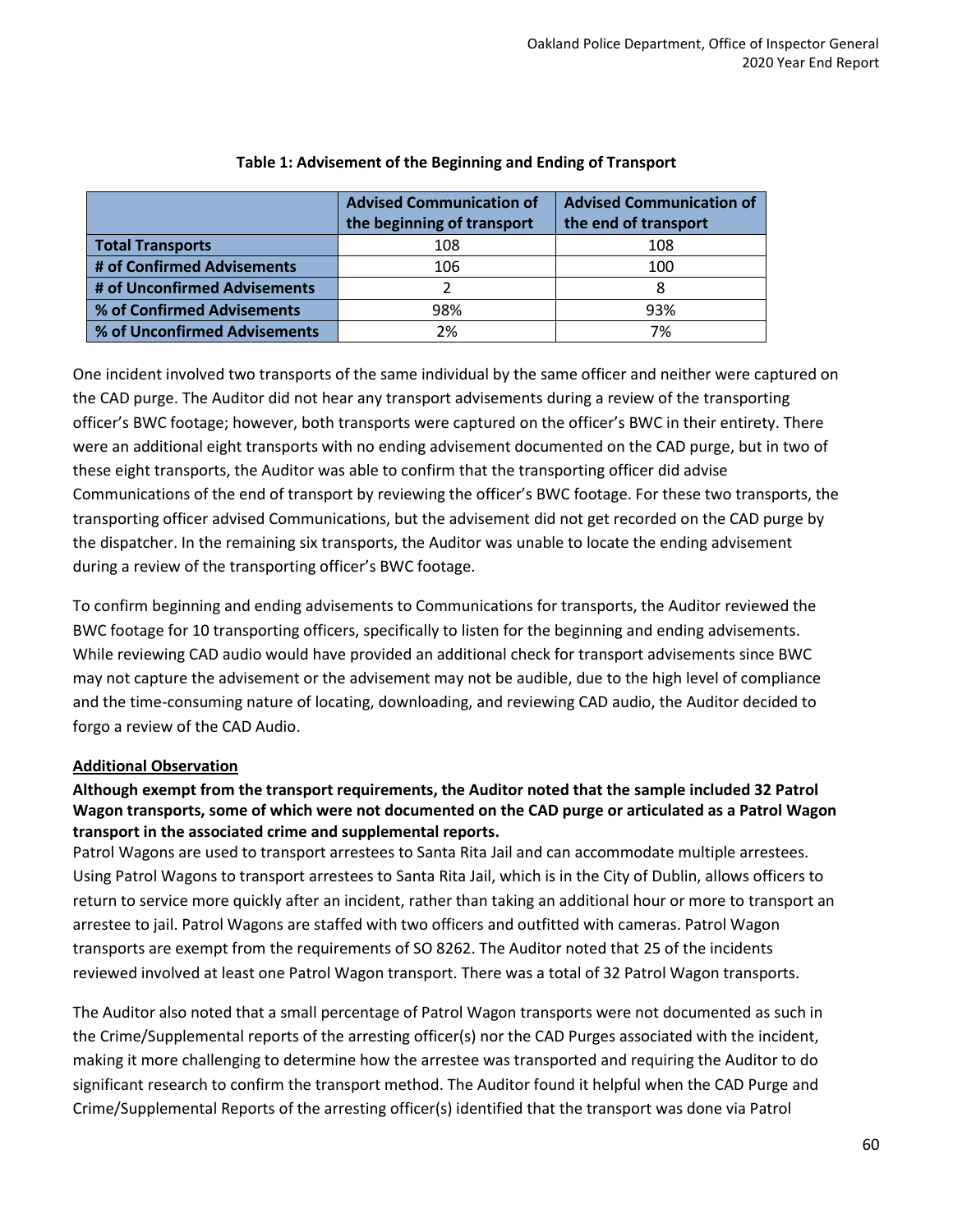Wagon. When the CAD Purge and Crime/Supplemental Reports did not identify that the transport was done via Patrol Wagon, the auditor found that the Patrol Wagon Log report completed by the officers assigned to the Patrol Wagon were useful to the auditor to locate the missing information.

#### **FINDING #2**

**Upon review of 108 transports of persons other than Department members in September 2020, OIG was able to confirm that transporting officers advised Communications of all required elements at the BEGINNING of their transports 96% of the time averaged across all elements. Although overall compliance was high, the Auditor noted that the gender/juvenile designator was the element most frequently missed by the transporting officer(s).** 

The Department's Special Order (SO) No. 8262, revising DGO 0-2, *Transportation of Persons in Police Vehicles*, effective September 12, 2005, requires its transporting officers to advise Communications of the beginning of a transport when transporting any person that is not a Department member, unless the transport is done by Patrol Wagon, and provide the following information:

- Starting time (automatically captured via CAD)
- Starting mileage
- Starting location
- Purpose of transport
- Gender of individual being transported and whether the individual is a juvenile
- Identification of transporting officer (call sign)

There were 47 incidents, involving 108 transports of persons by patrol officers in their patrol vehicles, reviewed. The Auditor reviewed the CAD Purges to determine whether each element required to be reported at the beginning of the transport was documented on the Purge. The Auditor was able to confirm that transporting officers advised communications of all elements between 96% and 98% of the time, with the exception of gender/juvenile status which was 88% of the time.

|                                        | <b>Time</b> | <b>Mileage</b> | <b>Location</b> | <b>Purpose of</b><br><b>Transport</b> | <b>Gender of</b><br>Individual/<br><b>Juvenile</b><br>Status (J) | <b>Identification of</b><br><b>Transporting</b><br><b>Officer</b> |
|----------------------------------------|-------------|----------------|-----------------|---------------------------------------|------------------------------------------------------------------|-------------------------------------------------------------------|
| <b>Total Transports</b>                | 108         | 108            | 108             | 108                                   | 108                                                              | 108                                                               |
| # of Confirmed<br><b>Advisement</b>    | 106         | 106            | 106             | 104                                   | 95                                                               | 106                                                               |
| # of Unconfirmed<br><b>Advisements</b> | 2           | 2              | $\overline{2}$  | 4                                     | 13                                                               | 2                                                                 |
| % of Confirmed<br><b>Advisements</b>   | 98%         | 98%            | 98%             | 96%                                   | 88%                                                              | 98%                                                               |
| % of Unconfirmed<br><b>Advisements</b> | 2%          | 2%             | 2%              | 4%                                    | 12%                                                              | 2%                                                                |
| <b>Total Overall</b><br><b>Average</b> | 96%         |                |                 |                                       |                                                                  |                                                                   |

#### **Table 2: Beginning of Transport (Required Elements)**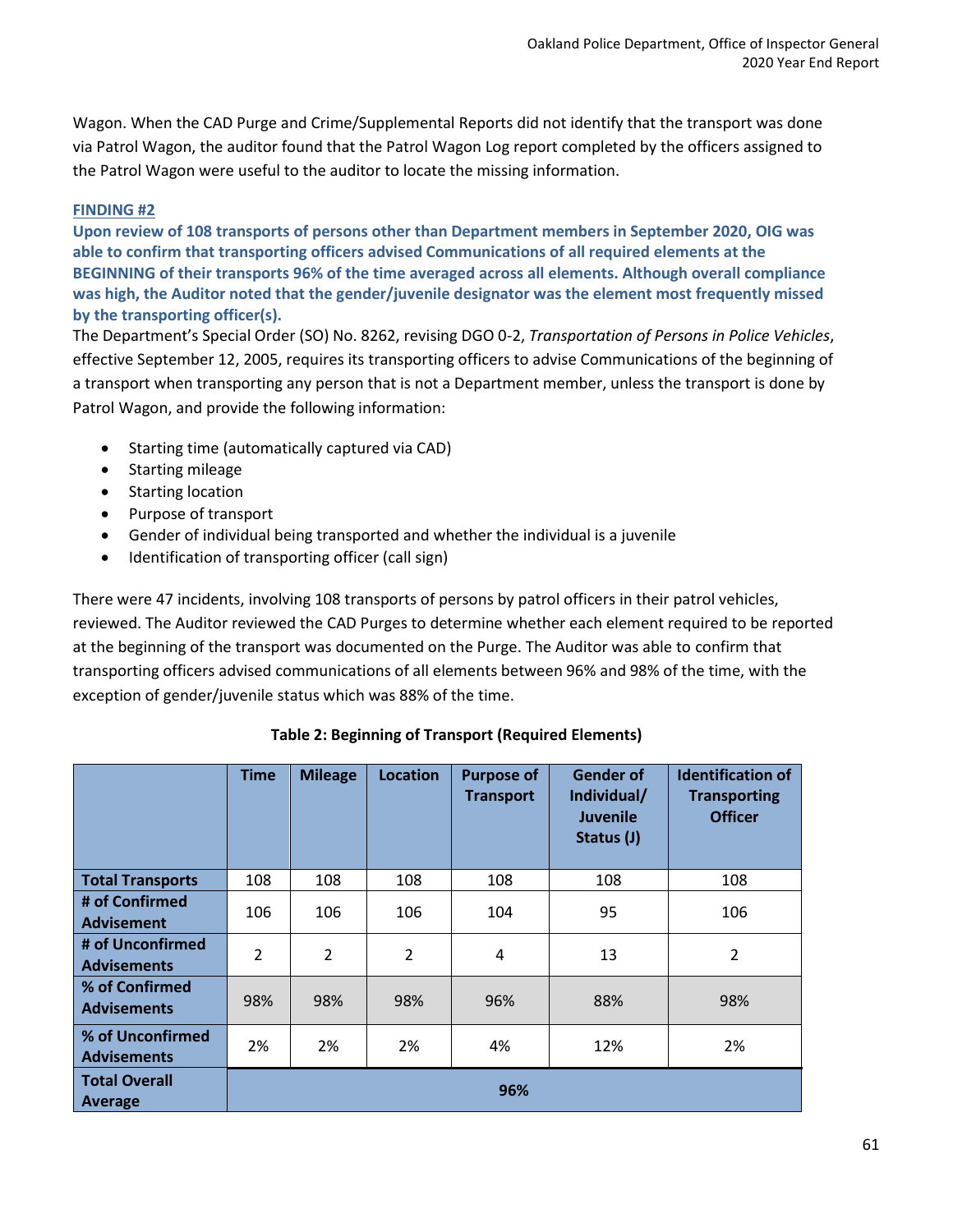There was one transport in which the beginning advisement was not documented on the CAD purge, although the ending advisement was on the purge. The BWC footage of the transporting officer was reviewed and the Auditor confirmed that the officer did advise Communications of the beginning mileage and location and the gender but was unable to hear if the officer stated the purpose of transport. Additionally, even though the CAD purge did not automatically record the time of transport, the Auditor was able to calculate the time based on the date and time stamp on the BWC footage.

As stated in Finding #1, there were two transports in which the transporting officer did not advise Communications of their transport and therefore, no required elements were documented on the CAD purge. Both transports were captured in their entirety by the officer's BWC, but the Auditor did not hear any advisements to Communications about the transports. There was one additional transport in which the purpose of transport was not captured on the CAD purge.

The element that had the lowest compliance percentage was gender/juvenile designation. In addition to the two transports in which the transporting officer did not advise Communications of the transports, there was one transport in which the gender of the individual was incorrectly documented on the CAD purge. Also, in 11 transports of juveniles, the CAD purge did not document the "J" for juvenile. However, in one of those transports, upon review of BWC footage, the transporting officer could be heard providing the age "17" to Communications, so that transport was deemed in compliance with gender/juvenile designation. In the remaining 10 transports, the Auditor was unable to confirm if the officer advised Communications of the juvenile status based on a review of the BWC footage. The 10 transports missing the juvenile status involved five juveniles and 5 officers in five incidents:

- Incident 1: one juvenile was transported 4 times by the same officer
- Incident 2: one juvenile was transported 2 times by the same officer
- Incident 3: one juvenile was transported 2 times by the same officer
- Incident 4: one juvenile was transported 1 time
- Incident 5: one juvenile was transported 1 time

#### **FINDING #3**

**Upon review of 108 transports of persons other than Department members in September 2020, OIG was able to confirm that transporting officers advised Communications of all required elements at the END of their transports 88% of the time averaged across all elements. When factoring incidents where the transporting officer(s) broadcast the intended ending location at the BEGINNING of the transport, compliance rose to 93%. Although overall compliance was high, the Auditor noted that confirming the ending location at the END of the transport was the element most frequently missed by transporting officers.** 

The Department's Special Order (SO) No. 8262, revising DGO 0-2, *Transportation of Persons in Police Vehicles*, effective September 12, 2005, requires its transporting officers to advise Communications of the end of a transport when transporting any person that is not a Department member, unless the transport is done by Patrol Wagon, and provide the following information:

- Ending Time (automatically captured via CAD)
- Ending Mileage
- Ending Location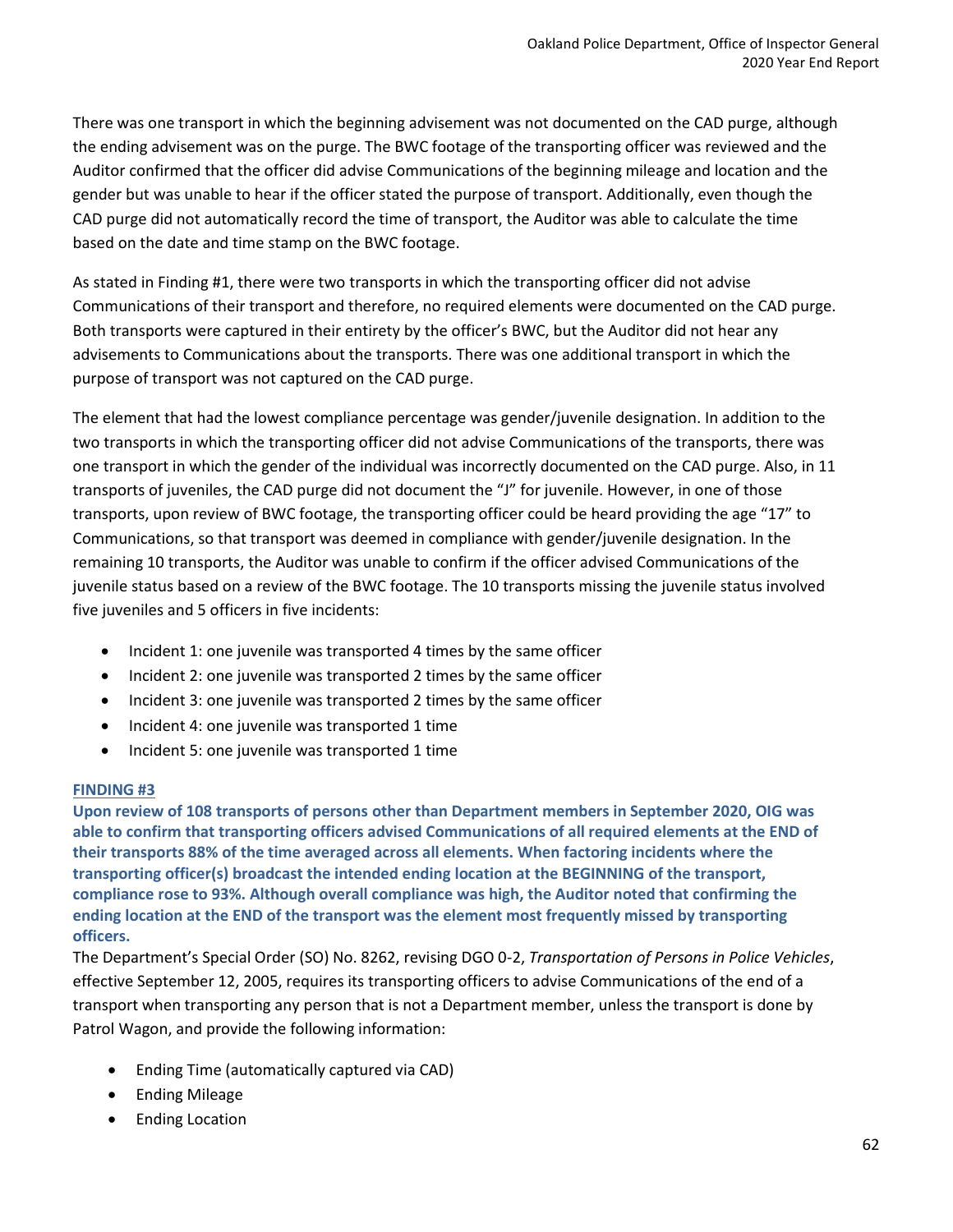• Identification of transporting officer (call sign)

There were 47 incidents, involving 108 transports of persons by patrol officers in their patrol vehicles, reviewed. The Auditor reviewed the CAD Purges to determine whether each element required to be reported at the end of the transport was documented on the Purge. The auditor was able to confirm that transporting officers advised Communications of all elements 93% of the time, with the exception of ending location, which was only 72% of the time.

|                              | <b>Time</b> | <b>Mileage</b> | Location | <b>Identification of</b><br><b>Transporting Officer</b> |
|------------------------------|-------------|----------------|----------|---------------------------------------------------------|
| <b>Total Transports</b>      | 108         | 108            | 108      | 108                                                     |
| # of Confirmed Advisements   | 100         | 100            | 78       | 100                                                     |
| # of Unconfirmed Advisements | 8           | 8              | 30       | 8                                                       |
| % of Confirmed Advisements   | 93%         | 93%            | 72%      | 93%                                                     |
| % Unconfirmed Advisements    | 7%          | 7%             | 28%      | 7%                                                      |
| <b>Total Overall Average</b> |             |                | 88%      |                                                         |

#### **Table 3: End of Transport (Required Elements)**

The Auditor noted that of the 108 total transports, 50 transports were missing the ending location at the end of transport on the CAD Purge. After a review of transporting officers' BWC footage, the Auditor was able to confirm that transporting officers advised Communications of the ending location at the end of transport in 20 of the 50 transports. In these 20 transports, the officers reported properly, but the ending location was not recorded on the CAD Purge by the Dispatchers.

Of the remaining 30 transports, there were 22 in which OIG was unable to confirm if the ending location was provided at the end of transport because the ending location was not documented on the CAD purge, nor did the Auditor hear the ending location provided on the transporting officer's BWC footage. However, in these 22 transports, the intended ending location was broadcast by the officer at the *beginning* of transport when advising Communications. For example, the officer would state, "7A02 PT IC FRM 1150 85<sup>th</sup> ST to CID SM 60523" at the beginning of the transport. Additionally, in these 22 transports, the officer identification, ending mileage, and time were all properly memorialized.

For the remaining eight transports, the Auditor could not determine if the transporting officer(s) advised Communications of the end of their transport, therefore, the ending time, mileage, and location were not documented on the CAD purge and the Auditor was unable to find the transport ending advisement after reviewing the transporting officers' BWC footage.

Advising Communications of the ending location at the end of the transport is important to ensure accuracy of transport documentation. In the event the transport is not captured on BWC and the officer needs to change course during the transport and ends at a different location than was stated at the beginning, the record of the transport would be inaccurate and could cause confusion. Additionally, providing the ending location at the end of transport ensures Communications is aware of the correct location of the officer, in the event the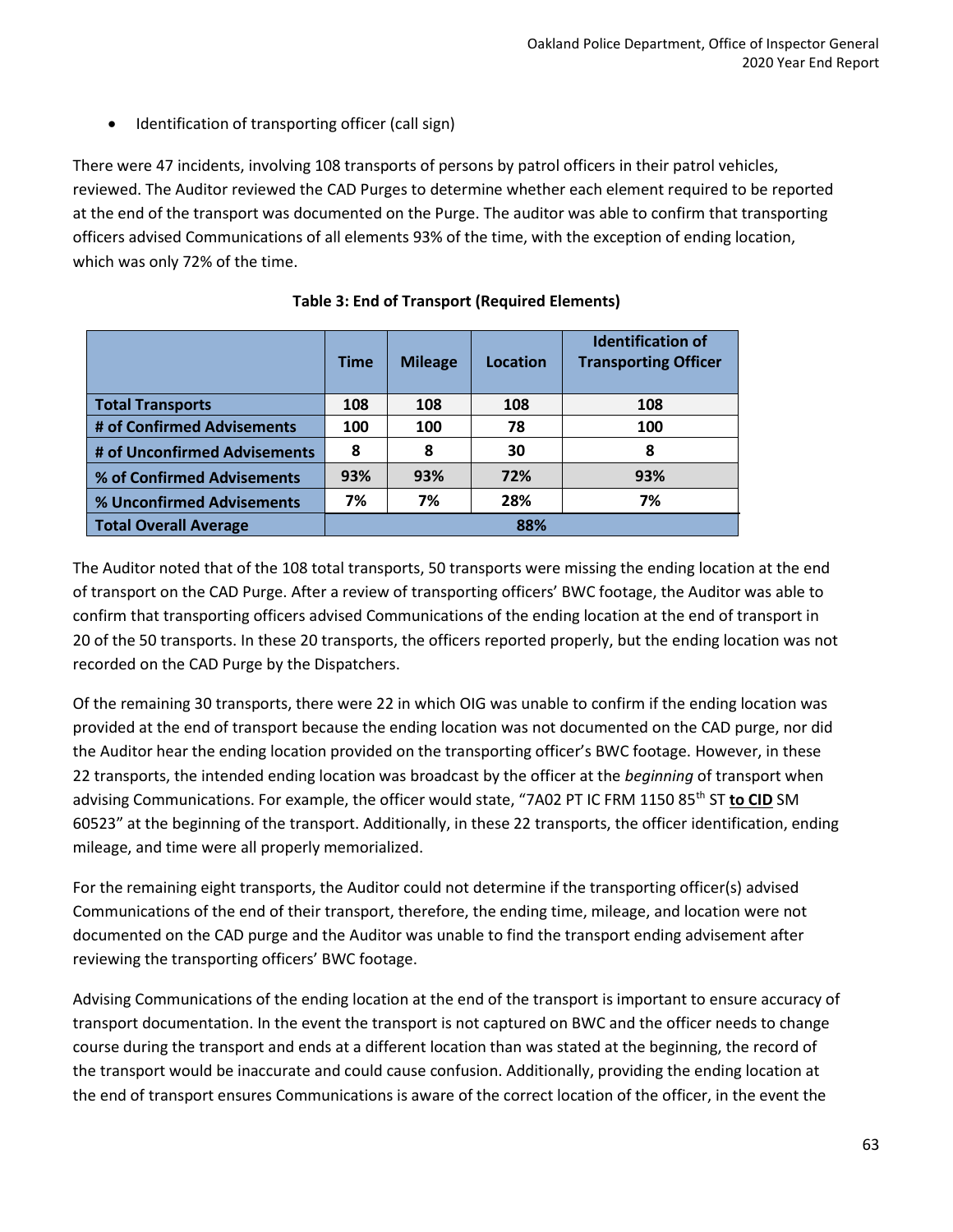officer's safety is in jeopardy. Therefore, the Department should remind officers to advise Communications of their ending location when they are advising Communications of their ending mileage.

#### **Additional Observation**

#### **Body worn camera footage provides an additional record of officer transports that can mitigate risk.**

Departmental General Order I-15.1*, Portable Video Management System,* modified by Special Order 9191, effective November 27, 2018 states that members shall activate their PDRD [Body Worn Camera] when "transporting any detained or arrested citizen (excluding prisoner wagon transports)."<sup>66</sup> Although the Auditor did not review BWC footage for every transport in this review, the Auditor found this provision of the policy to be both useful in conducting this audit, and that it can provide additional evidence to mitigate risk in the event of an allegation of misconduct on the part of the transporting officer(s). With BWC footage of transports, the Department can observe/hear what occurs during the transport, rather than just noting the time, mileage, location, etc. The Auditor also notes that the utilization of an in-car video system could enhance the utility of recording transports by mitigating the limitations of BWC footage through improved audio and broader video view capabilities.

While BWC footage is valuable evidence, advising Communications via radio of transports continues to be important for officer safety and for the situational awareness of Communications and other field units.

<sup>66</sup> Departmental General Order I-15.1, *Portable Video Management System,* Modified by Special Order 9191, effective November 27, 2018, Section: II. A.7. pg. 3.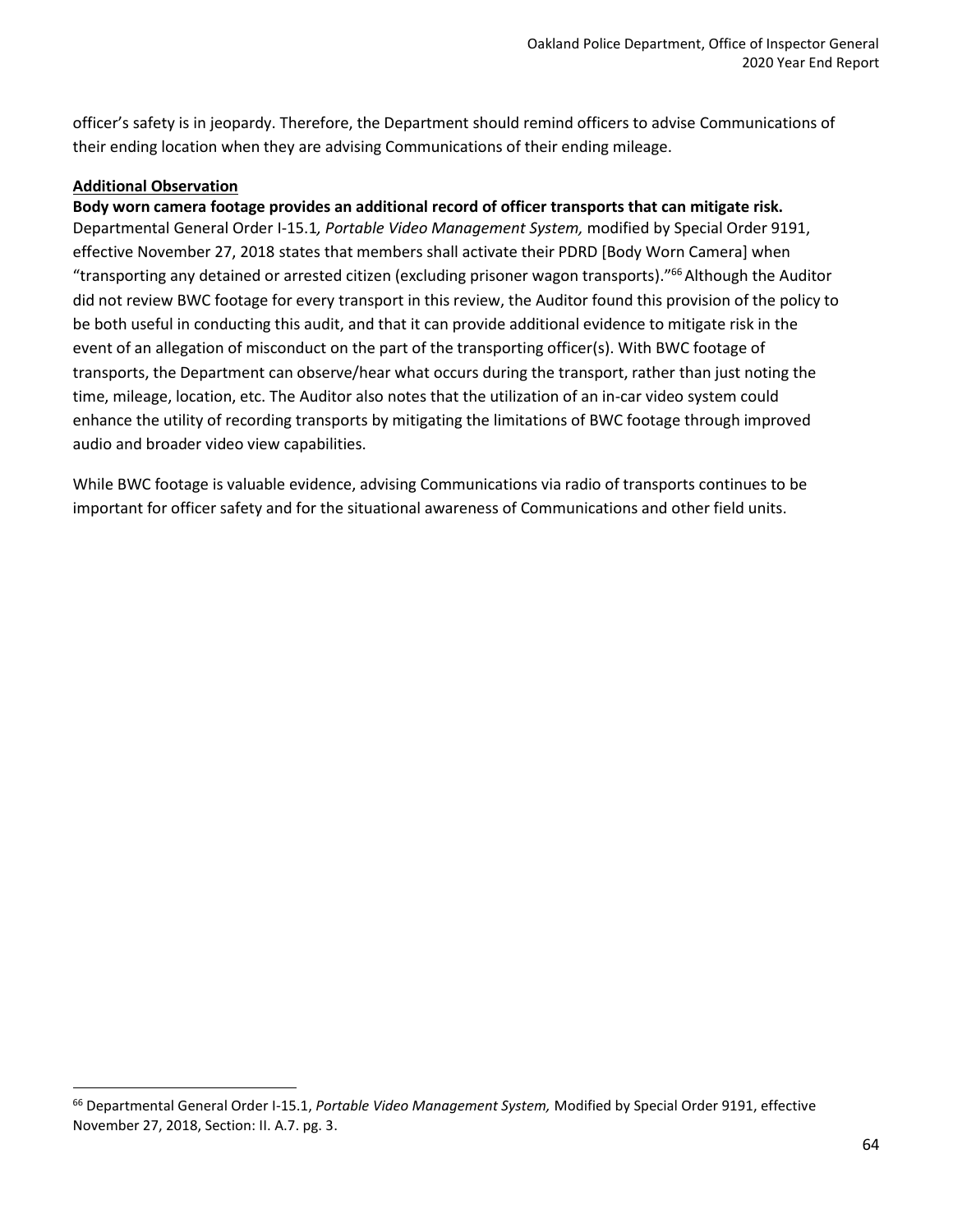### **Findings and Recommendations**

#### **OIG Findings OIG Recommendations**

#### **FINDING #2**

Upon review of 108 transports of persons other than Department members in September 2020, OIG was able to confirm that transporting officers advised Communications of all required elements at the BEGINNING of their transports 96% of the time averaged across all elements. Although overall compliance was high, the Auditor noted that the gender/juvenile designator was the element most frequently missed by transporting officers.

#### **FINDING #3**

Upon review of 108 transports of persons other than Department members in September 2020, OIG was able to confirm that transporting officers advised Communications of all required elements at the END of their transports 88% of the time averaged across all elements. When factoring incidents where the transporting officer(s) broadcast the intended ending location at the BEGINNING of the transport, compliance rose to 93%. Although overall compliance was high, the Auditor noted that confirming the ending location at the END of the transport was the element most frequently missed by transporting officers.

#### **Recommendation #1**

The Department should issue a reminder to all officers and dispatchers of Special Order 8262 requirements, with emphasis on including the gender/juvenile designator at the beginning of transport and confirming the ending location at the end of transport.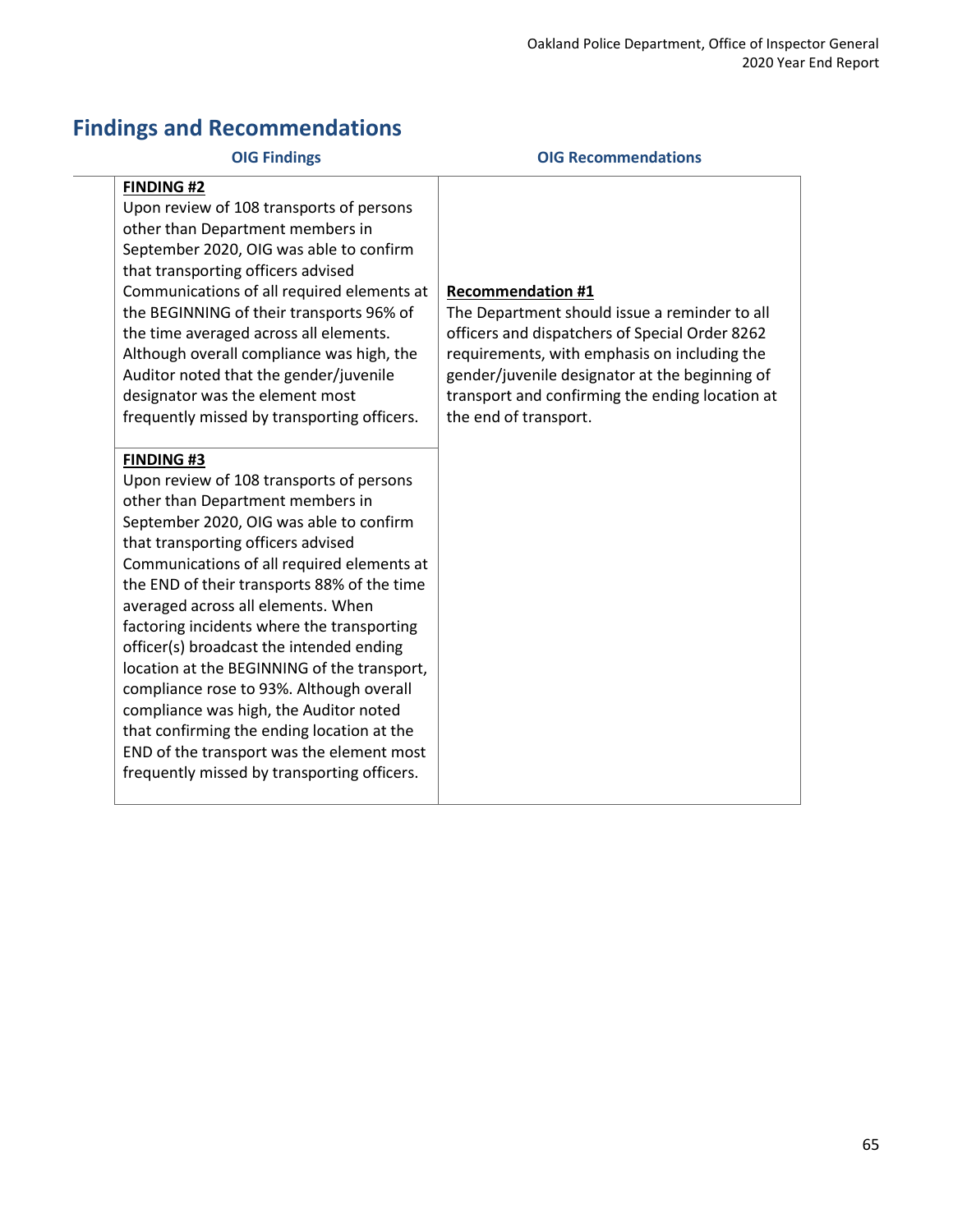### APPENDIX A

### Scope/ Population

#### **Scope**

The scope of the audit consisted of an assessment of radio reports to determine if during transports, transporting officers advise Communications of the beginning and ending of said transports and provide the beginning and ending mileage and location, as well as the purpose of transport, gender of individual being transported and whether the individual is a juvenile and the identification of the transporting officer during the audit period of September 2020. The Auditor reviewed all Juvenile arrests in September 2020 and a sample of adult arrests between September 1, 2020 to September 14, 2020.

#### **Audit Population and Sample**

The Auditor reviewed a sample of arrest incidents during the audit period of September 2020, including all Juvenile arrests in September and a sample of adult arrests between September 1, 2020 to September 14, 2020.<sup>67</sup> Utilizing the Criminal Records Information Management System (CRIMS) Daily Booking Log and the Youth and Family Services Division's (YFSD) 24-hour Intake Log, the Auditor identified adult and juvenile arrests that occurred during the audit period.

#### *Adult Arrests*

There was a total of **269** adult arrests between September 1, 2020 and September 14, 2020 listed on the CRIMS Daily Booking Log. The Auditor excluded from the review population all arrests which occurred at the Police Administration Building (PAB), 455 7th Street, as they were less likely to involve a transport. After removing those 8 arrests made at the PAB, the resulting population was 261 arrests. The Auditor also excluded from the review population 65 duplicate arrests (more than one arrest in the same incident, resulting in 196 incidents involving one or more adult arrest.

A random sample was chosen from the 196 arrest incidents. Using a one-tailed test with a confidence level of 95% ± 4% margin of error rate, 65 incidents involving one or more adult arrests were randomly selected for review.

The Auditor removed one incident because the crime for which the person was arrested occurred several months prior to the review period and the Auditor was unable to locate documentation of how the arrestee, who was booked during the review period, was transported to Jail. The resulting sample of incidents involving adult arrests was 64.

#### *Juvenile Arrests*

During the review period of September 2020, there were 18 juvenile arrests listed on the YFSD 24-hour Log. Since the juvenile arrest population was low, the entire population was selected for review, less patrol wagon

 $67$  This requirement does not pertain to those transports done by patrol wagon. Per Special Order No. 8262, transports made by patrol wagons need not report the required elements of SO 8262.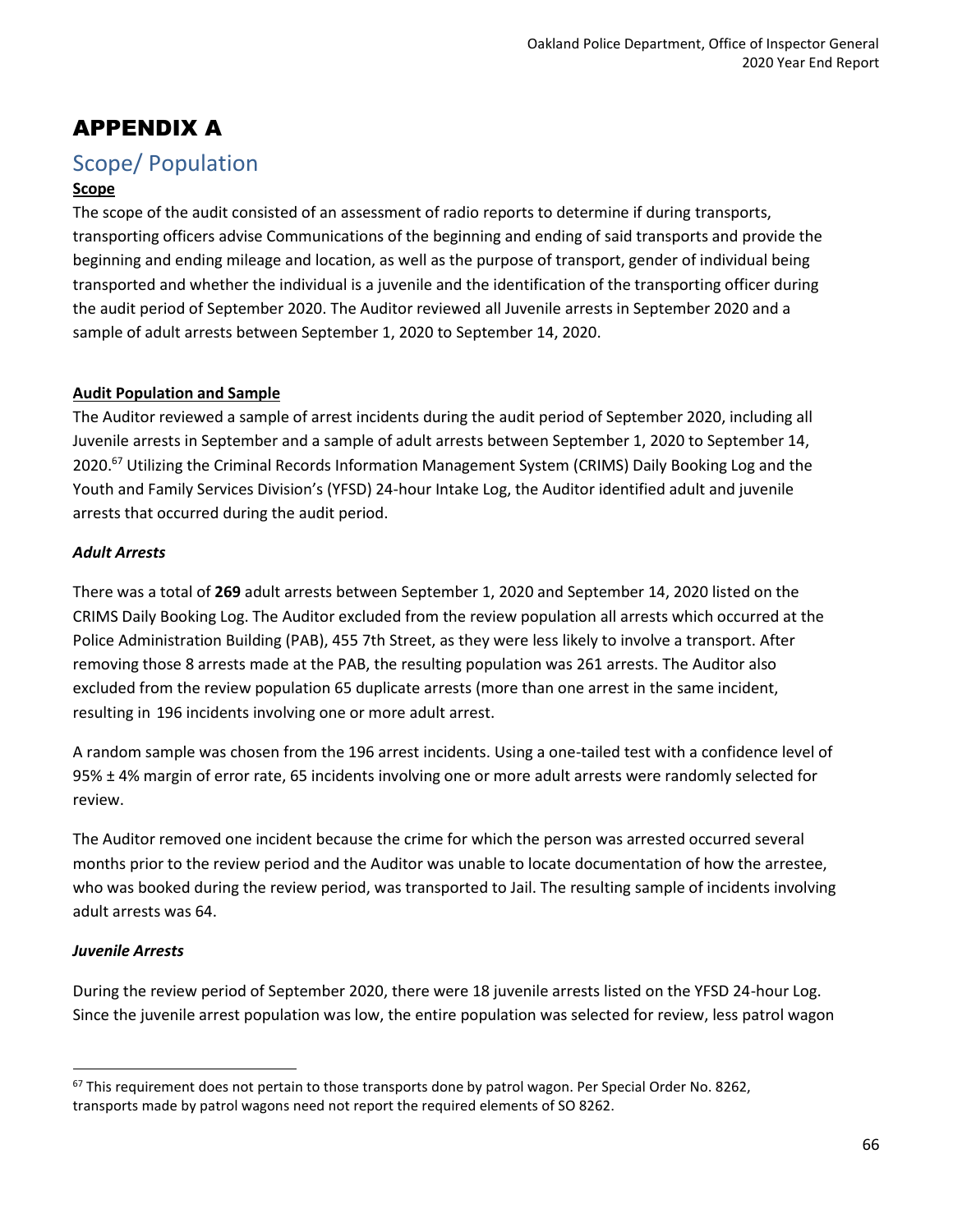transports and instances in which the juvenile was cited and released. Duplicate arrests in the same incident were removed, leaving a total of 13 incidents involving one or more juvenile arrests.

In total, for both adult and juvenile arrests, 77 incidents were reviewed. Five incidents were subsequently removed because the only transport located was done by ambulance, leaving 72 incidents involving 140 separate transports.

|                                  | <b>Adult and Juvenile Incidents</b> | <b>Adult and Juvenile Transports</b> |
|----------------------------------|-------------------------------------|--------------------------------------|
| <b>Patrol Officer Transports</b> | 47                                  | 108                                  |
| <b>Patrol Wagon Transports</b>   | 25                                  | 32                                   |
| <b>Total</b>                     |                                     | 140                                  |

Patrol Wagon Transports are exempt from the transport requirements. Therefore, the Auditor only reviewed the 47 incidents involving transports by patrol officers in their patrol vehicles.

### Methodology

To determine whether the Department was complying with all reporting and documentation requirements of its transportation of persons policy as detailed in OPD's Special Order 8262, the following tests/reviews were conducted:

#### **CRIME/SUPPLEMENTAL REPORTS**

The Auditor retrieved the crime/supplemental reports for the 72 selected incidents from Vision-Tek<sup>68</sup> and read all crime/supplemental reports in order to identify who was transported during each incident (some incidents included transports of persons other than arrestees). If the crime/supplemental report documented that the transport occurred by Patrol Wagon, the Auditor recorded the transport on a separate list.

#### **CAD/RADIO PURGES**

The Auditor created a spreadsheet to identify who in each incident was transported and then reviewed the CAD purges to make sure there was a CAD entry for every individual documented as being transported in the crime/supplemental reports, and that all required elements were documented as required by Special Order 8262. The Auditor reviewed the purges for the following:

- Advisement of the transport at the beginning and end of the transport
- Starting time and ending time
- Starting mileage and ending mileage
- Starting location and ending location
- Purpose of transport
- Gender of individual being transported and whether the individual being transported is a Juvenile
- Identification of member or employee (involved in the transport)

 $68$  Vision-Tek is the Department's field-based reporting application where officers enter their crime and supplemental reports.